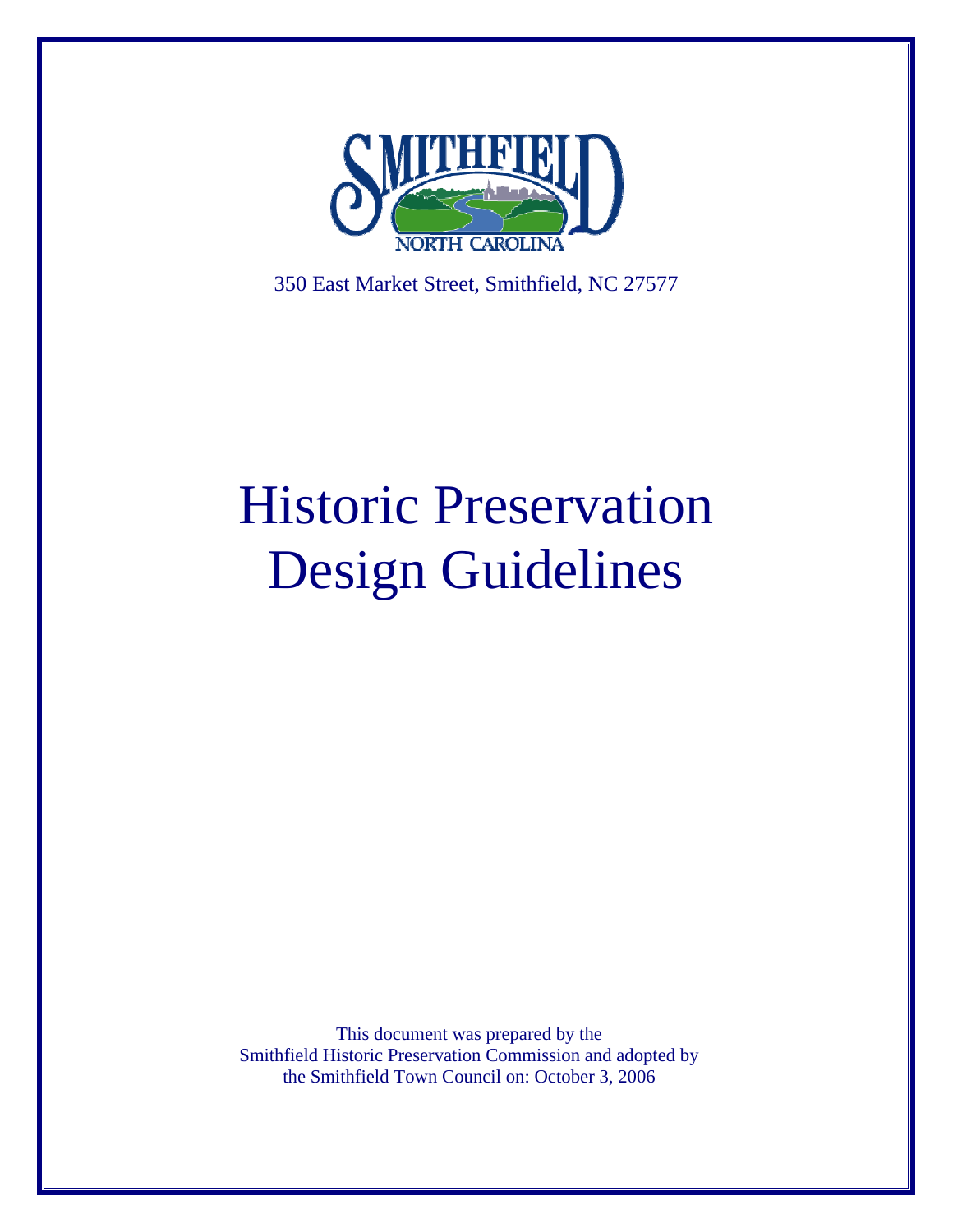|                                                                                      | $\boldsymbol{4}$ |
|--------------------------------------------------------------------------------------|------------------|
| <b>1.1 Smithfield Historic Districts</b>                                             |                  |
| 1.2 Smithfield Historic Preservation Commission ________________________________ 4   |                  |
|                                                                                      |                  |
| 1.4 The Secretary of the Interior's Standards for Rehabilitation ________________ 6  |                  |
| 1.5 Certificate of Appropriateness Flow Chart ___________________________________ 7  |                  |
|                                                                                      |                  |
|                                                                                      |                  |
| 2.1 Public Rights-of-Way and Alleys: Guidelines _________________________________ 8  |                  |
|                                                                                      |                  |
|                                                                                      |                  |
|                                                                                      |                  |
|                                                                                      |                  |
|                                                                                      |                  |
|                                                                                      |                  |
| 2.5 Walkways, Driveways, and Offstreet Parking __________________________________ 13 |                  |
|                                                                                      |                  |
|                                                                                      |                  |
|                                                                                      |                  |
|                                                                                      |                  |
|                                                                                      | <b>17</b>        |
|                                                                                      | 17               |
|                                                                                      |                  |
|                                                                                      | <b>18</b>        |
| 3.2 Masonry: Guidelines 20 20                                                        |                  |
|                                                                                      |                  |
|                                                                                      |                  |
|                                                                                      |                  |
|                                                                                      |                  |
|                                                                                      | 24               |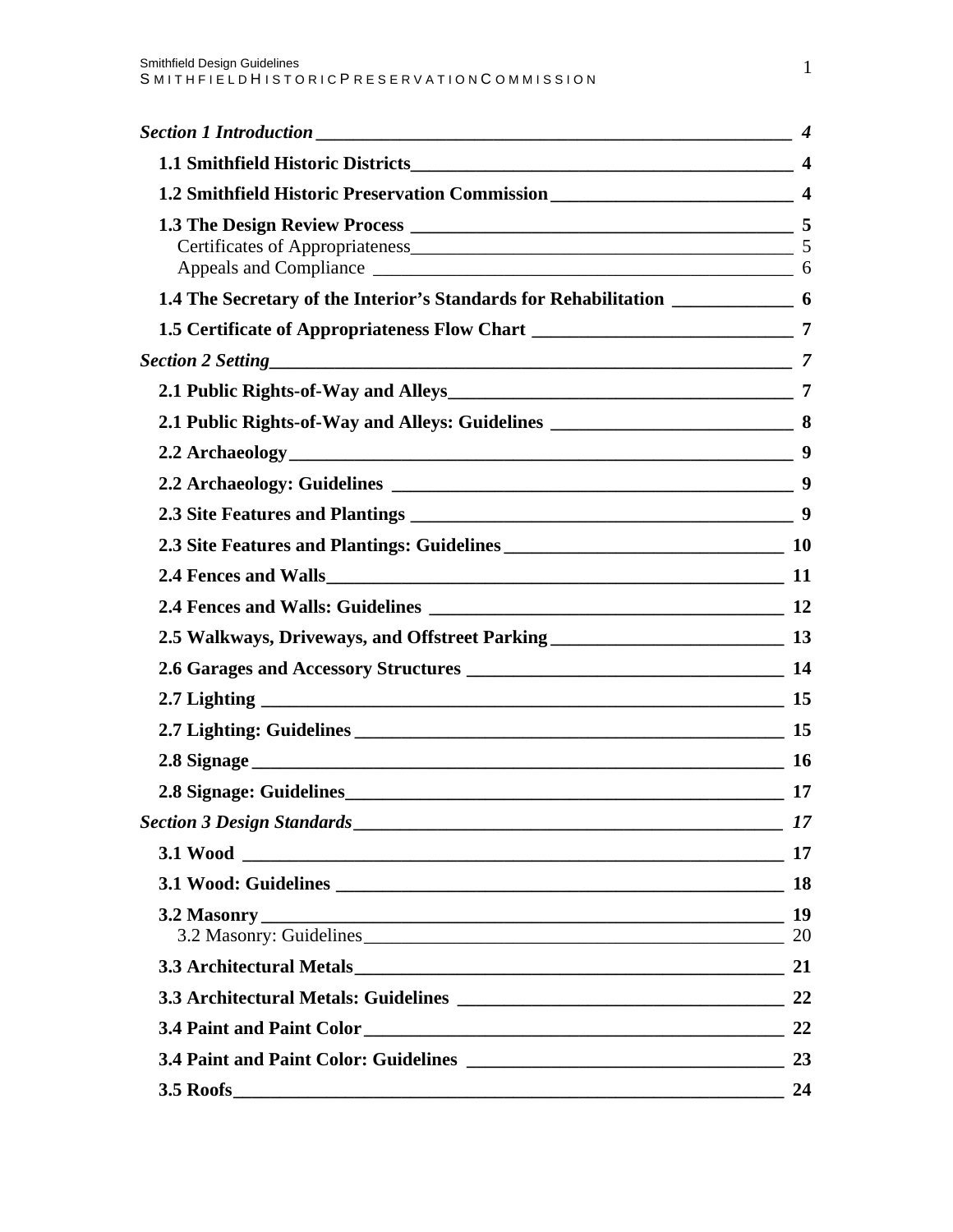| 3.8 Entrances, Porches, and Balconies: Guidelines _______________________________ 30 |          |
|--------------------------------------------------------------------------------------|----------|
|                                                                                      |          |
|                                                                                      |          |
|                                                                                      |          |
| 3.10 Utilities and Energy Retrofit: Guidelines __________________________________ 34 |          |
| 3.11 Accessibility, Health, and Safety Considerations____________________________ 34 |          |
| 3.11 Accessibility, Health, and Safety Considerations: Guidelines _____________ 35   |          |
|                                                                                      |          |
|                                                                                      |          |
|                                                                                      |          |
|                                                                                      |          |
|                                                                                      |          |
|                                                                                      |          |
|                                                                                      |          |
|                                                                                      |          |
|                                                                                      |          |
| <b>5.1 Relocation: Guidelines</b>                                                    | 40       |
|                                                                                      | 40       |
|                                                                                      | 41       |
|                                                                                      | 41       |
|                                                                                      | 41       |
|                                                                                      |          |
| State Resources                                                                      | 41<br>42 |
|                                                                                      | 42       |
| 6.3 Historic Districts as defined by the NATIONAL REGISTER OF HISTORIC               |          |
| <b>PLACES</b>                                                                        | 47       |
|                                                                                      | 47       |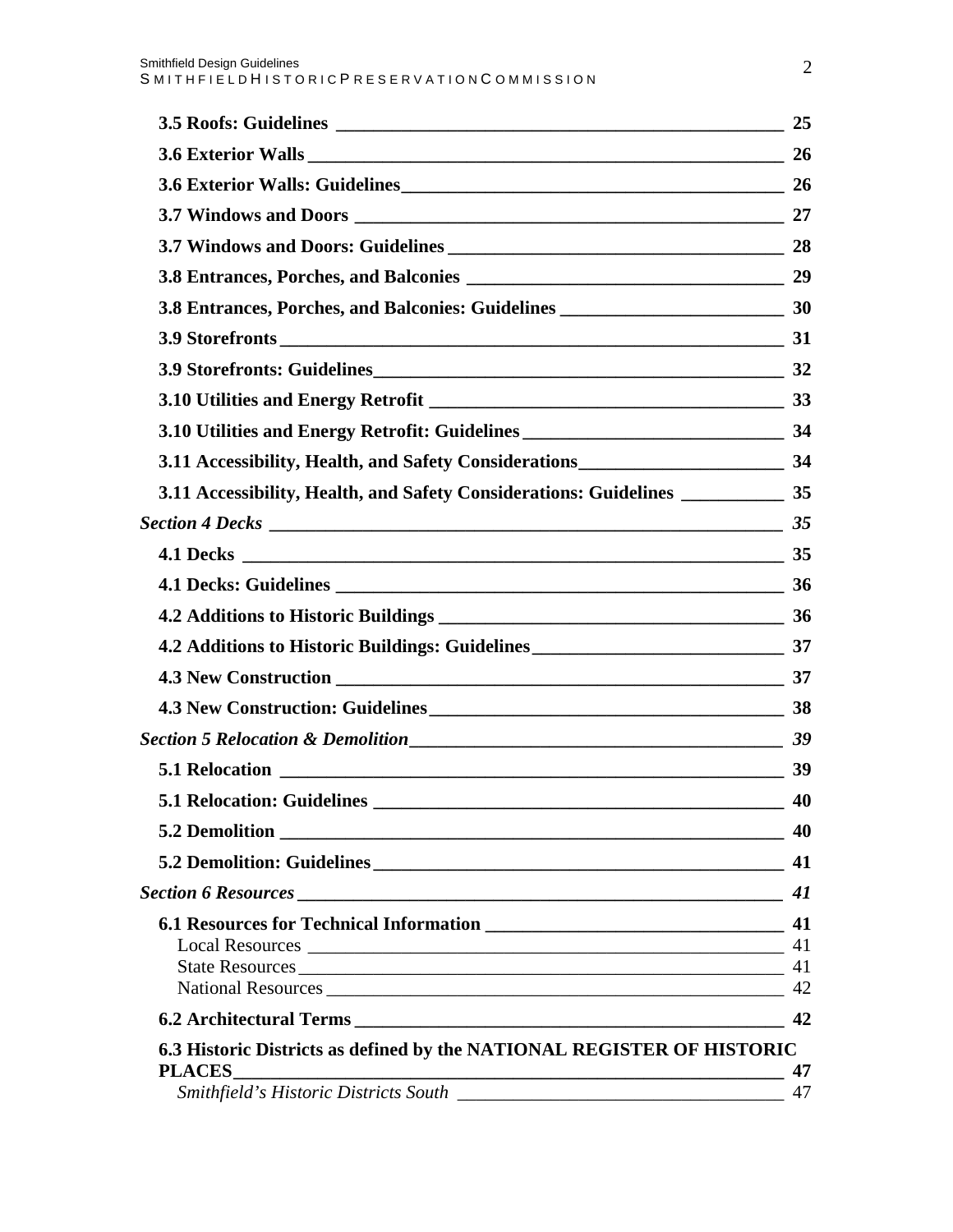| <b>Smithfield's Historic Districts North</b> |    |
|----------------------------------------------|----|
| Smithfield's Historic Districts Central      |    |
| <b>Credits</b>                               | 48 |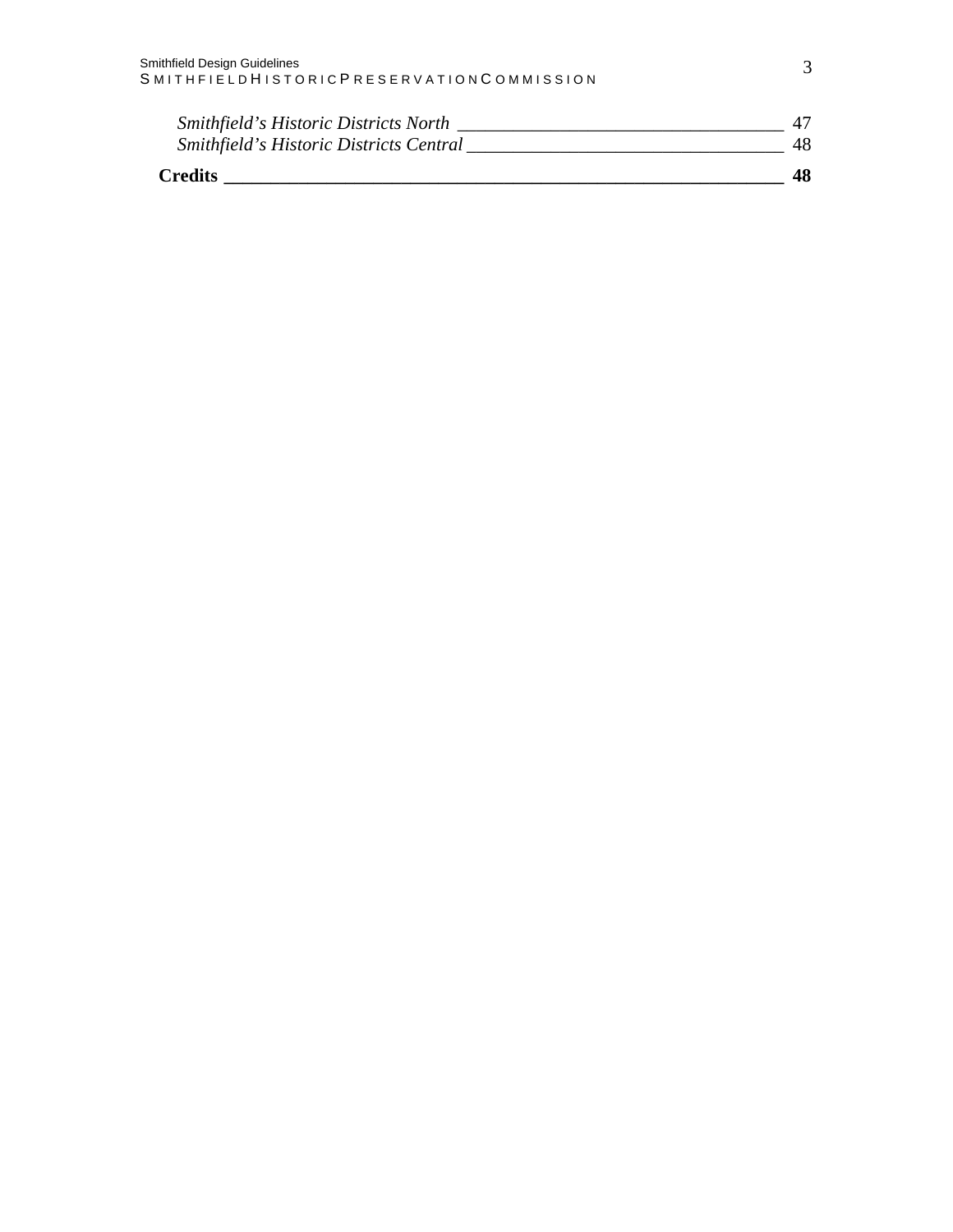## <span id="page-4-0"></span>**Section 1 Introduction**

## *1.1 Smithfield Historic Districts*

A Smithfield Historic District or Landmark is a distinctive area, a place of singular historical flavor characterized by its streets and squares, buildings and trees, architectural design and landscape features. It may be monumental or simple, residential or commercial. A historic district is also a legacy, linking present and future generations with their heritage and providing diversity vital to the city's future quality of life.

Development that enhances the character of Smithfield Historic Districts is encouraged. The Code of Ordinances (Chapter 15), under which the districts are legally established as an overlay-zoning district, recognizes that they are valuable assets to the identity of the city. It also recognizes that change is an important element in the city's evolution, indicating a healthy, vital neighborhood and reflecting the pride of residents in their community. Historic district overlay zoning identifies a historic area and provides the mechanism of a design review process for exterior changes; however, it does not affect the *uses* of properties as permitted by the existing zoning.

Smithfield Historic Districts are established by the City Council after action has been proposed by a neighborhood organization, a preservation group, or the city, and after careful research and evaluation. As of 2006, three areas have been designated as Smithfield Historic Districts: North Smithfield Residential, Brooklyn Residential, and the Downtown Smithfield Business. These districts represent residential neighborhoods, downtown commercial and institutional districts, and a primarily institutional district that incorporates many formerly residential buildings now adapted to meet institutional needs. Maps of these districts are available in the Town of Smithfield Planning office.

Historic district designation is designed to protect and enhance the existing character of a community. Through historic district overlay zoning; a neighborhood is protected from unmanaged change by a review process based on established design guidelines. Additionally, rehabilitation of a qualified historic property may be eligible for significant tax benefits. Federal law and state statutes provide for sizable income tax credits on rehabilitation work done to eligible historic properties. There are also federal tax advantages in the form of charitable contribution deductions for owners who donate a historic preservation easement to a charitable organization. To obtain contact information for more specific details on either of these programs, call the Smithfield Historic Preservation Commission at 919-934-2116.

It is anticipated that additional Smithfield neighborhoods will seek designation as local historic districts. Public comment is an important part of the designation process. By law, property owners in a proposed historic district must be notified of the proposal so that they may appear and comment on it during the public hearings before the Planning Commission and the City Council. Neighborhood forums, including both owners and tenants, are usually sponsored by the commission before the public hearings.

## *1.2 Smithfield Historic Preservation Commission*

The Smithfield Historic Preservation Commission (SHPC) serves the public both as a steward for the districts and as a facilitator to people fortunate enough to own properties in these areas. It provides assistance to owners and tenants, helps them plan the alterations that they are considering for their properties, and guides owners through the application process necessary to implement those changes.

The commission consists of seven members appointed by the City Council for overlapping two-year terms. A majority of commission members must have demonstrated special interest, experience, or education in history, architecture, archaeology, or related fields. Also, all members of the commission must reside within the city's corporate limits or within its extraterritorial jurisdiction, and at least one-third of the commission's membership must either reside or own property in a Smithfield Historic District.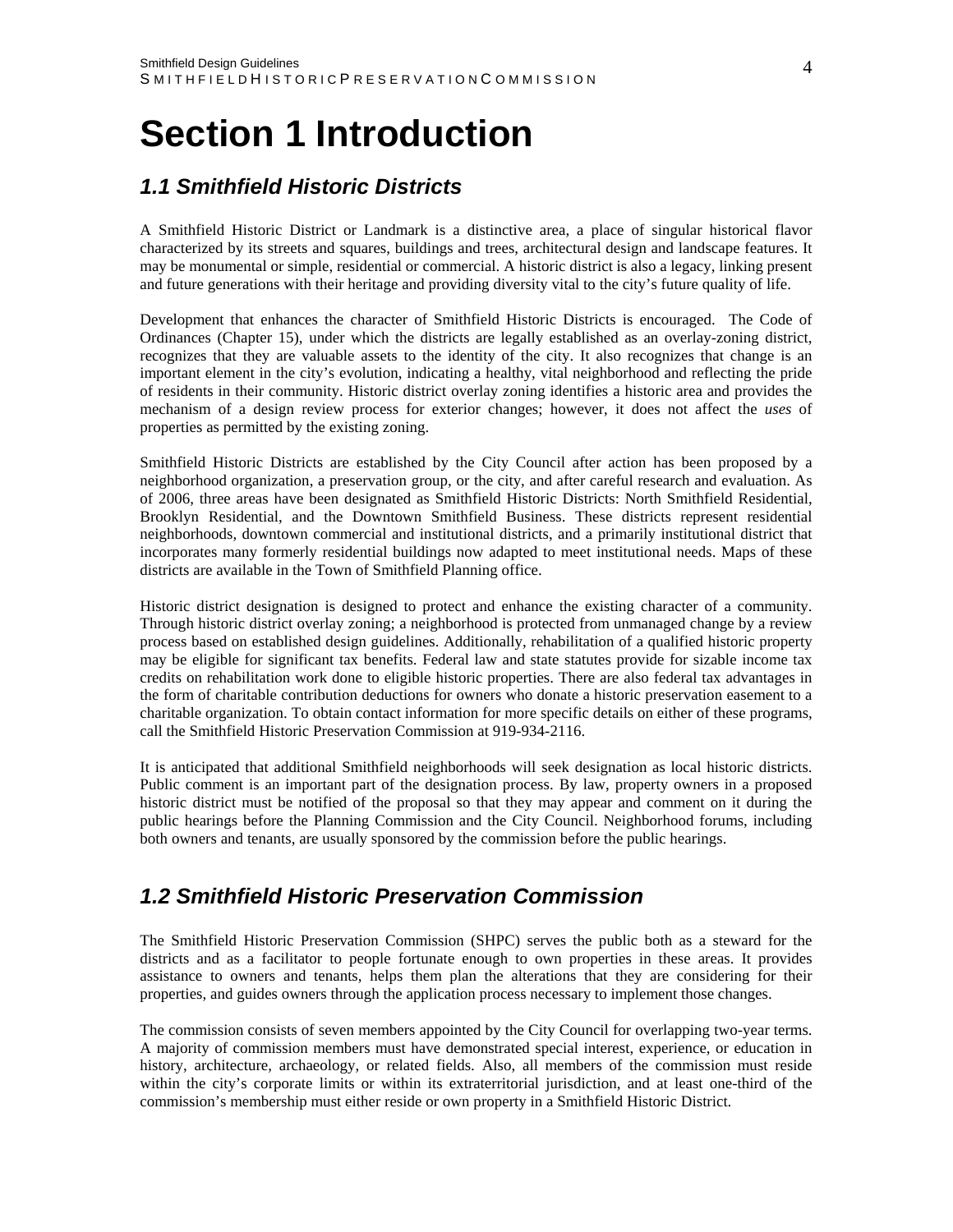<span id="page-5-0"></span>The commission has several powers and responsibilities, including recommending to the City Council the designation, or the removal, of historic district overlay zoning; granting requests for proposed changes within the historic district that in its determination are congruous with the special character of the district; conducting educational programs on historic districts; cooperating with state, federal, and local governments in pursuance of its responsibilities; and conducting meetings or hearings necessary to carry out these purposes.

## *1.3 The Design Review Process*

Historic districts are not created to prevent changes. Rather, the SHPC offers assistance to the property owner in shaping changes while meeting the requirements of the Code. The Code provides for a process that ensures that property changes are within the spirit and the character of the historic district. In this special design review process, plans are examined and evaluated before work is begun. The process does not require property owners to make changes to their properties, and it does not apply to interior alterations or routine maintenance that does not affect exterior appearance. However, any exterior alterations, new construction, demolition, significant landscape changes, or moving of buildings must be evaluated. In the case of demolition the Code provides for a delay of up to 365 days during which alternatives to demolition can be explored. One of the purposes of the SHPC is to assist and consult with property owners about proposed changes to properties in the historic districts. In the early planning stages of a project, property owners should call the SHPC staff with any questions or concerns. The staff can assist by interpreting the Code, suggesting solutions to problems, and explaining the review process. They can also make on-site consultations and provide technical assistance in solving problems (such as persistently peeling paint). In addition, the SHPC has a library of preservation resource materials that property owners may consult or borrow. For assistance, call 934-2116.

#### **Certificates of Appropriateness**

Design guidelines for reviewing the compatibility of changes in the districts with the existing character of the districts were adopted in 2006. These guidelines are based on a commonsense approach to the enhancement of historic structures and districts.

They stress the importance of protecting and maintaining historic structures and districts, and they advocate repair over replacement. The SHPC will provide a property owner with a copy of the relevant guidelines for a project and a property. Following an application review, a certificate of appropriateness (COA) is issued to show that the proposed project has been reviewed according to the design guidelines and found to be appropriate.

A COA is not necessary for routine maintenance, which includes repair or replacement when there is no change in the design, materials, color, or general appearance of the structure or the grounds; however, a COA must be obtained for all other projects. Any repair or replacement necessitating a change in design, materials, or general appearance is defined as an alteration and requires a COA, as does any proposed new construction or site development.

An application form for a COA can be obtained from the SHPC office or online at [www.Smithfield-](http://www.smithfield-nc.com/)[NC.com.](http://www.smithfield-nc.com/) Drawings and/or photographs depicting the proposed changes are generally required for the review. Most applications can be reviewed and approved by the SHPC staff through the Minor Work process. The SHPC's reviews major work projects. Examples of these types of major changes are new construction, additions, demolition, tree removal, tall fences and decks, and parking lots.

Property owners within 100 feet of a major work project are notified by mail of the date, time, and place for the SHPC review of the project. A sign is also posted at the property to alert the general public of the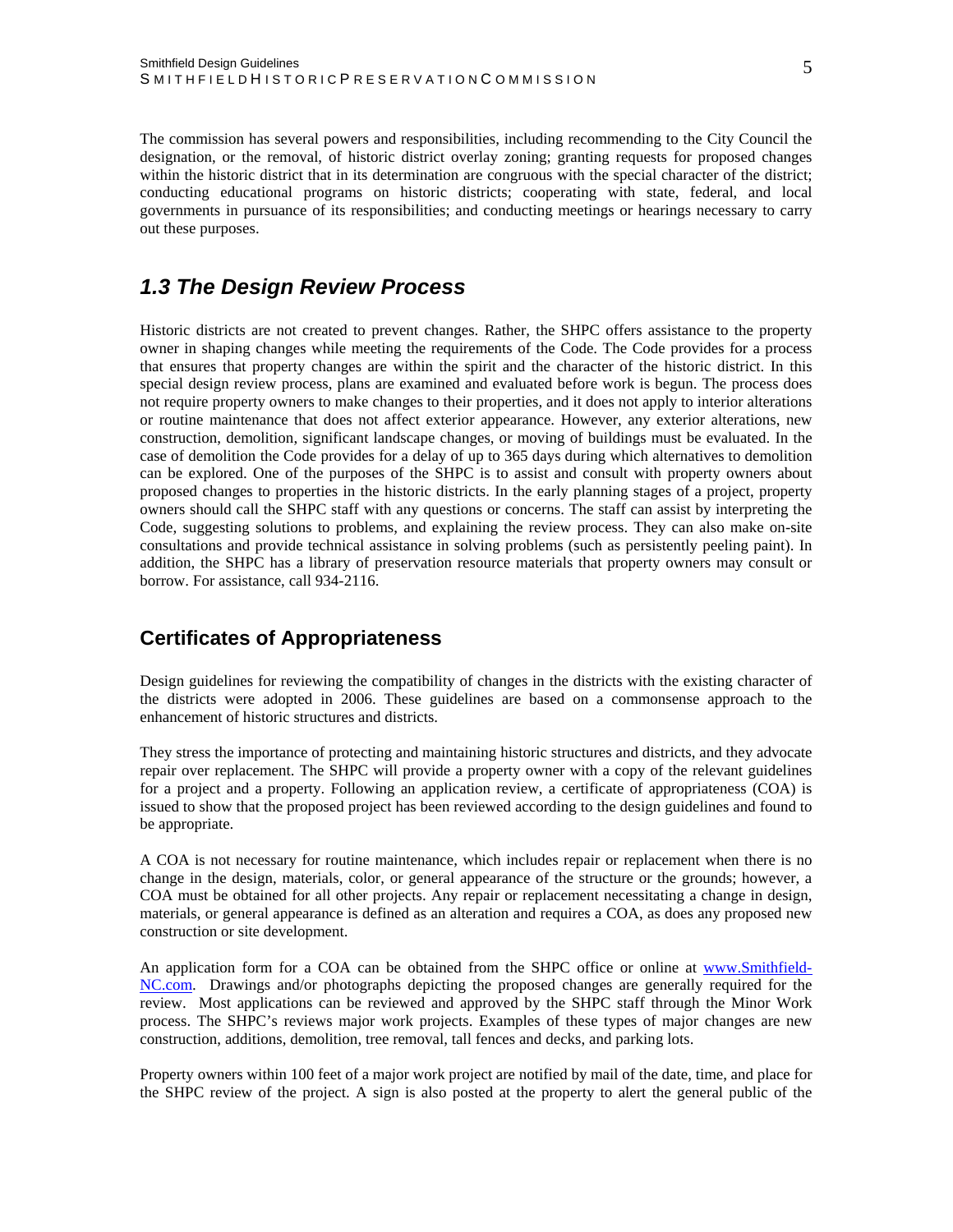<span id="page-6-0"></span>upcoming hearing. The SHPC meets monthly, and a decision is usually reached during the meeting at which the application is heard.

#### **Appeals and Compliance**

n any action granting or denying a certificate of appropriateness, an appeal may be taken to the Board of Adjustment, except for an action involving the State of North Carolina, in which case the North Carolina Historical Commission hears the appeal. Notice of intent to appeal must be given to the SHPC either orally at the meeting or in writing postmarked within twenty days following the decision. An application for appeal to the Board of Adjustment must then be filed within thirty (30) days following the commission's decision. Appeals are in the nature of *certiorari*.

Any person or corporation who violates the provisions of the historic district regulations is subject to the same criminal misdemeanor and/or civil penalties as apply in any other violation of the city zoning code. These include a zoning violation citation issued by the Planning Department, which has a \$100 civil penalty that must be paid within forty-eight hours. Following written notice from the Planning Department, continuing violations will result in a civil penalty of \$200 for each day of the continuing violation. For assistance, contact the SHPC Staff, 919-934-2116

### *1.4 The Secretary of the Interior's Standards for Rehabilitation*

The Standards that follow were originally published in 1977 and revised in 1990 as part of Department of the Interior regulations (36 CFR Part 67, Historic Preservation Certifications). They pertain to historic buildings of all materials, construction types, sizes, and occupancy and encompass the exterior and the interior of historic buildings. The Standards also encompass related landscape features and the building's site and environment as well as attached, adjacent or related new construction.

The Standards are to be applied to specific rehabilitation projects in a reasonable manner, taking into consideration economic and technical feasibility. State enabling legislation requires that the Secretary's Standards shall be the sole principles and guidelines used in the review of COA's for exterior changes to state-owned properties.

**.1** A property shall be used for its historic purpose or be placed in a new use that requires minimal change to the defining characteristics of the building and its site and environment.

**.2** The historic character of a property shall be retained and preserved. The removal of historic materials or alteration of features and spaces that characterize a property shall be avoided.

**.3** Each property shall be recognized as a physical record of its time, place, and use. Changes that create a false sense of historical development, such as adding conjectural features or architectural elements from other buildings, shall not be undertaken.

**.4** Most properties change over time; those changes that have acquired historic significance in their own right shall be retained and preserved.

**.5** Distinctive features, finishes, and construction techniques or examples of craftsmanship that characterize a property shall be preserved.

**.6** Deteriorated historic features shall be repaired rather than replaced. Where the severity of deterioration requires replacement of a distinctive feature, the new feature shall match the old in design, color, texture, and other visual qualities and, where possible, materials. Replacement of missing features shall be substantiated by documentary, physical, or pictorial evidence.

**.7** Chemical or physical treatments, such as sandblasting, that cause damage to historic materials shall not be used. The surface cleaning of structures, if appropriate, shall be undertaken using the gentlest means possible.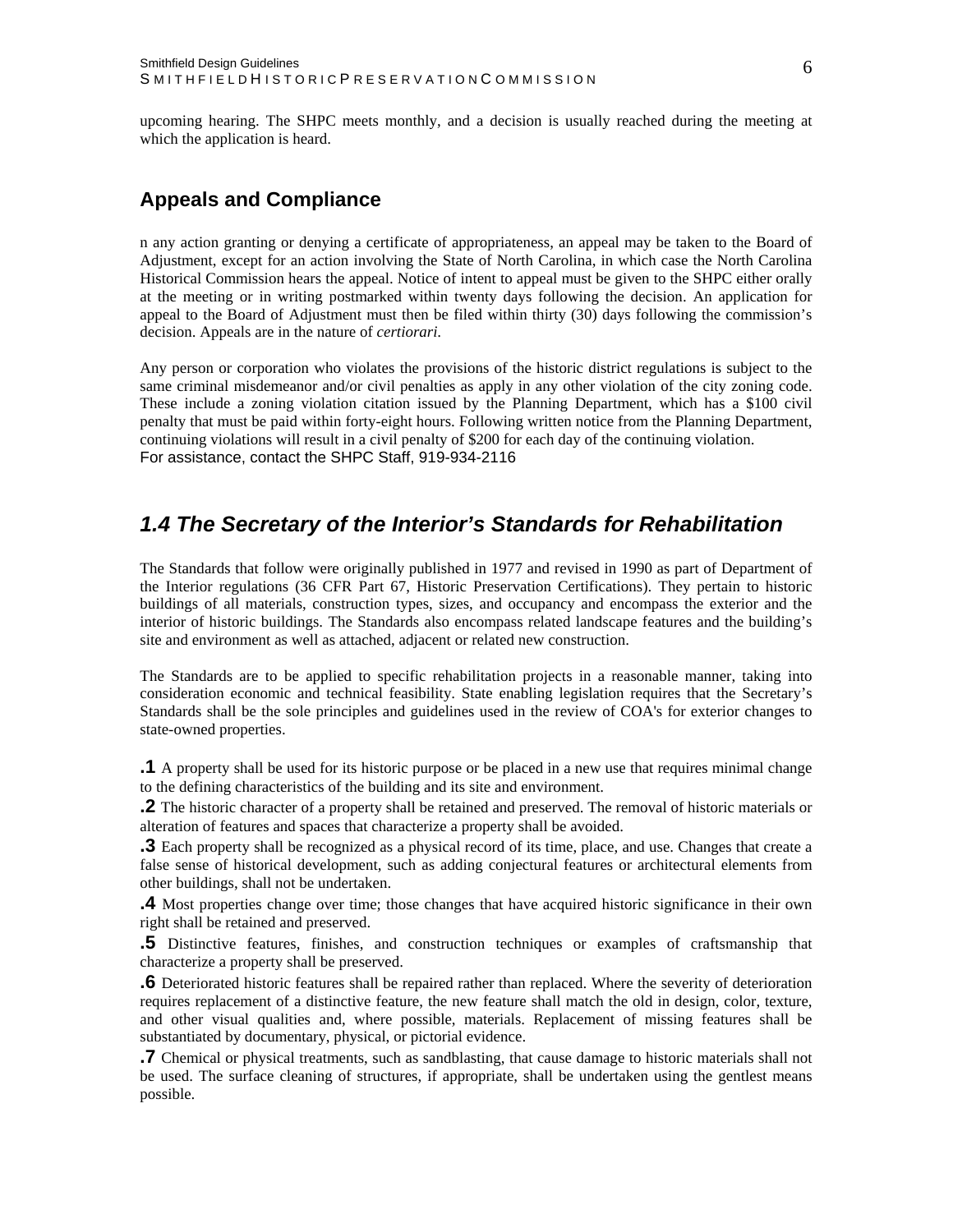<span id="page-7-0"></span>**.8** Significant archeological resources affected by a project shall be protected and preserved. If such resources must be disturbed, mitigation measures shall be undertaken.

**.9** New additions, exterior alterations, or related new construction shall not destroy historic materials that characterize the property. The new work shall be differentiated from the old and shall be compatible with the massing, size, scale, and architectural features to protect the historic integrity of the property and its environment.

**.10** New additions and adjacent or related new construction shall be undertaken in such a manner that, if removed in the future, the essential form and integrity of the historic property and its environment would be unimpaired.

*The Secretary of the Interior is responsible for establishing standards for all national preservation programs under Departmental authority and for advising federal agencies on the preservation of historic properties listed or eligible for listing in the National Register of Historic Places.* 

*The Standards for Rehabilitation, a section of the Secretary's Standards for Historic Preservation Projects, address the most*  prevalent preservation treatment today: rehabilitation. Rehabilitation is defined as the process of restoring a property to a state of *utility, through repair or alteration, which makes possible an efficient contemporary use while preserving those portions and features of the property which are significant to its historic, architectural, and cultural values.* 

## *1.5 Certificate of Appropriateness Flow Chart*

Property owner develops concept of project requiring Certificate of Appropriateness (COA), and consults with staff or the SHPC as appropriate. Property owner obtains application from Planning office or [www.Smithfield-NC.com.](http://www.smithfield-nc.com/) Proposed project is classified as "minor work" or "major work." Assistance in classifying project can be obtained from staff.

Applicant submits completed application form and required materials. SHPC staff reviews project. Staff approves application and COA is issued. Staff refers application for SHPC review if work is determined to be substantial, does not meet the guidelines, or is precedent setting. After obtaining proper permits, applicant begins approved work. Applicant submits completed application form and required materials by application deadline.

Planning Department mails notice to all property owners adjoining property for which application was filed, and posts "notice of public hearing" sign at property. SHPC holds public hearing to review proposed project. SHPC issues Certificate of Appropriateness based upon ordinance and guidelines.

Approvals may include conditions attached by the SHPC. SHPC denies application based upon ordinance and guidelines. After obtaining proper permits, applicant begins approved work. Applicant may revise request and submit new application. Applicant may appeal to Board of Adjustment based upon the Record established before the SHPC.

## **Section 2 Setting**

## *2.1 Public Rights-of-Way and Alleys*

The overall character of Smithfield historic districts is defined not only by the historic buildings and their sites, but also by the network of streets, sidewalks, planting strips, and alleys that connect and relate those buildings and sites. The surface materials, dimensions, topography, and pattern of streets, sidewalks, and alleys in the historic districts all play a role in establishing the district character. Public right-of-way features such as trees, streetlights, benches, ground cover, sidewalk paving patterns, curbs, and gutters contribute to a district's character, as do necessary transportation and communication features, such as utility lines and poles, transformers, traffic signs, vending machines, transit stops, and parking booths.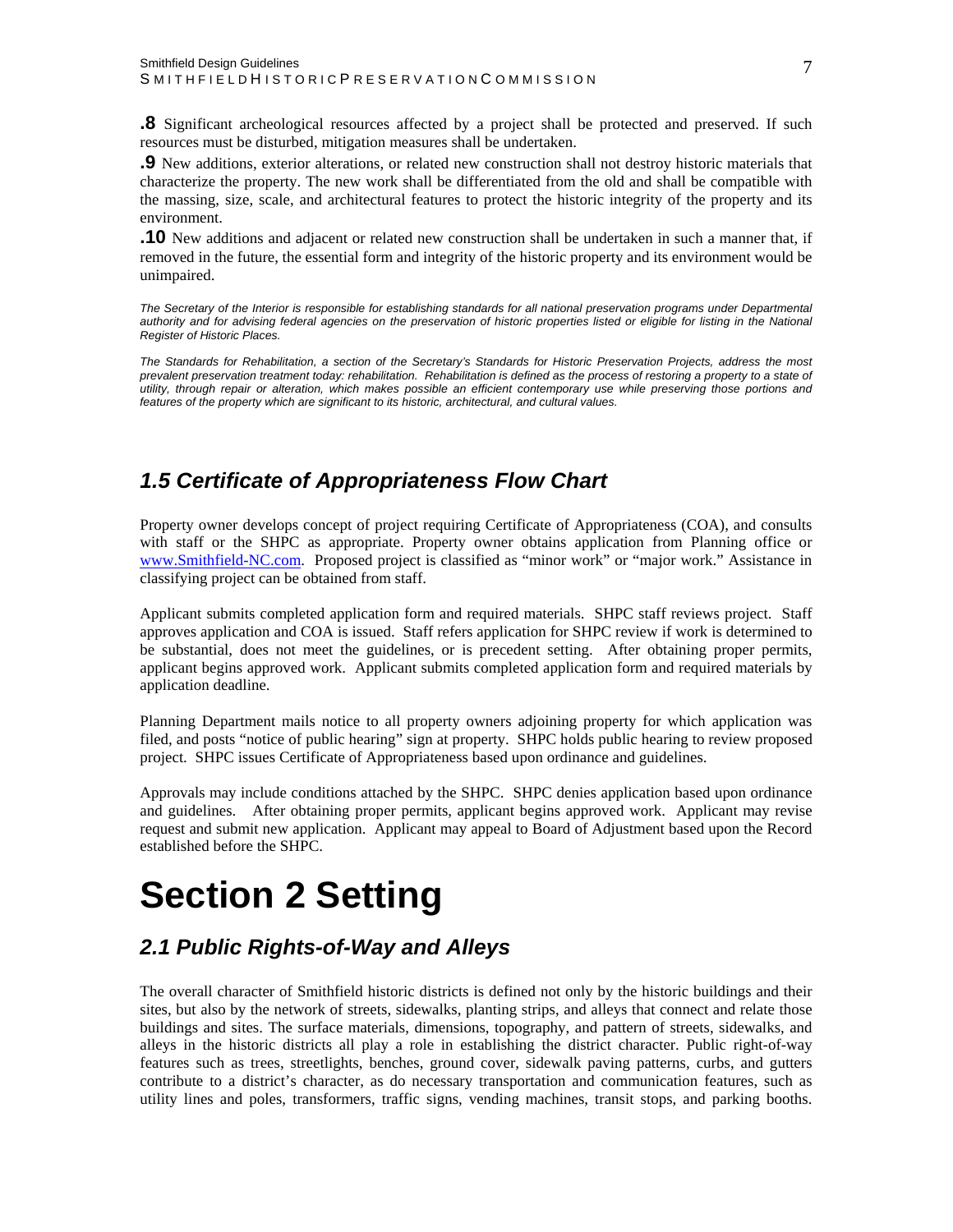<span id="page-8-0"></span>Consequently, maintaining the distinctive visual ambiance of a district requires attention to its streets and alleys and their features.

Right-of-way characteristics vary from district to district; some vary within districts. The presence of tree canopies and alleys varies within districts, as do topography and sidewalk placement. Streets in the commercial historic districts incorporate broader sidewalks, a more formal spacing of street trees, and substantially fewer planting strips than those in the residential districts. One unifying characteristic of the districts is their pedestrian-friendly nature. Maintaining this quality requires thoughtful accommodation of current vehicular traffic needs in ways that continue to encourage rather than discourage pedestrian traffic.

#### **Things to Consider As You Plan**

Routine maintenance and repair of the public rights-of-way and alleys should be undertaken with an understanding of the importance of preserving a district's distinctive features. For example, care should be taken to prune street trees appropriately, retain curbing, and preserve original concrete sidewalks. Downtown Smithfield and its early neighborhoods were the first in the area to be supplied with utilities, street lamps, and the related wiring. Although these elements are an inherent part of the districts, the proliferation of cables, lines, equipment, and poles, as well as the sometimes uncoordinated efforts of various utility and service companies, can result in visual clutter that bears little resemblance to the original appearance and clearly diminishes the historic character of the districts.

Underground cables may be an option for reducing such visual noise. Certainly, the introduction of large transformers, utility equipment, dumpsters, and other intrusive elements should be kept to a minimum, and if they must be introduced, they should be unobtrusively located and screened by plantings or fencing. In reviewing proposed new or replacement features, such as streetlights, street furniture, street signs, and walkways, compatibility with the character of the historic district should be considered in terms of location, design, materials, color, and scale.

 The preservation and replenishment of contributing street trees are critical to the historic character of many districts. Beyond monitoring existing trees for disease or damage and protecting them from nearby construction work, achieving this goal will require long-term planning and thoughtful selection of replacement species in consultation with the **Smithfield Appearance Commission.** 

### *2.1 Public Rights-of-Way and Alleys: Guidelines*

**.1** Preserve and maintain the topography, patterns, features, materials, and dimensions of streets, sidewalks, alleys, and street plantings that contribute to the overall historic character of the historic districts.

**.2** If repair or construction work in the public-right-of-way is necessary, protect and retain historic features such as curbing, gutters, and street plantings. Replace in kind any damaged or deteriorated historic features. Repair or replace sidewalks, curbs, and paving where needed, to match adjacent historic materials in design, color, module, pattern, texture, and tooling.

**.3** Repair and retain historic bridges whenever possible. Design new bridges to be compatible in design, material, color, and scale with the historic character of the district.

**.4** Prune and trim trees in the public right-of-way in a manner that preserves the existing tree canopies in the historic districts.

**.5** In consultation with the Smithfield Appearance Commission, introduce new and replacement plantings to ensure that existing tree canopies will be preserved.

**.6** Limit signage in the public-right-of-way to that necessary for traffic and pedestrian safety. Locate necessary signage so that the historic character of the district is least obscured.

**.7** Introduce necessary street furniture, trash receptacles, mailboxes, newspaper racks, and other similar elements in locations that do not compromise the historic character of the district. Keep such elements to a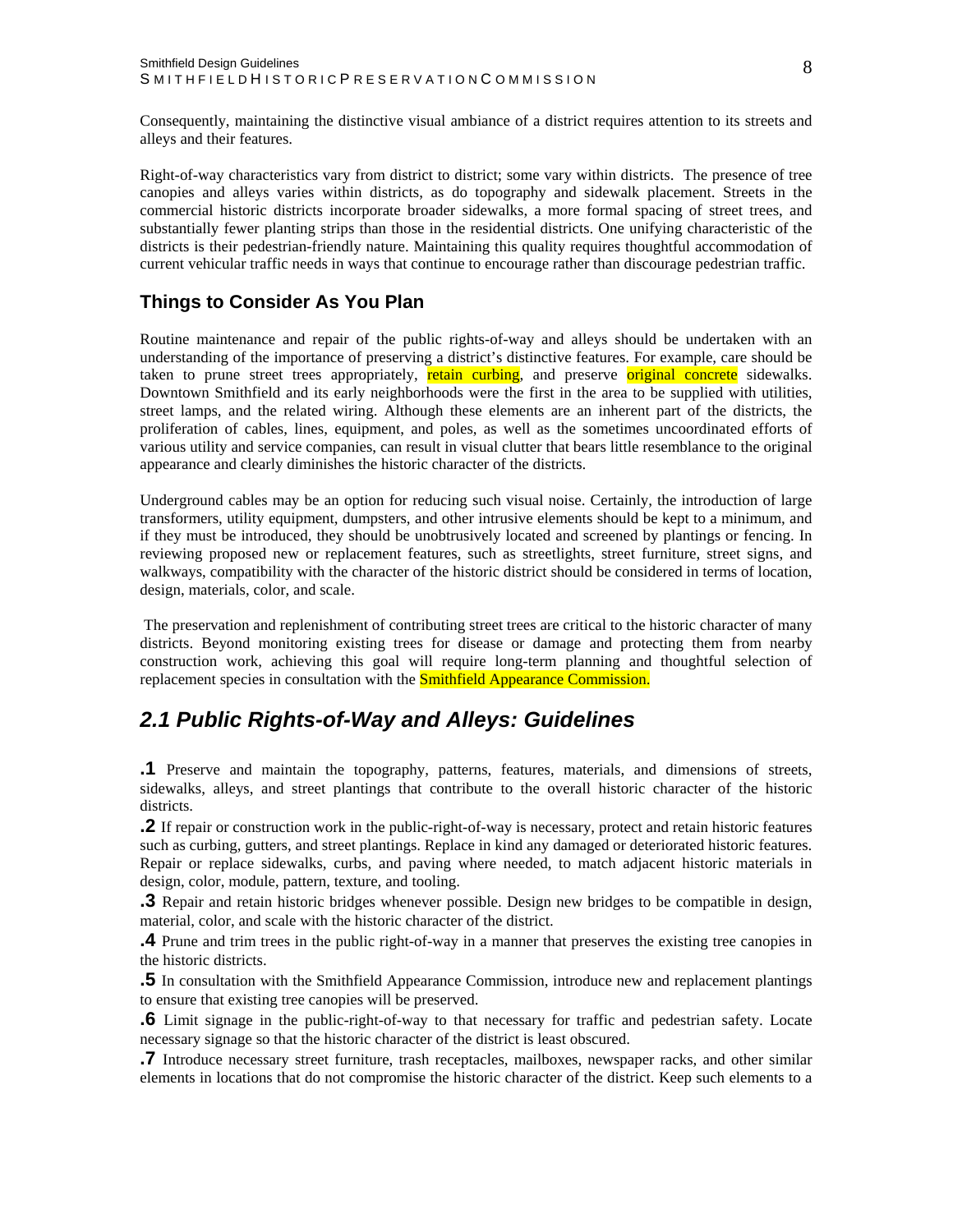<span id="page-9-0"></span>minimum so that pedestrian traffic is not disrupted. Select street furniture, such as benches, that is compatible in design, material, and scale with the district's historic character.

**.8** Maintain existing planting strips between the curb and the sidewalk. It is not appropriate to pave over existing planting areas.

**.9** Introduce new plantings in the public right-of-way that are compatible with the historic character of the district and coordinated with any overall landscape plan for the district.

**.10** Keep the introduction of additional utility poles, transformers, cables, and wires in the public right-ofway and alleys to a minimum. Seek alternative, less intrusive locations when possible so that the historic character of the district is not compromised by a proliferation of overhead lines, poles, and transformers. Consider introducing new utility lines underground to reduce their impact on the street character.

**.11** Select street lighting compatible in design, materials, and scale with the character and the pedestrian scale of the historic district.

**.12** It is not appropriate to introduce new paving materials, lighting, and streetscape features and furniture in the historic districts in an attempt to create a false historical appearance.

**.13** It is not appropriate to remove, obscure, or conceal granite curbing and granite or brick gutters in the process of repaving streets.

## *2.2 Archaeology*

Archaeological resources include all material evidence of past human activity usually found below the earth's surface but sometimes exposed above the ground as well. In the historic districts a tremendous wealth of archaeological resources exists, documenting the long-time human habitation of these neighborhoods. The location of original foundations, porches, accessory buildings, walkways, and even gardens can be determined through archaeological surveys. Information on the life-styles of previous inhabitants and patterns of site use can also be culled from archaeological investigations. It is important that such sites be documented; if something is found, contact the SHPC. However, the uncovering of archaeological resources endangers them. Protecting them in place is the best way to safeguard them.

#### **Things to Consider As You Plan**

The disturbance of the ground, whether due to grading, excavating, or construction on a site, threatens unknown archaeological resources. Consequently, care must be taken to avoid destroying them when planning any type of substantial site work within the historic districts. It is best to investigate in advance, with a professional, the likelihood that proposed site changes would destroy significant archaeological resources. The Office of State Archaeology within the North Carolina State Historic Preservation Office can provide such professional assistance to property owners.

## *2.2 Archaeology: Guidelines*

**.1** Protect and preserve known, significant archaeological resources in place.

**.2** Minimize disturbance of terrain in the district to reduce the possibility of destroying or damaging significant archaeological resources.

**.3** If a site is to be altered, survey and document the terrain in advance to determine the potential impact on significant archaeological resources.

**.4** If preservation of significant archaeological resources in place is not feasible, use professional archaeologists and modern archaeological methods in planning and executing any necessary investigations.

**.5** It is not appropriate to use heavy machinery or equipment on sites where doing so may disturb significant archaeological resources.

### *2.3 Site Features and Plantings*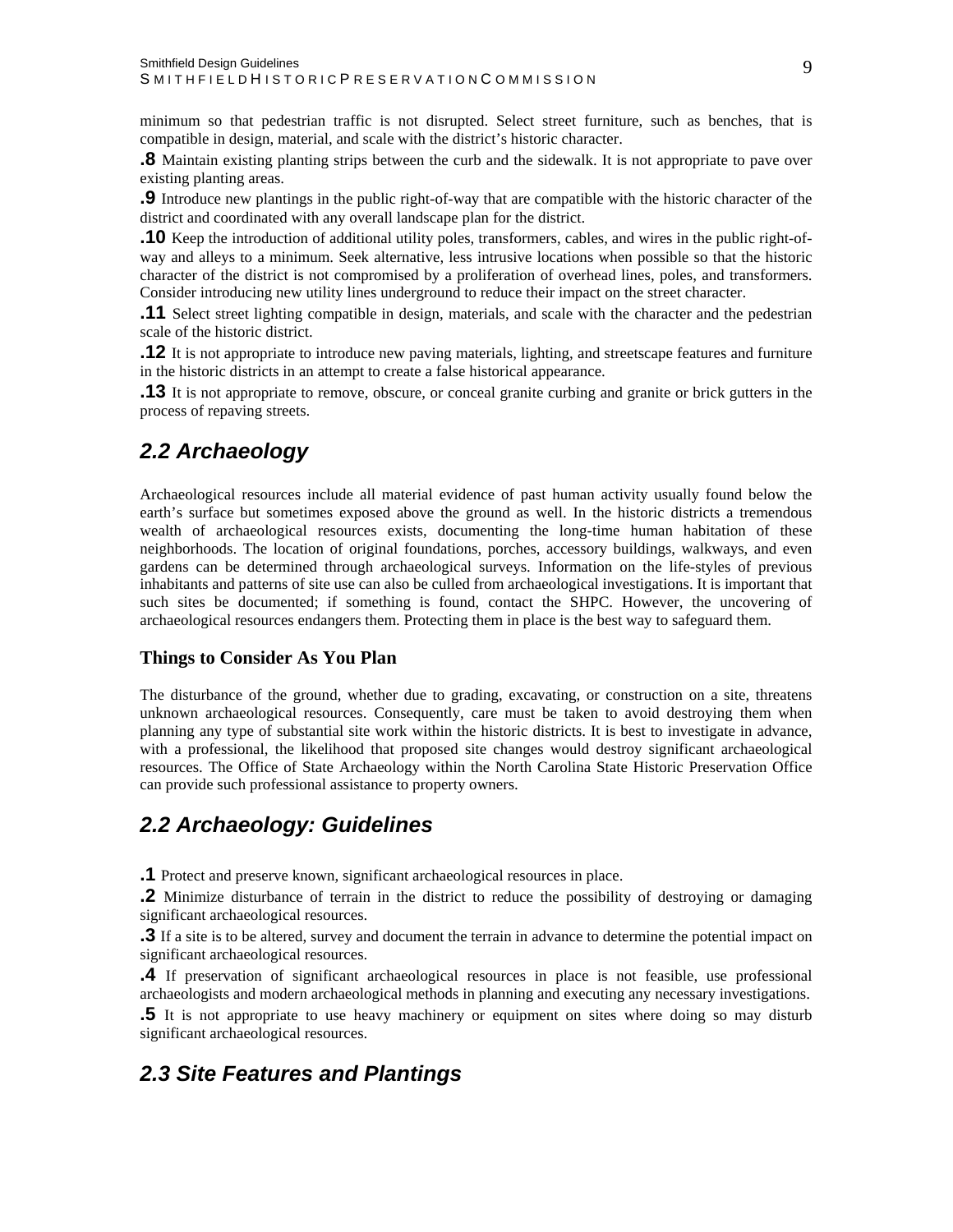<span id="page-10-0"></span>Site features and plantings not only provide the context for the buildings of the historic districts; they also contribute significantly to the overall character of the districts. The elements of district setting include features that form spaces, including topography, setback and siting of buildings, vistas and views, and plantings such as hedges, foundation plantings, lawns, gardens, and tree canopies; features that define circulation, such as walkways, streets, alleys, driveways, and parking areas; and features that articulate or develop a site, such as accessory buildings, fences, walls, lighting, terraces, waterways, swales, fountains, patios, sculptures, arbors, pergolas, pools, furniture, and planters.

Landscaping and plantings play a significant role in creating the character of most of the historic districts in Smithfield and also reflect the regional climate. Mature gardens, grassy lawns, shrubs, climbing vines, ornamental trees, and tree canopies are typical of the residential historic districts. Historically, large shade trees, prudently located, were an important means of providing summer cooling. Today they still contribute shade as well as distinctive character to the historic districts. Landscaped public spaces such as Capitol Square and Moore Square continue to serve as points of orientation in the downtown while providing the amenity of open green space within an urban environment.

#### **Things to Consider As You Plan**

The character, pattern, and rhythm of plantings and other site features within a historic district should be preserved through proper maintenance and the introduction of compatible new or replacement features. When developing a landscape plan, the property owner should consider the special characteristics of the specific site as well as those of the historic district. Selecting wisely from the existing vocabulary of distinctive site features to define circulation, create site spaces, or otherwise articulate and develop sites within a district is central to preserving the district's character. Most early Smithfield neighborhoods are shaded by a heavy deciduous tree canopy that adds great aesthetic appeal and historically performed a needed cooling function during the hot summer. Removal of mature, healthy trees should be considered only for absolutely compelling reasons. Whenever a tree is removed, whether it is diseased, storm damaged, or healthy, the district setting is diminished. The planting of a similar replacement tree in its place or nearby helps perpetuate the tree canopy that is so important to the landscape as well as the individual building sites. Long-lived hardwoods are excellent replacement choices for street canopies.

Whenever construction or site work is undertaken, large trees and other significant site features should be protected from immediate damage during construction or delayed damage resulting from construction work, including compaction of the soil by equipment or loss of root area. The critical root zone of a threatened tree must be surrounded by temporary fencing to prevent any construction activity or equipment from endangering it.

The introduction of an intrusive contemporary site feature or item of equipment, such as a parking lot, a swimming pool, freestanding mechanical equipment, or a satellite dish, must be carefully reviewed to determine if it will compromise the historic character of the site and the district. Although the impact of intrusive contemporary site features or equipment can often be diminished through careful siting and screening, in some cases it may be so detrimental to the character of the site or the streetscape that the alteration cannot be accommodated. Such might be the case if the bulk of a residential rear yard were paved for parking or if an addition required the removal of several healthy, mature shade trees.

## *2.3 Site Features and Plantings: Guidelines*

**.1** Retain and preserve the building and landscape features that contribute to the overall historic character of the district, including trees, gardens, yards, arbors, ground cover, fences, accessory buildings, patios, terraces, fountains, fish ponds, and significant vistas and views.

**.2** Retain and preserve the historic relationship between buildings and landscape features of the district setting, including site topography, retaining walls, foundation plantings, hedges, streets, walkways, driveways, and parks.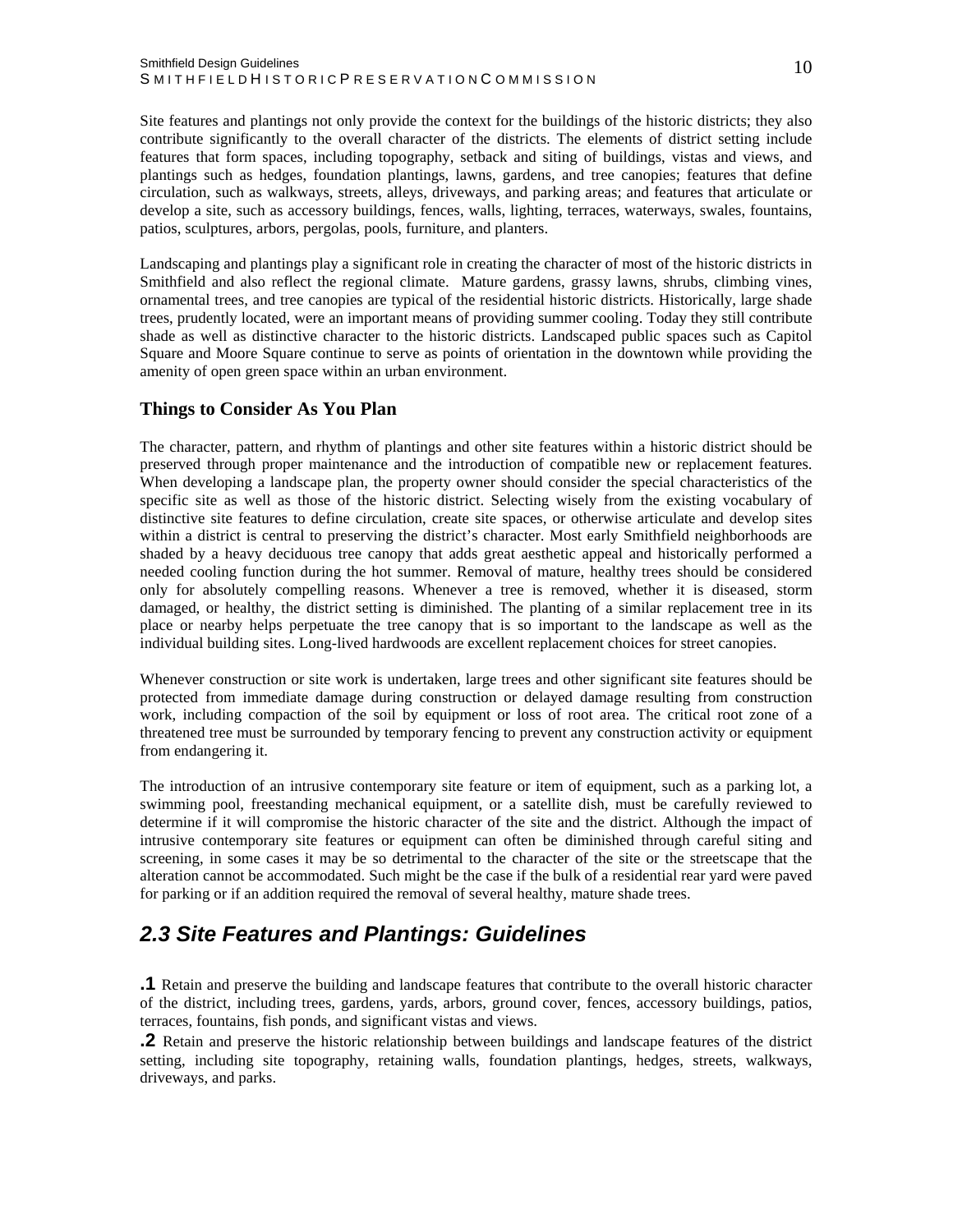<span id="page-11-0"></span>**.3** Protect and maintain historic building materials and plant features through appropriate treatments, including routine maintenance and repair of constructed elements and pruning and vegetation management of plantings.

**.4** Replace missing or deteriorated site features with new features that are compatible with the character of the site and the historic district.

**.5** Replace a seriously diseased or severely damaged tree or hedge with a new tree or hedge of a similar or identical species. It is not appropriate to remove healthy, mature trees.

**.6** Design new construction or additions so that large trees and other significant site features such as vistas and views are preserved.

**.7** Protect large trees and other significant site features from immediate damage during construction and from delayed damage due to construction activities, such as loss of root area or compaction of the soil by equipment. It is especially critical to avoid compaction of the soil within the drip line of trees.

**.8** In the residential historic districts, it is not appropriate to alter the residential character of the district by significantly reducing the proportion of built area to open space on a given site through new construction, additions, or surface paving.

**.9** It is not appropriate to introduce contemporary equipment or incompatible site features, including satellite dishes, solar collectors, playground equipment, mechanical units, storage units, and swimming pools, in locations that compromise the historic character of the building, site, or the district. Locate such features unobtrusively, and screen them from view.

**.10** It is not appropriate to introduce features or objects that are similar in appearance, material, and scale to historic elements but are stylistically anachronistic with the character of the building or historic district.

**.11** It is not appropriate to alter the topography of a site substantially through grading, filling, or excavating, nor is it appropriate to relocate drainage features, unless there is a specific problem.

**.12** It is not appropriate to use heavy machinery or equipment on sites where doing so may disturb significant archaeological resources.

## *2.4 Fences and Walls*

Fences and walls were common site features in Smithfield's early neighborhoods, and like other elements of the nineteenth and early twentieth century built-environment, they were usually products of the technology of the Industrial Revolution. They served both decorative and utilitarian functions. Constructed of lattice, brick, cast iron, wooden pickets, and stone, decorative fences and walls reflected popular architecture styles and were an integral part of the site plan. Decorative cornerposts and gateways embellished some fences and walls. In tandem with constructed elements or standing alone, hedges were cultivated for both decorative and screening purposes. Utilitarian fences and walls served to secure boundaries, to confine animals, to protect planted areas, and to provide visual privacy. They were generally used in rear yard locations and were not usually visible from the street. Traditionally, utilitarian fences were constructed of vertical wooden slats or pickets, woven wire fencing mounted on wooden posts, and in some cases, barbed wire.

Simple wooden picket fences with shaped or squared-off tops usually 3 feet in height were popular amenities in early Smithfield neighborhoods. They generally followed the property line or were inset slightly to provide an outer planting strip. By the turn of the century, Victorian domestic cast-iron fences that followed the same proportions as older, more common picket fences were popular in some neighborhoods as well.

Trimmed hedges of plant varieties typical in the region were common too. Low masonry walls, many times combined with low hedge material, were used to define some front lawns or property lines. Masonry or stone retaining walls were occasionally employed to accommodate a significant shift in grade between the street and the front lawn.

#### **Things to Consider As You Plan**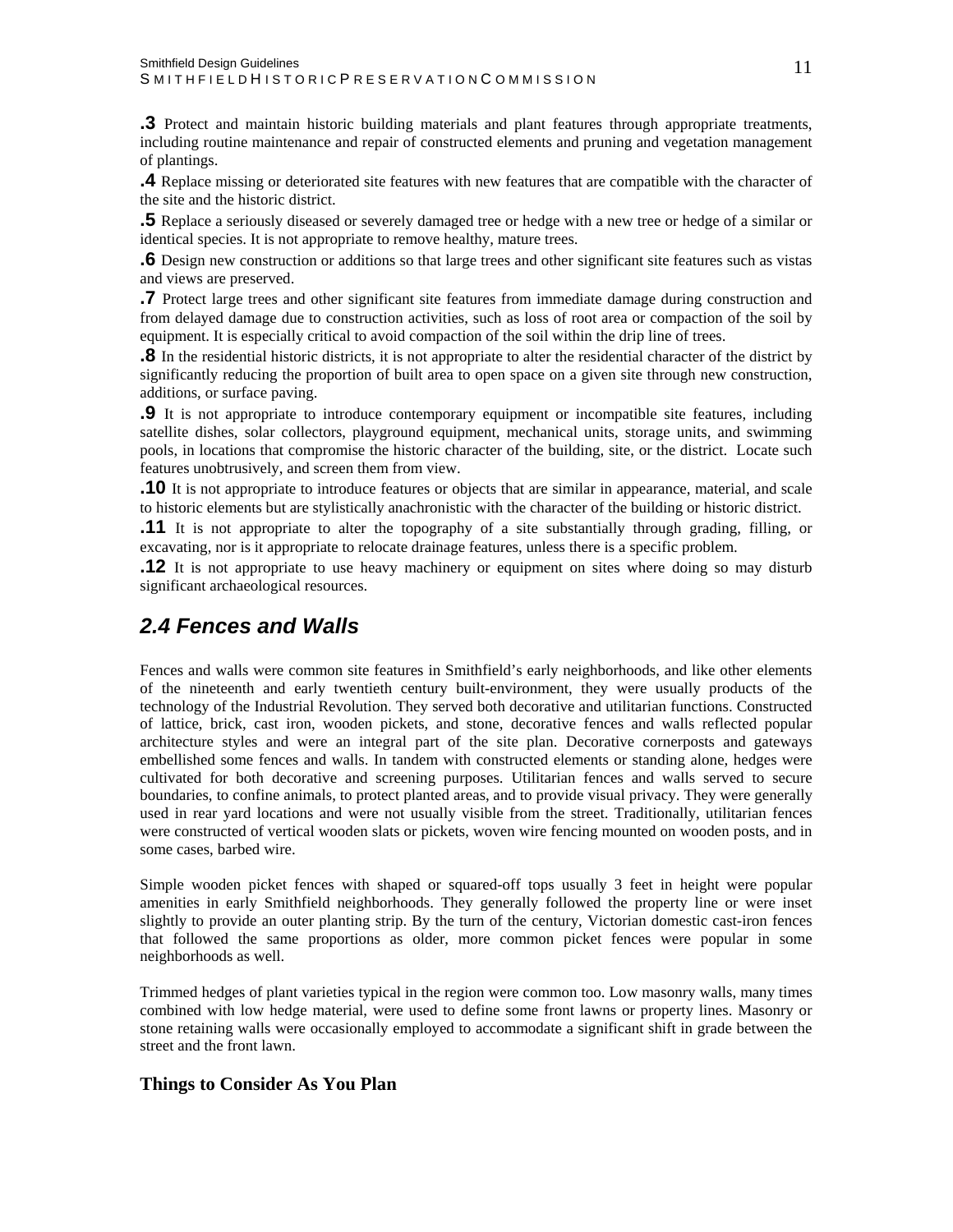#### <span id="page-12-0"></span>Smithfield Design Guidelines SMITHFIELDHISTORICPRESERVATIONCOMMISSION

Preservation of existing historic fences and walls requires routine maintenance and repair when necessary. Keeping the bottom edge of wooden fencelines raised slightly above the ground and protected by a sound paint film, opaque stain, or wood preservative will significantly extend their life span. When deteriorated pickets or boards must be replaced, decay-resistant or pressure-treated wood should be selected. Castiron fences require similar separation from ground moisture and protection with a sound paint film to prevent corrosion. Removal of all rust and immediate priming with an appropriate metal primer are critical to the repainting process. If replacement is necessary, a variety of traditional and contemporary cast-iron fencing is manufactured today. Masonry walls, except those that are stucco coated, are usually unpainted.

The structural integrity of a masonry wall can be compromised by deteriorated mortar joints, vegetation, and improper drainage of ground or surface water. Repointing as necessary and maintaining or introducing drainage weep holes near the base of masonry walls is advisable. Coating uncoated masonry walls with paint or sealants instead of properly repairing them may exacerbate any moisture problems and diminish their historic character. The guidelines for wood, architectural metals, and masonry provide additional information on proper maintenance and repair of traditional fence and wall materials.

A need for security or privacy or the desire to enhance a site may lead to a decision to introduce a new fence or wall. Within the historic districts any proposed new fence is reviewed with regard to the compatibility of location, materials, design, pattern, scale, spacing, and color with the character of the principal building on the site and the historic district. Although compatible contemporary fence and wall designs constructed in traditional materials are appropriate in the districts, new fencing or wall systems constructed of incompatible contemporary materials such as vinyl or chain-link fencing and imitation stone or stucco are not considered appropriate.

## *2.4 Fences and Walls: Guidelines*

**.1** Retain and preserve fences and walls that contribute to the overall historic character of a building or a site, including such functional and decorative elements as gates, decorative rails and pickets, pillars, posts, and hardware.

**.2** Retain and preserve exterior fence and wall materials that contribute to the overall historic character of a building or a site, including brickwork, stucco, stone, concrete, wood, cast iron, and wrought iron.

**.3** Protect and maintain the wood, masonry, and metal elements of fences and walls through appropriate surface treatments:

- Inspect regularly for signs of moisture damage, corrosion, structural damage or settlement, vegetation, and fungal or insect infestation.
- Provide adequate drainage to prevent water from standing on flat, horizontal surfaces and collecting on decorative elements or along wall foundations.
- Clean fences and walls as necessary to remove heavy soiling or corrosion or to prepare them for repainting. Use the gentlest means possible.
- Retain protective surface coatings such as paint to prevent deterioration or corrosion.
- Reapply protective surface coatings such as paint when they are damaged or deteriorated.
- Follow the guidelines for masonry, architectural metals, and wood where applicable.

**.4** Repair fences and walls using recognized preservation repair methods for the material or the surface coating.

**.5** If replacement of a deteriorated detail or element of a fence or a wall is necessary, replace only the deteriorated portion in kind rather than the entire feature. Match the original in design, dimension, detail, texture, pattern, material, and color. Consider compatible substitute materials only if using the original material is not technically feasible.

**.6** If replacement of an entire fence or wall is necessary because of deterioration, replace it in kind, matching the original in design, dimension, detail, texture, pattern, material, and color. Consider compatible substitute materials only if using the original material is not technically feasible.

**.7** If a fence or wall is completely missing, replace it with a new wall or feature based on accurate documentation of the original or a new design compatible with the historic character of the building and the district.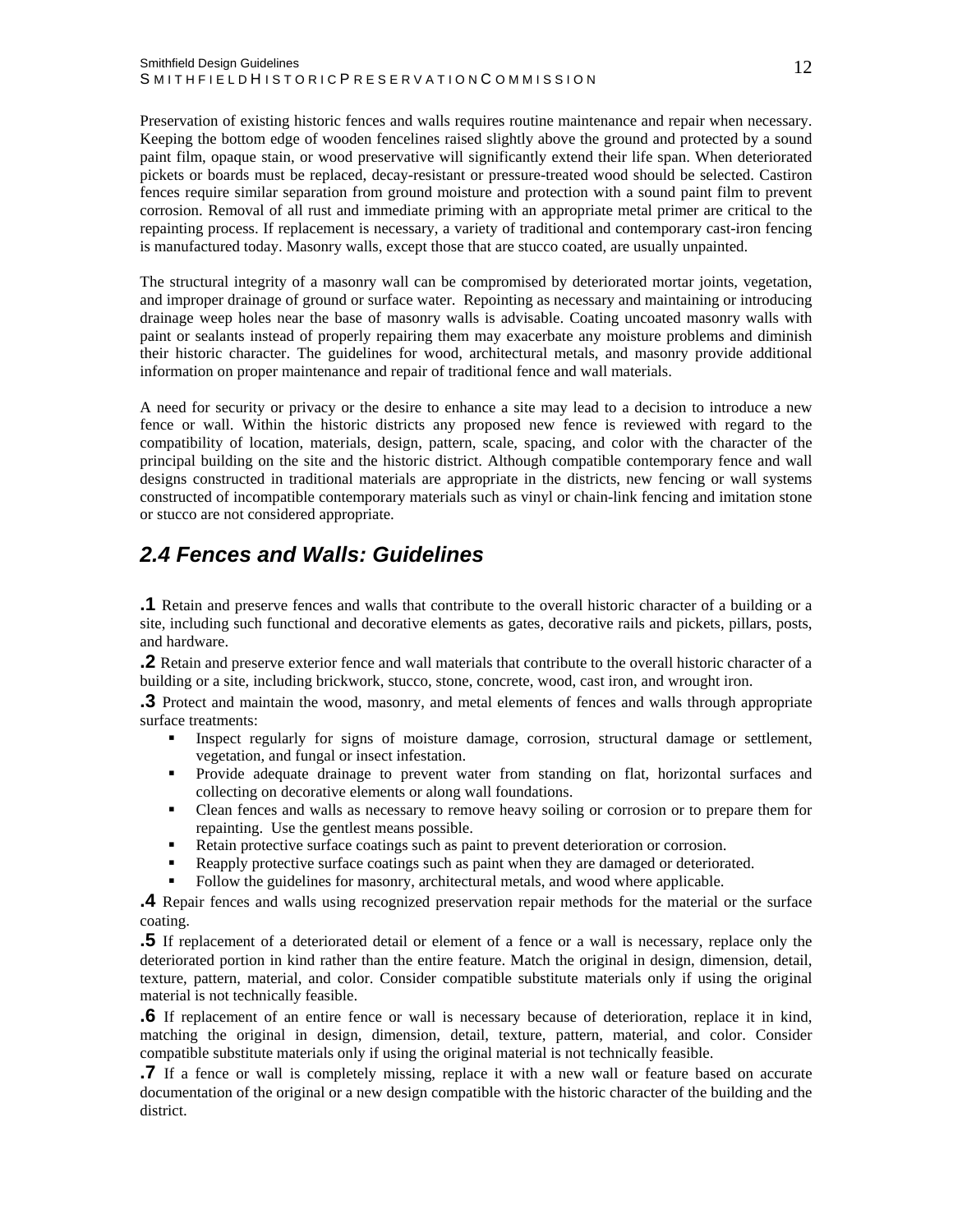<span id="page-13-0"></span>**.8** Introduce compatible new fences and walls constructed of traditional materials only in locations and configurations that are characteristic of the historic district. Keep the height of new fences and walls consistent with the height of traditional fences and walls in the district.

**.9** It is not appropriate to cover historic fence or wall material, including wood, stone, brick, stucco, concrete, or cement block, with contemporary substitute coatings or materials.

**.10** It is not appropriate to introduce vinyl or metal chain-link fencing.

**.11** It is not appropriate to introduce walls or fences taller than 42" or that are more than 65% solid into the front yard area (and/or street side yard area of a corner lot).

## *2.5 Walkways, Driveways, and Offstreet Parking*

Walkways, driveways, and offstreet parking areas are all circulation site features that contribute to the character of the individual building site and the historic district. The consistency and the repetition of walkway and driveway spacing, placement, dimensions, materials, and design create a rhythm to the street in historic districts.

In Smithfield's early neighborhoods, front walks usually led directly to the front door from the sidewalk. Depending on the topography, the walkways often incorporated steps and, sometimes if the front yard was fenced, a decorative gateway. Traditional paving materials were concrete and brick or stone pavers.

Plantings often lined the walkways. Not all residential sites included driveways in Smithfield's early neighborhoods, and often single-lane driveways were shared in the more densely built neighborhoods of North Smithfield and Brooklyn. Driveways usually led directly to the back yard, sometimes to a carriage house or a garage. Public alleys sometimes provided automobile access to back yards, as was the case in post-World War II South Smithfield. Occasionally, porte cochères provided a covered parking space attached to the main building. Typically, driveways were made of gravel or compacted soil. Often a grass median separated gravel or aggregate textured concrete runners. Occasionally, more decorative brick or stone pavers were used.

Historically, offstreet parking areas for multiple cars were not common in the residential neighborhoods or commercial areas. Initially, onstreet parking met the demand for parking spaces, even in the commercial districts.

#### **Things to Consider As You Plan**

The preservation of existing walkways and driveways through routine maintenance and replacement of deteriorated surfaces in kind is essential to preserving the character of individual building sites and the district. When new walkways or driveways are proposed in a historic district, they should be designed to be compatible in location, patterns, spacing, configurations, dimensions, and materials with existing walkways and driveways.

If a parking lot must be located in a historic district, it should be located as unobtrusively as possible and must be screened from street view by a substantial planting strip or a combination of plantings and fencing. As many existing trees as possible should be saved, and new trees planted, to maintain or enhance the tree canopy.

This not only helps integrate parking lots into the historic district; it also helps reduce the glare and the heat associated with parking lots and keeps the interiors of parked vehicles cooler. Large offstreet parking lots should be subdivided by planting strips to diminish the impact of the surface paving. In the historic districts of primarily commercial or institutional character, increased demand for parking has led to the construction of numerous offstreet-parking areas. Accommodating expanded parking needs within these districts demands thoughtful design solutions based on a thorough understanding of the significant characteristics of the districts.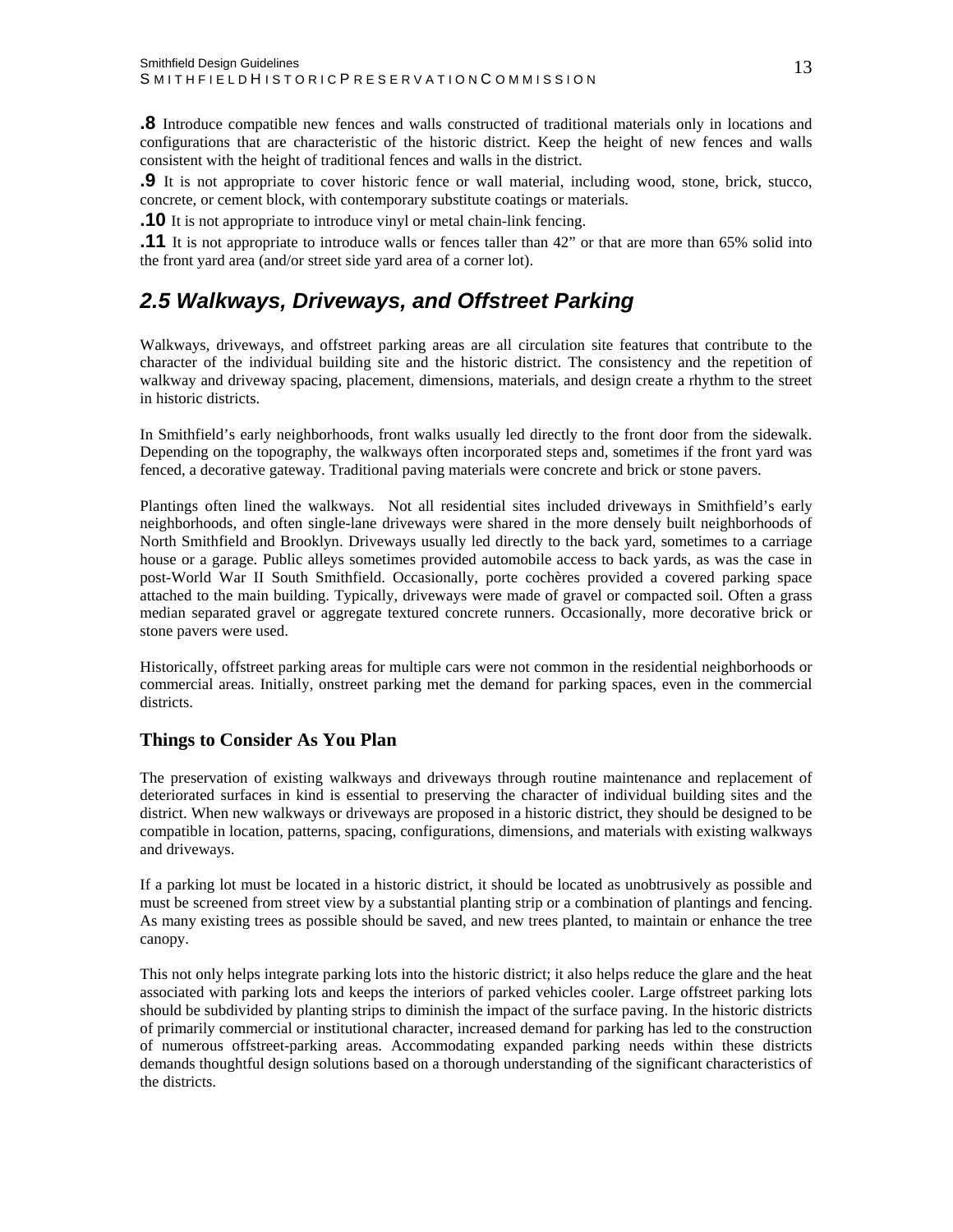<span id="page-14-0"></span>Parking areas should be gravel, brick, or paved with an aggregate-textured asphalt. In residential districts, new paved areas should never directly abut the principal site structure, significantly alter the site topography, or overwhelm in area the residential, landscaped character of a backyard. Care must be taken that paved areas do not injure nearby trees by intruding onto their root areas.

## *2.6 Garages and Accessory Structures*

A number of original garages, storage buildings, and sheds have survived in Smithfield historic districts. Like other early site features, they contribute to the historic character of individual sites and a district as a whole. In some cases the garage or the accessory building echoes the architectural style, materials, and details of the principal structure on the site. Others are more modest, vernacular structures. Most early garages were sited in the rear yard and accessed either by a linear driveway leading from the street or from the rear property line via an alley. Corner lots sometimes oriented garages toward the side street. Most garages were single bay. Smaller storage buildings and sheds were also typically located unobtrusively in the rear yard.

#### **Things to Consider As You Plan**

Routine maintenance and repair of early garages and accessory structures are essential to their preservation. Additional information on the appropriate rehabilitation of roofs, walls, windows, doors, and materials of garages and accessory structures can be found in the pertinent portions of these guidelines included in Section 3, Changes to the Building Exterior. In the historic districts the compatibility of a proposed new garage or accessory building should be reviewed in terms of location, orientation, form, scale, size, materials, finish, and details. It is also important to consider the impact of the proposed construction on the existing site and site features.

### *2.6 Garages and Accessory Structures: Guideline***s**

**.1** Retain and preserve garages and accessory structures that contribute to the overall historic character of the individual building site or the district.

**.2** Retain and preserve the character-defining materials, features, and details of historic garages and accessory buildings, including foundations, roofs, siding, masonry, windows, doors, and architectural trim.

**.3** Maintain and when necessary repair the character-defining materials, features, and details of historic garages and accessory buildings according to the pertinent guidelines.

**.4** If replacement of a deteriorated element or detail of a historic garage or accessory building is necessary, replace only the deteriorated portion in kind rather than the entire feature. Match the original element or detail in design, dimension, texture, color, and material. Consider a compatible substitute material only if using the original material is not technically feasible.

**.5** If a historic garage or accessory building is missing or deteriorated beyond repair, replace it with a design based on accurate documentation or a new design compatible in form, scale, size, materials, and finish with the principal structure and other historic garages and accessory buildings in the district. Maintain the traditional height and proportion of garages and accessory buildings in the district.

**.6** Locate and orient new garages and accessory buildings in locations compatible with the traditional relationship of garages and accessory buildings to the main structure and the site in the district.

**.7** It is not appropriate to introduce a prefabricated accessory building if it is not compatible in size, scale, form, height, proportion, materials, and details with historic accessory structures in the historic district.

**.8** It is not appropriate to introduce an accessory building that is similar in appearance, material, and scale to historic accessory structures but is stylistically anachronistic with the character of the primary structure on the parcel or with historic accessory structures in the historic district.

**.9** It is not appropriate to introduce a new garage or accessory building if doing so will detract from the overall historic character of the principal building and the site, or require removal of a significant building element or site feature, such as a mature tree.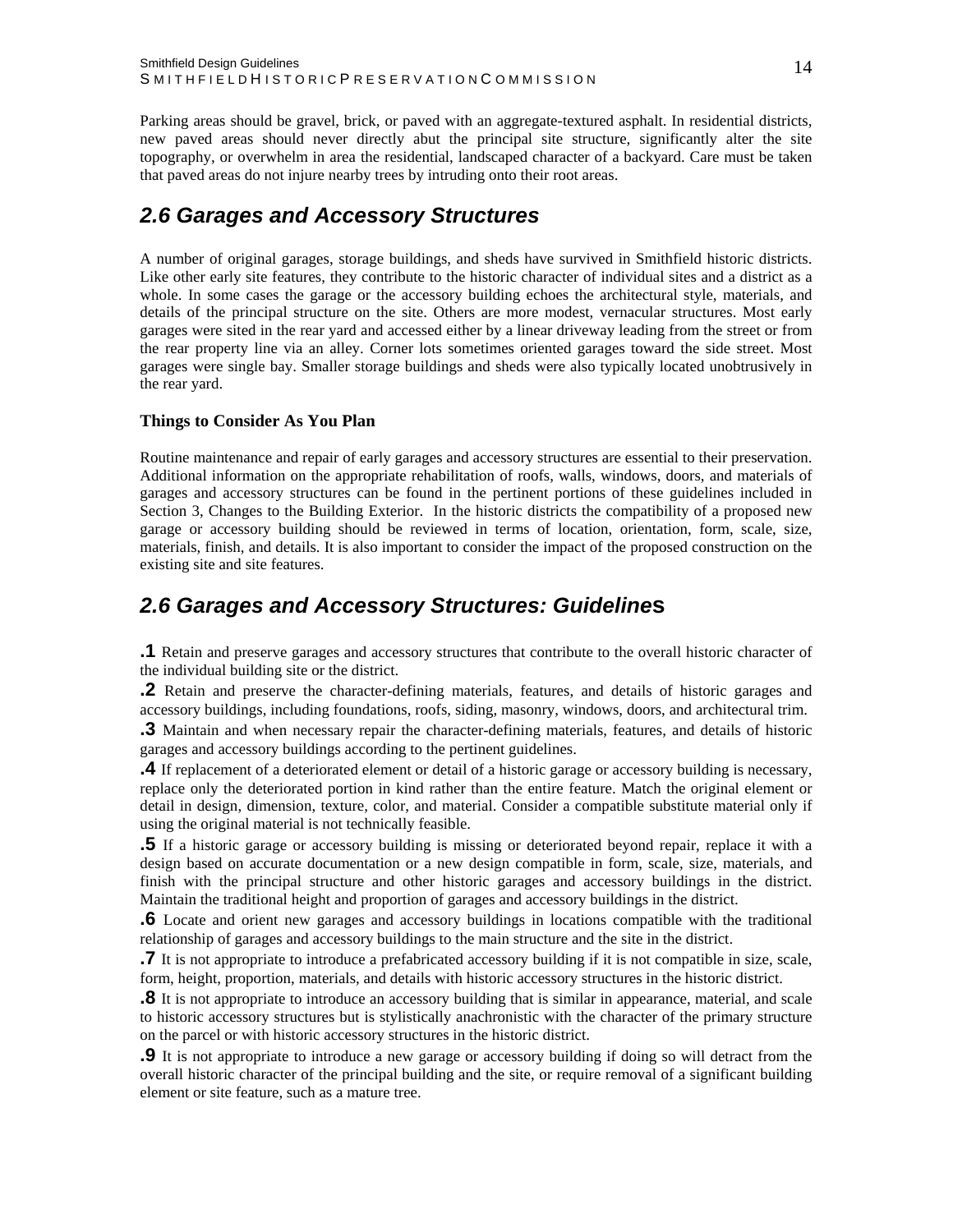## <span id="page-15-0"></span>*2.7 Lighting*

Electric lighting was introduced citywide in Smithfield when an electric plant was opened in 1913, the same year a waterworks plant was opened. Before that time a few wealthier residents probably used Delco systems, while most lighting was by kerosene. The styles of the exterior and interior fixtures reflected the styles of the buildings as well as the economic strata of the occupants. Early twentieth century photographs reveal that porch lighting was minimal or nonexistent.

Depending on their location, streetlights ranged from elaborate designs, such as translucent globes mounted on cast-iron poles capped with decorative finials, to simple, bracketed globes mounted on utility poles. The light cast by these early fixtures was described as a soft yellow-toned glow rather than the harsher bluishtone light cast by contemporary mercury vapor streetlights. Lighting manufacturers today offer highpressure sodium vapor fixtures that produce a softer glow.

#### **Things to Consider As You Plan**

Today, issues of light pollution, safety, and security require careful forethought about the quantity and the location of exterior lighting. Considerations in reviewing any proposed lighting fixture for compatibility should include location, design, material, size, color, scale, and brightness. For major lighting proposals, such as those for large parking areas or streetlights, installing a sample fixture may be warranted.

It is always preferable to retain and maintain original lighting fixtures; however, if fixtures are missing or damaged, alternatives exist. Antique or reproduction lighting fixtures of a similar design and scale may be installed, or reproduction fixtures that reflect the design of the building may be selected. For example, it would be appropriate to select a pendant or a bracketed fixture with stylized scrollwork or a floral motif for an Eastlake cottage. Fixtures for a bungalow from the era of the Craftsman movement or the Art Deco period could also reflect those designs. Selecting a fixture style in contrast to the building style is not recommended. In the 1950s, reproduction fixtures designed in colonial Williamsburg motifs became popular, but such fixtures are anachronistic and not compatible with early Smithfield buildings. Contemporary fixtures that are inconspicuous or that complement the style and the character of the building may be selected for historic buildings. Simple, discreet styles and materials are usually successful. If more illumination is desired than the original fixtures provide, unobtrusively located contemporary recessed lights may be appropriate.

Additional lighting may be desirable on a particular site because of concerns for safety or security. Careful consideration should be given to where supplemental lighting is needed and in what quantity. Adequate lighting can often be introduced through lights on residential-scale posts, recessed lights, footlights, or directional lights mounted in unobtrusive locations. Such solutions are far more in keeping with the historic character of the districts than harsh floodlights and standard security lights mounted on tall utility poles. However, even compatible fixtures may compromise a building or a site if they are improperly spaced or located. For example, lining a front walk with multiple footlights may create a runway effect that detracts from the character of the house and the district.

When selecting specific fixtures and locations, it is also important to consider the impact of site lighting on adjacent properties. The introduction of motion sensors or indiscriminate area lighting on one site may result in the undesired lighting of surrounding sites. To minimize the intrusion of lighting for institutional or commercial buildings and related parking areas in primarily residential neighborhoods, and to save energy, the lighting may be connected to timers that automatically shut it off when it is not needed.

## *2.7 Lighting: Guidelines*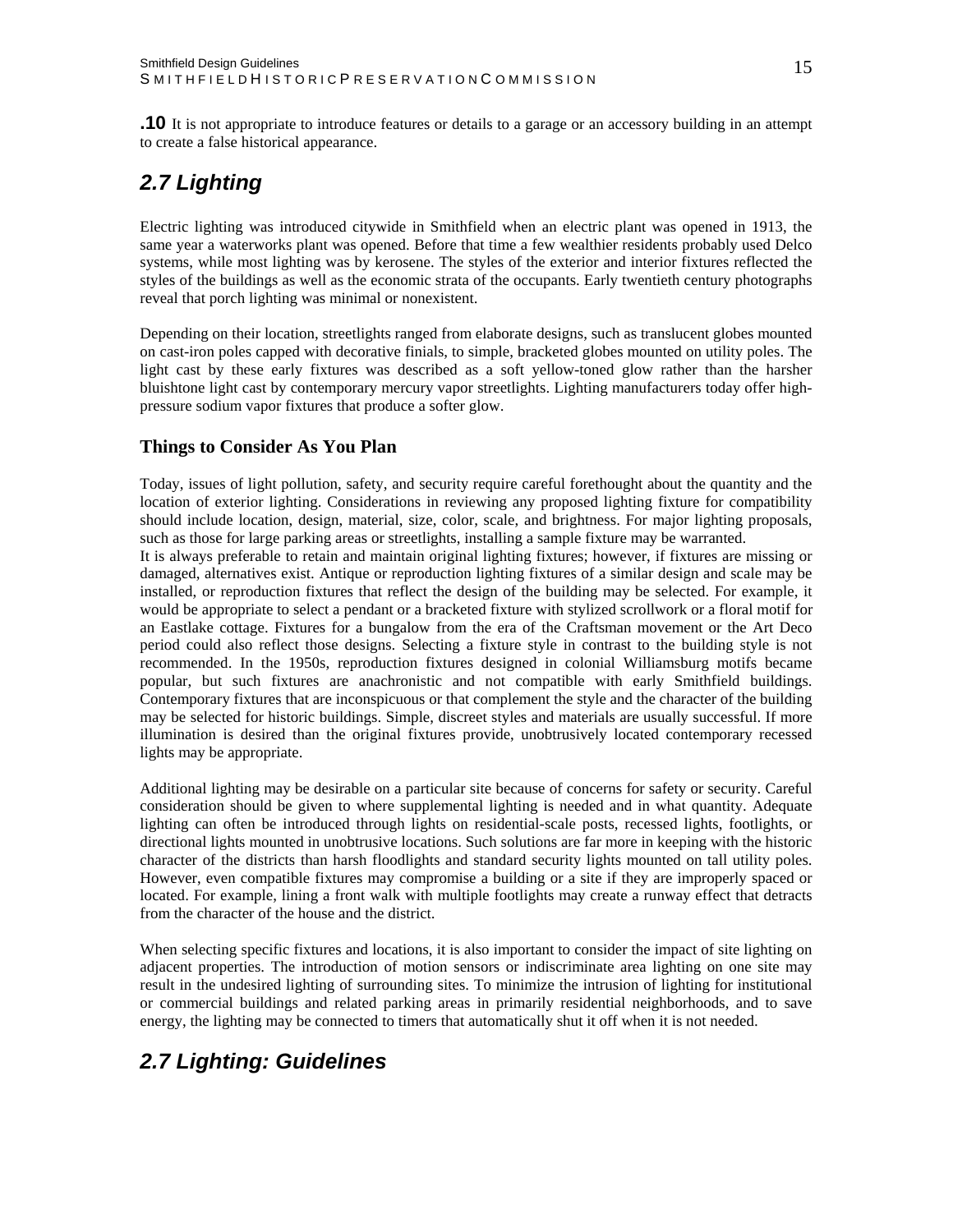<span id="page-16-0"></span>**.1** Retain and preserve exterior lighting fixtures that contribute to the overall historic character of a building, site, or streetscape.

**.2** Maintain and repair historic exterior lighting fixtures through appropriate methods.

**.3** If replacement of a missing or deteriorated historic exterior lighting fixture is necessary, replace it with a fixture that is similar in appearance, material, and scale to the original, or with a fixture that is compatible in scale, design, materials, color, finish, and historic character with the building and the streetscape.

**.4** Introduce new site and street lighting that is compatible with the human scale and the historic character of the district. Consider the location, design, material, size, color, finish, scale, and brightness of a proposed fixture in determining its compatibility.

**.5** In the residential historic districts, introduce low-level lighting to provide for safety and security where needed. Install recessed lights, footlights, lights on posts of human scale, or directional lights in unobtrusive locations.

**.6** Locate low-level or directional site lighting and motion detectors with care to ensure that the light does not invade adjacent properties.

**.7** It is not appropriate to introduce indiscriminate area lighting in the historic districts.

**.8** It is not appropriate to introduce new security lighting on standard-height power poles in the residential historic districts.

**.9** It is not appropriate to illuminate the facades of houses in the residential historic districts with harsh floodlights.

**.10** It is not appropriate to introduce or eliminate exterior lighting fixtures if doing so will detract from the overall historic character of the building, site, or streetscape.

**.11** It is not appropriate to introduce period lighting fixtures from an era that predates the structure in the historic district in an attempt to create a false historical appearance, or that are stylistically inappropriate or anachronistic.

**.12** It is not appropriate to diminish the historic character of a site by introducing incongruous lighting, such as creating a runway effect with multiple footlights along front walks.

## *2.8 Signage*

Turn-of-the-century photographs of Smithfield show that the designs for lettering on signs were straightforward and informative. In the case of commercial signs, many times the lettering was painted directly onto the window glass. Lettering designs were usually in sans serif typefaces or in typefaces with simple serifs, and were styled in all capital letters. Fancy lettering, such as italics or ornate Gothic styles, was used as an accent or an emphasis in combination with plain lettering.

Signboards that hung over the sidewalk or were affixed to buildings were generally rectangular in shape with various corner treatments such as rounded, concave, or simple squared-off corners. As a general rule, signboards were simple shapes that conveyed a message. If a building had a transom over the main entrance, street address numbers were usually painted on the glass in that area.

The Victorian builders' favorite method of announcing the name of a commercial or institutional building was to display it in relief on the pediment of the frieze over the main entrance. The date of the construction was usually included as well.

#### **Things to Consider As You Plan**

Significant historic signs and landmark signs within the districts should be preserved and maintained. Original signage incorporated into the architectural detail of commercial buildings should also be preserved.

The compatibility of new signage in the districts should be reviewed in terms of location, size, materials, color, scale, and character. All new signage must comply with current Smithfield sign ordinances as well.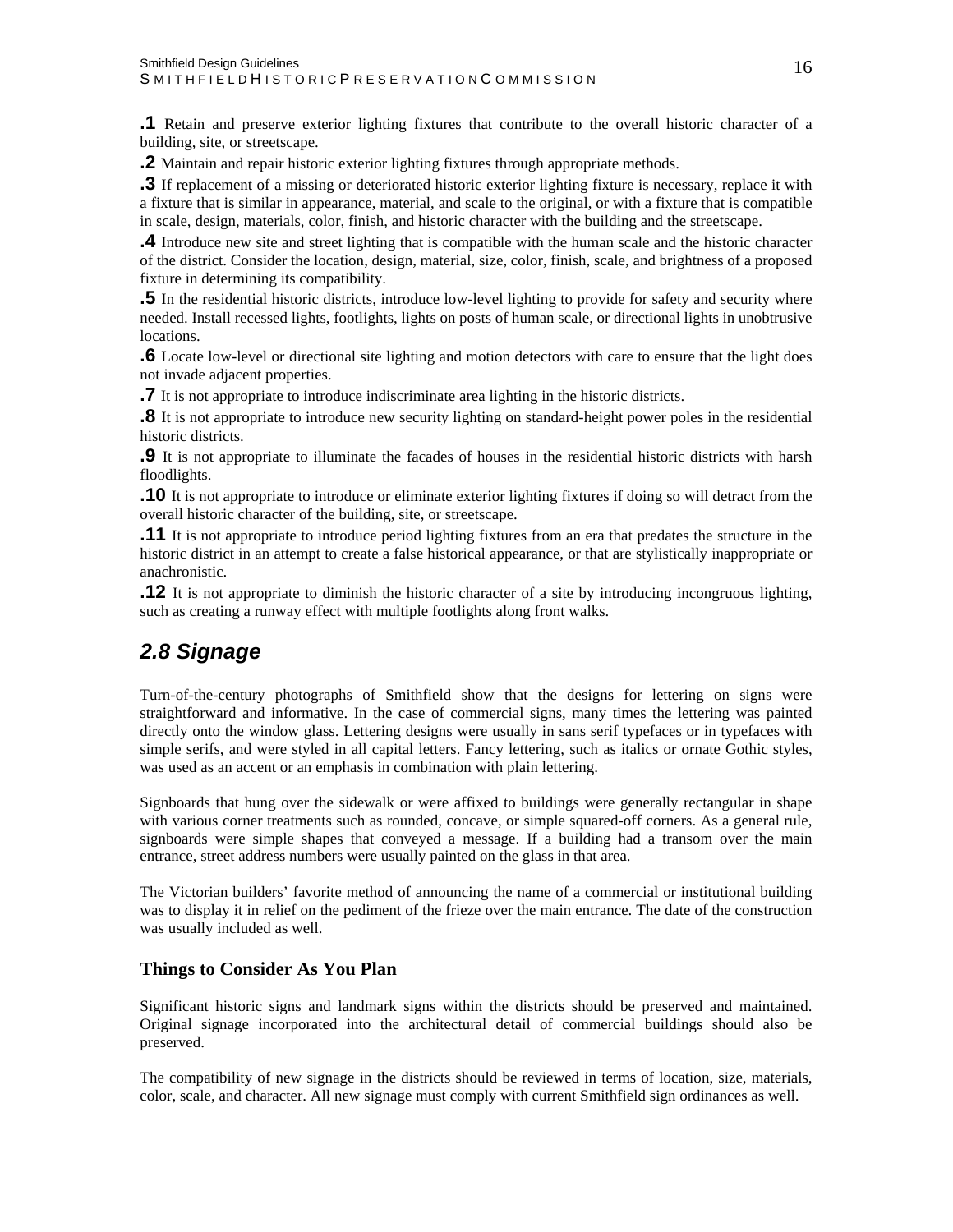<span id="page-17-0"></span>For commercial adaptive uses in a historic district with residential character, small simple signs constructed of traditional sign materials and affixed flush to the body of the building near the front door are considered appropriate. Alternatively, the sign might be applied to the glazing of a storm or front door, as is seen along North Blount Street. For historic institutional uses within predominantly residential districts, simple signs constructed of traditional sign materials should be discreetly located. Small historic plaques and markers are usually mounted near the entrance on the exterior wall in a location where no architectural detail is damaged or concealed.

Signs in commercial districts can reflect the era and the character of the building and the historic district. Early photographs of Smithfield's commercial districts show a great variety of commercial signs, some of which may serve as prototypes for new commercial signage. Occasionally an antique sign may even be restored for contemporary use. Awnings provide an opportunity for commercial signage, as do storefront display windows and transoms. New signage on commercial and institutional buildings should be compatible with and enhance the architectural style and details of the building facade and never obscure or damage significant building features or details.

## *2.8 Signage: Guidelines*

**.1** Retain and preserve original signs that contribute to the overall historic character of the building or the district.

**.2** Introduce new signage that is compatible in material, size, color, scale, and character with the building or the district. Design signage to enhance the architectural character of a building.

**.3** For commercial and institutional buildings, design building signs to be integral to the overall building facade. It is not appropriate to cover a large portion of a facade or any significant architectural features with signage.

**.4** Introduce new signs, including graphics for windows or awnings, that are easily read and of simple design. Keep the size of graphics on windows or awnings in scale with the feature. It is not appropriate to obscure the view through a large portion of a window with graphics.

**.5** Select colors for new signage in the historic district that are compatible with the related structure or streetscape.

**.6** If desired, install small identification signs and bronze historic plaques for residential buildings so that no architectural features or details are obscured or damaged.

**.7** Construct new signs of traditional sign materials, such as wood, stone, and metal. It is not appropriate to introduce an incompatible contemporary sign material, such as plastic, in the historic districts.

**.8** Mount flush signboards in appropriate locations on facades so that no architectural details or features are obscured or damaged. On masonry buildings, holes for fasteners should be placed in the mortar joints, not the masonry unit.

**.9** Install freestanding signs in appropriate locations on low standards or ground bases. Consider screening the base of ground signs with plantings to enhance its appearance.

**.10** Light signs in a manner compatible with the historic character and the pedestrian scale of the historic district, following the guidelines for lighting in Section 2.7. Internally illuminated awnings and signs are not appropriate in the historic districts.

**.11** It is not appropriate to install a large, out-of-scale, projecting sign on a building facade.

## **Section 3 Design Standards**

## *3.1 Wood*

Wood was the most commonly used building material in early Smithfield neighborhoods. The structural system of most homes is a wood framework referred to as balloon framing, a Victorian-era building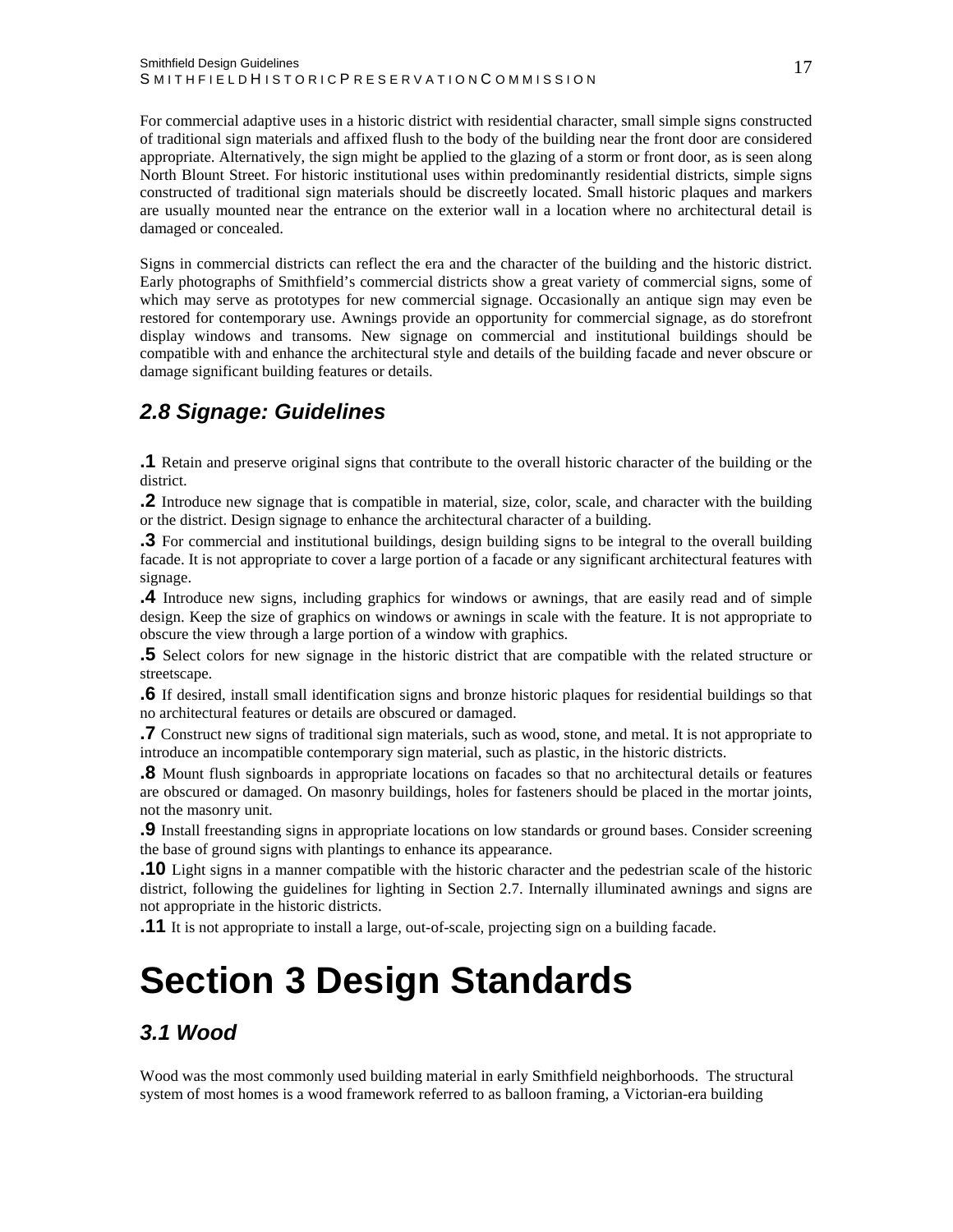<span id="page-18-0"></span>innovation that set up all exterior bearing walls and partitions with single vertical studs and nailed the floor joists to those studs. Clapboard, flush siding, board and batten, or textured siding (consisting of patterned wooden shingles) was then applied to the exterior. Depending on the styles of the era and the taste and the financial resources of the owner, decorative details were added. For example, decorative wooden sawnwork, moldings, brackets, pediments, balustrades, and columns embellished early Smithfield buildings.

Even in commercial or residential buildings constructed or clad in masonry, wooden trim, sashes, and doors were typical. Porches, fences, and storefronts often were constructed of wood as well.

#### **Things to Consider As You Plan**

Wooden features and surfaces on a building should be maintained and repaired in a manner that enhances their inherent qualities and maintains as much as possible of their original character. A regular inspection and maintenance program involving caulking and sealing, carpentry, cleaning, and painting will help to keep problems with wooden features and surfaces manageable. Flexible sealants and caulking protect wooden joinery from moisture penetration as the wood shrinks and swells, and a sound paint film protects wooden surfaces from deterioration due to ultraviolet light and moisture. If a wooden feature or surface remains damp for extended periods of time, the possibility of mildew, fungal rot, or insect infestation increases dramatically.

Repair or replacement of deteriorated wooden elements or surfaces may involve selective replacement of portions in kind through splicing or piecing, or it may involve the application of an epoxy wood consolidant to stabilize the deteriorated portion in place. Specifying decay-resistant wood species for replacement of deteriorated wooden elements and surfaces may prevent future deterioration.

The application of wood preservatives or the use of pressure-treated wood (wood chemically treated with preservatives during manufacture) can also extend the life of wooden elements and surfaces. However, some pressure-treated wood must be allowed to weather for six to twelve months before it is primed and painted.

Resurfacing a wooden building with synthetic siding materials, such as aluminum, vinyl, asbestos, and asphalt, is usually a shortsighted solution to a maintenance problem. In fact, they may hide signs of damage or deterioration, preventing early detection and repair. At their best, synthetic sidings conceal the historic fabric of a building, and at their worst, they remove or destroy with nail holes the materials and the craftsmanship that reflect America's cultural heritage and allow for new rot to go undetected. Because the application of synthetic sidings does grave damage to the character of most historic buildings, it is not appropriate in the historic districts.

## *3.1 Wood: Guidelines*

**.1** Retain and preserve wooden features that contribute to the overall historic character of a building and a site, including such functional and decorative elements as siding, shingles, cornices, architraves, brackets, pediments, columns, balustrades, and architectural trim.

**.2** Protect and maintain wooden surfaces and features through appropriate methods:

• Inspect regularly for signs of moisture damage, mildew, and fungal or insect infestation.

• Provide adequate drainage to prevent water from standing on flat, horizontal surfaces and collecting on decorative elements.

• Keep wooden joints properly sealed or caulked to prevent moisture infiltration.

• Treat traditionally unpainted, exposed wooden features with chemical preservatives to prevent or slow their decay and deterioration.

• Retain protective surface coatings, such as paint, to prevent damage from ultraviolet light and moisture.

• Clean painted surfaces regularly by the gentlest means possible, and repaint them only when the paint film is damaged or deteriorated.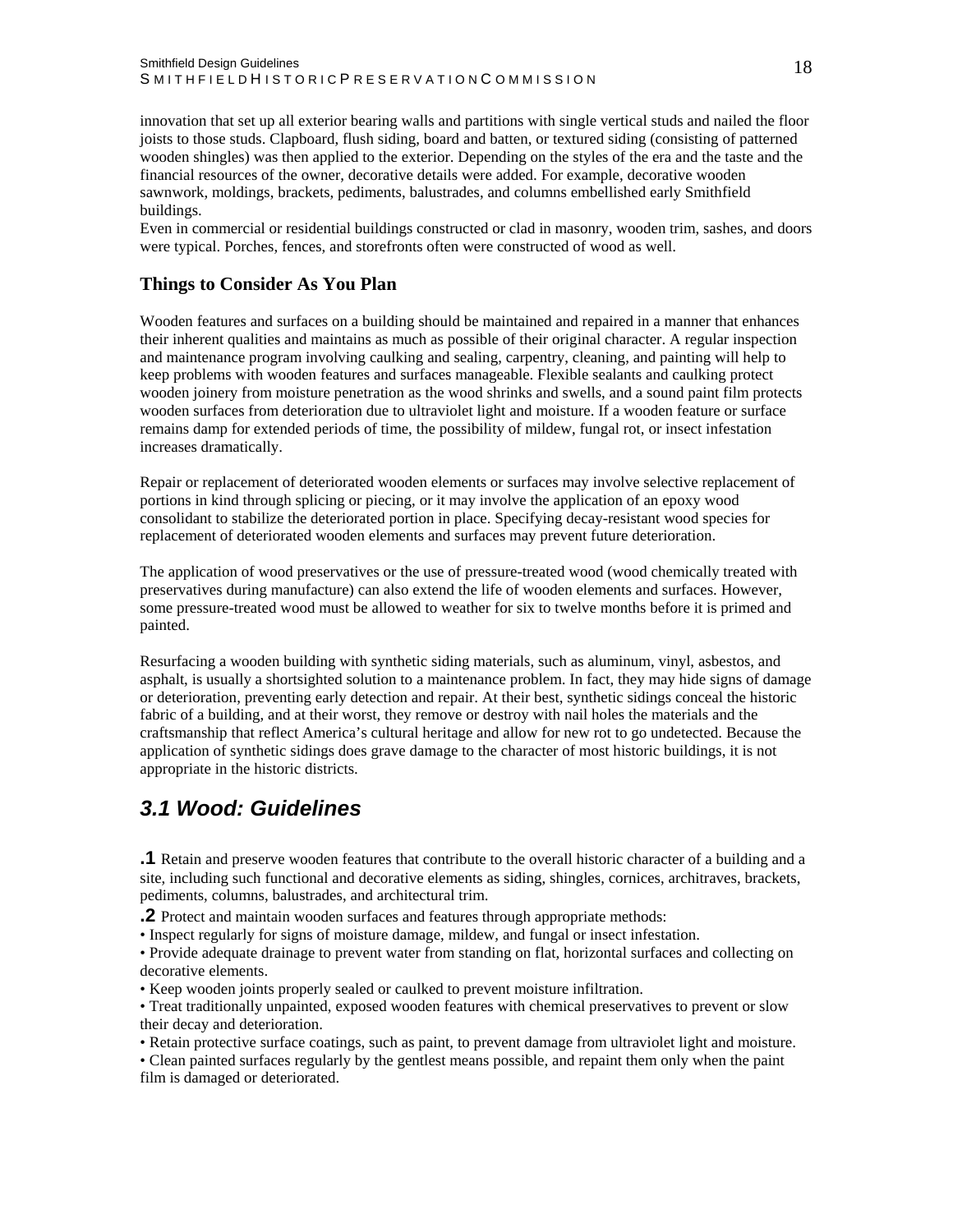<span id="page-19-0"></span>**.3** Repair historic wooden features using recognized preservation methods for patching, consolidating, splicing, and reinforcing.

**.4** If replacement of a deteriorated detail or element of a wooden feature is necessary, replace only the deteriorated detail or element in kind rather than the entire feature. Match the original detail or element in design, dimension, texture, and material. Consider a compatible substitute material only if using the original material is not technically feasible.

**.5** If replacement of an entire wooden feature is necessary, replace it in kind, matching the original in design, dimension, detail, material, and texture. Consider a compatible substitute material only if using the original material is not technically feasible.

**.6** If a wooden feature is completely missing, replace it with a new feature based on accurate documentation of the original feature or a new design compatible in scale, size, material, texture, and color with the historic building and district.

**.7** Repaint wooden surfaces and features in colors that are appropriate to the historic structure and district. See Section 3.4 for further guidance.

**.8** It is not appropriate to clean wooden features and surfaces with destructive methods such as sandblasting, power washing, and using propane or butane torches. Clean using gentle methods such as low-pressure washing with detergents and natural bristle brushes. Chemical strippers can be used only if gentler methods are ineffective.

**.9** It is not appropriate to strip historically painted surfaces down to bare wood and apply clear stains or finishes to create a natural wood appearance.

**.10** It is not appropriate to replace painted wooden siding that is sound with new siding to achieve a uniformly smooth wooden surface.

**.11** It is not appropriate to replace or cover wooden siding, trim, or window sashes with contemporary substitute materials such as aluminum, masonite, or vinyl.

**.12** It is not appropriate to introduce wooden features or details to a historic building in an attempt to create a false historical appearance.

## *3.2 Masonry*

Site features as well as building elements, surfaces, and details executed in masonry materials contribute to the character of Smithfield Historic Districts. A variety of historic masonry materials, such as brick, terracotta, limestone, granite, stucco, slate, concrete, cement block, and clay tile, are employed for a range of district features, including sidewalks, driveways, steps, walls, roofs, foundations, parapets, and cornices.

A few clay tile roofs and a number of slate roofs, occasionally embellished by patterns created through variations in color and shape, distinguish some early Smithfield buildings. Brick foundations are quite common in the districts; stone foundations are far less typical. Brick or stone exterior walls clad most buildings in the commercial and institutional districts. Although clapboard siding is more typical in residential districts, some brick and stone are also found there.

Original granite curbing and patterned brick sidewalks contribute to the character of some district streets as well.

#### **Things to Consider As You Plan**

Masonry surfaces require minimal maintenance and are known for their durability. They develop a patina over time and should be cleaned only when heavy soiling or stains occur. Usually, gentle cleaning using a low-pressure water wash with detergent and the scrubbing action of a natural bristle brush will accomplish the task.

Occasionally, a chemical masonry cleaner may be necessary. In that case it is important to select a chemical cleaner that is appropriate for the specific masonry material, to test the solution on an inconspicuous sample area in advance, to follow recommended application procedures, and to neutralize and rinse the surface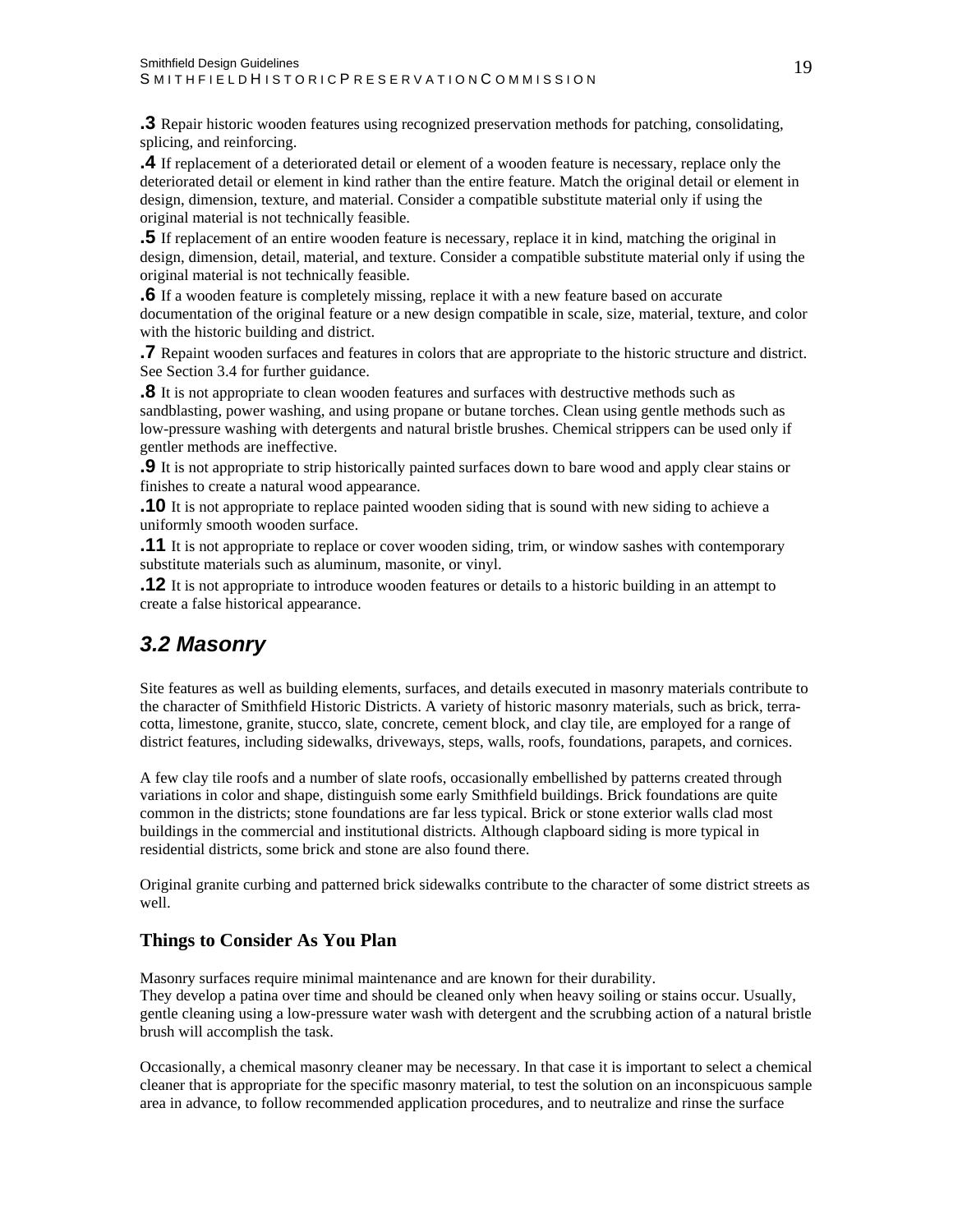<span id="page-20-0"></span>thoroughly to prevent any further chemical reaction. The use of abrasive methods such as sandblasting, water blasting, and power washing is destructive to historic masonry surfaces and not appropriate.

The painting of unpainted masonry surfaces is not considered appropriate because it conceals the inherent color and texture and initiates a continuing cycle of paint maintenance. However, the repainting of previously painted masonry is encouraged over attempts to remove the paint films chemically or abrasively.

Moisture penetration, with subsequent damage to a masonry wall, is often the result of open or deteriorated mortar joints. The wall can be repaired through skillful repointing of the joints with new mortar. Before repointing, any loose or deteriorated mortar must be removed with hand tools, taking care not to chip or damage the surrounding masonry. In a proper repointing, the new mortar will match the visual and physical properties of the original mortar, including its strength. Mortar high in portland cement content exceeds the strength of historic brickwork and will deteriorate it. The new mortar joint should match the original in width and profile. Moisture damage may also cause a stucco coating to separate from its masonry backing. To repair it, any loose or deteriorated stucco should be removed, and the area should then be patched with new stucco to match the original in composition, texture, color, and strength.

If masonry units themselves are damaged or missing, replacement units should match the original as closely as possible in design, material, dimension, color, texture, and detail. Beyond the individual units, any bond pattern or detailing of the original feature should be duplicated. Given the selection of brick and stone units available today, replacement in kind is generally not an issue. Consequently, substitutions of materials or masonry systems, such as concrete units for brick or exterior insulation systems for traditional stucco, are not appropriate.

#### **3.2 Masonry: Guidelines**

**.1** Retain and preserve masonry features that contribute to the overall historic character of a building and a site, including walls, foundations, roofing materials, chimneys, cornices, quoins, steps, buttresses, piers, columns, lintels, arches, and sills.

**.2** Protect and maintain historic masonry materials, such as brick, terra-cotta, limestone, granite, stucco, slate, concrete, cement block, and clay tile, and their distinctive construction features, including bond patterns, corbels, water tables, and unpainted surfaces.

**.3** Protect and maintain historic masonry surfaces and features through appropriate methods:

• Inspect surfaces and features regularly for signs of moisture damage, vegetation, structural cracks or settlement, deteriorated mortar, and loose or missing masonry units.

• Provide adequate drainage to prevent water from standing on flat, horizontal surfaces, collecting on decorative elements or along foundations and piers, and rising through capillary action.

• Clean masonry only when necessary to remove heavy soiling or prevent deterioration. Use the gentlest means possible.

• Repaint painted masonry surfaces when needed.

**.4** Repair historic masonry surfaces and features using recognized preservation methods for piecing-in, consolidating, or patching damaged or deteriorated masonry. It is not appropriate to apply a waterproof coating to exposed masonry rather than repair it.

**.5** Repoint masonry mortar joints if the mortar is cracked, crumbling, or missing or if damp walls or damaged plaster indicate moisture penetration. Before repointing, carefully remove deteriorated mortar using hand tools. Replace the mortar with new mortar that duplicates the original in strength, color, texture, and composition. Match the original mortar joints in width and profile.

**.6** If replacement of a deteriorated detail, module, or element of a masonry surface or feature is necessary, replace only the deteriorated portion in kind rather than the entire surface or feature. Consider a compatible substitute material only if using the original material is not technically feasible.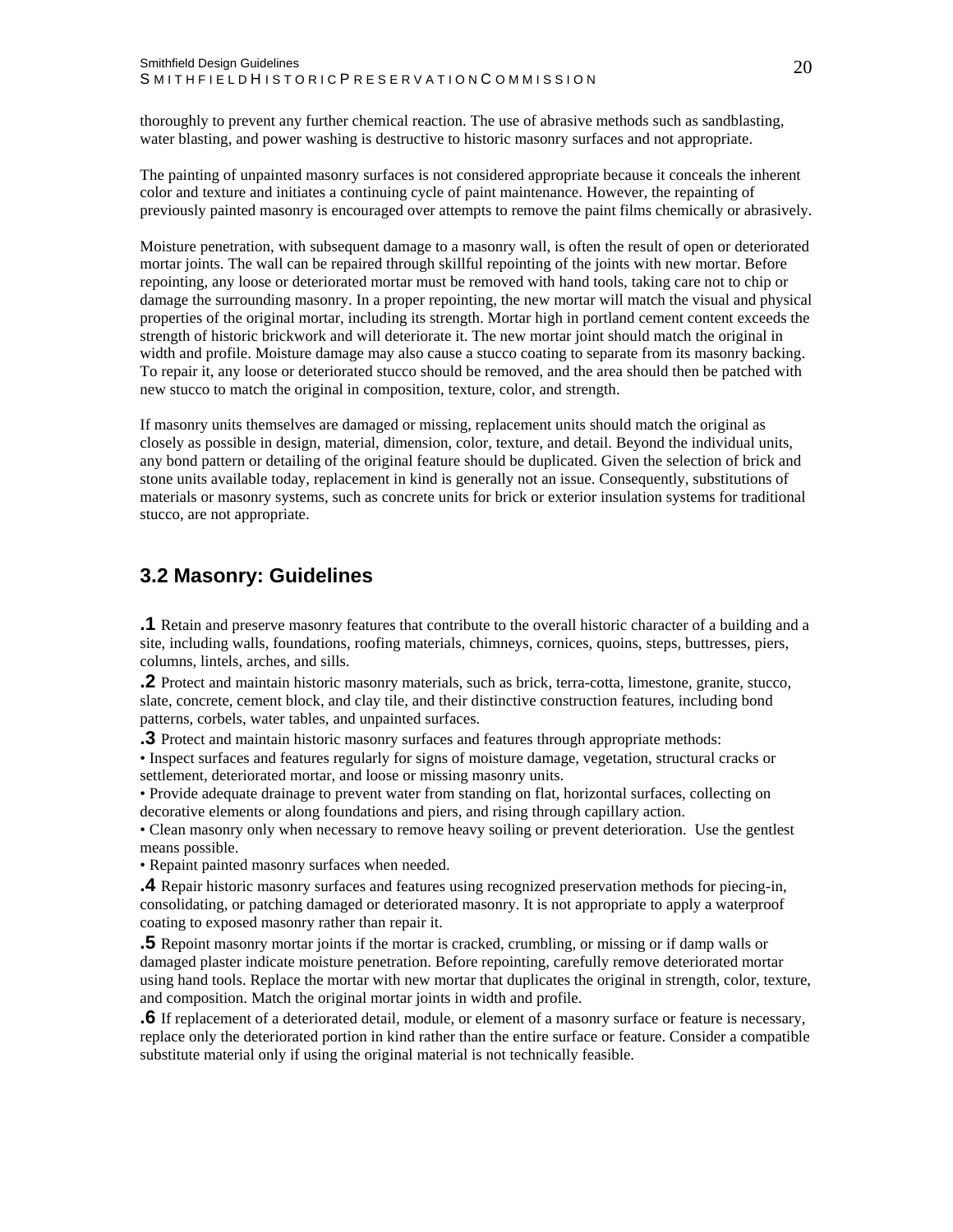<span id="page-21-0"></span>**.7** If replacement of a large masonry surface or entire feature is necessary, replace it in kind, matching the original in design, detail, dimension, color, pattern, texture, and material. Consider a compatible substitute material only if using the original material is not technically feasible.

**.8** If a masonry feature is completely missing, replace it with a new feature based on accurate documentation of the original feature or a new design compatible with the scale, size, material, and color of the historic building and district.

**.9** Test any cleaning technique, including chemical solutions, on an inconspicuous sample area well in advance of the proposed cleaning to evaluate its effects. It is not appropriate to clean masonry features and surfaces with destructive methods, including sandblasting, high-pressure water blasting, and power washing.

**.10** Repaint previously painted masonry surfaces in colors that are appropriate to the historic material, building, and district. It is not appropriate to paint unpainted masonry surfaces that were not painted historically.

## *3.3 Architectural Metals*

In the historic districts a variety of architectural metals are employed in the detailing and the surfacing of buildings, street elements, and site features. Architectural metals are commonly used for numerous roofing and guttering applications, including standing-seam roofs, flashing, gutters, downspouts, finials, cornices, copings, and crestings. Beyond those building features, other architectural elements often crafted or detailed in metal include storm doors and windows, vents and grates, casement windows and industrial sash, railings, storefronts, hardware, and trim work. Architectural metals also appear throughout the districts in the form of fences, gates, streetlights, signs, signposts, site lighting, statuary, fountains, and tree guards and grates.

Traditional architectural metals, such as copper, tin, terneplate, cast iron, wrought iron, lead, and brass, and more contemporary metals, such as stainless steel and aluminum, are all found within the historic districts. The shapes, textures, and detailing of these metals reflect the nature of their manufacture, whether wrought, cast, pressed, rolled, or extruded.

#### **Things to Consider As You Plan**

The preservation of architectural metal surfaces, features, and details requires regular inspection and routine maintenance to prevent their deterioration due to corrosion, structural fatigue, or water damage. Corrosion, or oxidation, of metal surfaces is a chemical reaction usually resulting from exposure to air and the moisture it contains, but corrosion can also result from galvanic action between two dissimilar metals. With all ferrous metal surfaces, maintaining a sound paint film is critical in protecting the surfaces from corrosion. If a paint film fails, leaving a ferrous metal unprotected, corrosion begins. The subsequent removal of all rust and immediate priming with a zinc-based primer or other rust-inhibiting primer is critical to halt the deterioration and prevent future corrosion.

Copper and bronze surfaces develop a distinctive patina and should not be painted. The cleaning of architectural metals varies, depending on how soft, or malleable, the metals are. Soft metals, such as lead, tin, terneplate, and copper, are best cleaned with chemical cleaners that will not abrade their soft surface texture.

However, any chemical cleaner should always be tested on an inconspicuous sample area in advance to determine if it will discolor or alter the metal itself. Abrasive cleaning techniques such as grit blasting are too harsh for soft metals and should never be used on them. Once cleaned, unpainted soft metal elements like brass or bronze hardware may be protected from corrosion with a clear lacquer.

Cleaning hard metals, such as cast or wrought iron and steel, is best accomplished by hand scraping or wire brushing to remove any corrosion before repainting. In extreme cases a low-pressure (80–100 lbs. per square in.) glass bead abrasive cleaning may be necessary if wire brushing has proven ineffective.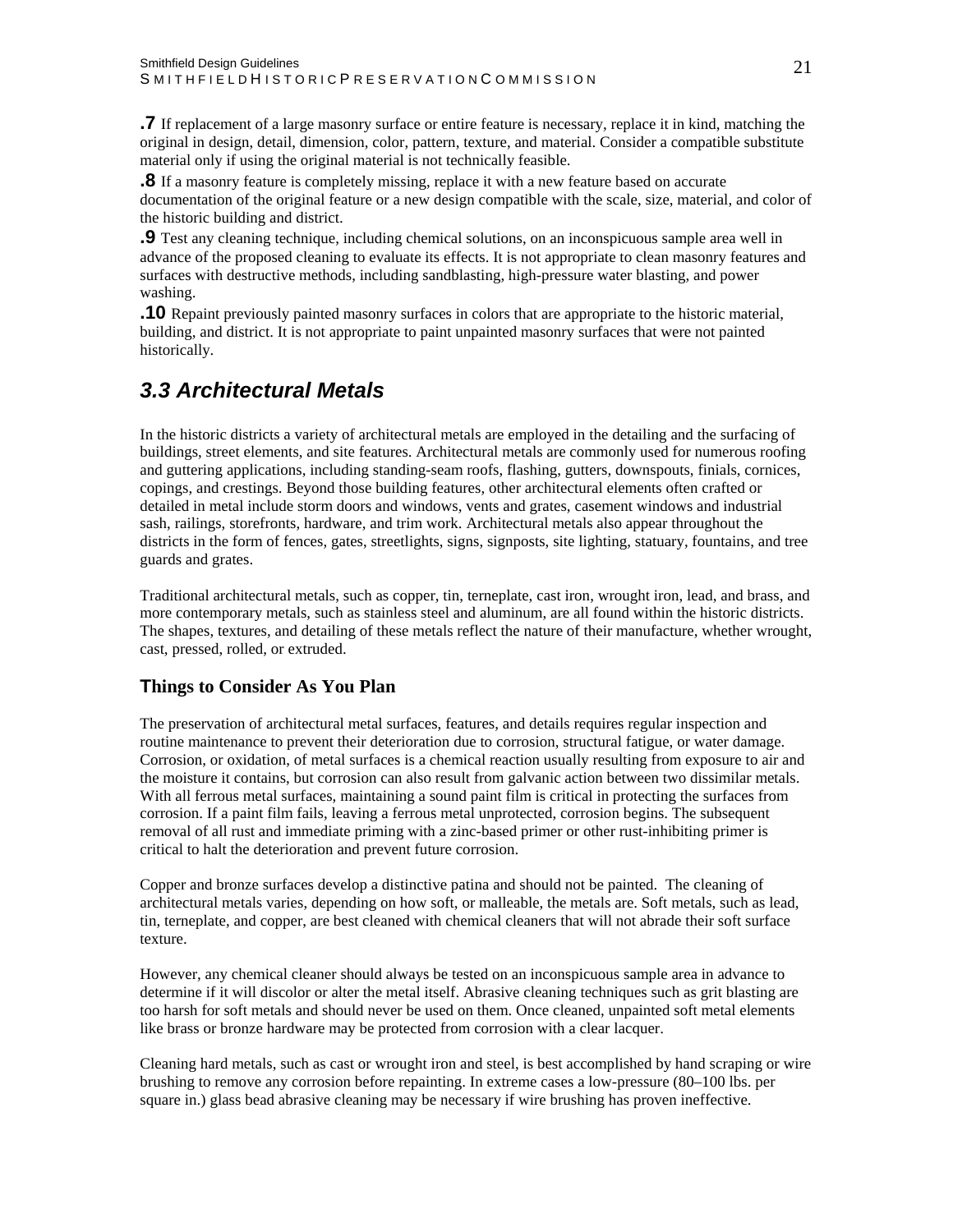<span id="page-22-0"></span>Patching or replacing deteriorated metal in kind is always preferable to using substitute materials. Corrosion due to galvanic reaction between dissimilar metals limits the options of patching one metal with another. If a detail of a painted metal feature such as a decorative cornice is missing or deteriorated, replacement in kind may not be feasible, and the replication of the detail in fiberglass, wood, or aluminum may be appropriate. Asphalt products such as roofing tar corrode metals and should never be used to patch flashing or other metal surfaces.

## *3.3 Architectural Metals: Guidelines*

**.1** Retain and preserve architectural metal features that contribute to the overall historic character of a building and a site, including such functional and decorative elements as roofing, flashing, storefronts, cornices, railings, hardware, casement windows, and fences.

**.2** Retain and preserve architectural metals, such as copper, tin, brass, cast iron, wrought iron, lead, and terneplate, that contribute to the overall historic character of the district.

**.3** Protect and maintain architectural metal surfaces and features through appropriate methods:

• Inspect regularly for signs of moisture damage, corrosion, structural failure or fatigue, galvanic action, and paint film failure.

• Provide adequate drainage to prevent water from standing on flat, horizontal surfaces and collecting on decorative elements.

• Clear metal roofs and gutters of leaves and debris.

• Retain protective surface coatings, such as paint and lacquers, to prevent corrosion.

• Clean when necessary to remove corrosion or to prepare for recoating. Use the gentlest effective method. • Repaint promptly when paint film deteriorates.

**.4** Repair deteriorated architectural metal features and surfaces using recognized preservation methods for splicing, patching, and reinforcing.

**.5** If replacement of a deteriorated detail or element of an architectural metal feature is necessary, replace only the deteriorated portion in kind rather than the entire feature. Match the original detail or element in design, dimension, texture, and material. Consider a compatible substitute material only if using the original material is not technically feasible.

**.6** If replacement of an entire architectural feature is necessary, replace it in kind, matching the original feature in design, dimension, detail, texture, and material. Consider a compatible substitute material only if using the original material is not technically feasible.

**.7** If an architectural metal feature is completely missing, replace it with a new feature based on accurate documentation of the original design or a new design compatible in scale, size, material, and color with the historic building and district.

**.8** Repaint architectural metal surfaces and features in colors that are appropriate to the historic building and district. See Section 3.4 for guidance.

**.9** Clean soft metals, including lead, tin, terneplate, and copper, with chemical solutions after pretesting them to ensure that they do not damage the color and the texture of the metal surface. It is not appropriate to clean soft metal surfaces with destructive methods like grit blasting.

**.10** Clean hard metals such as cast iron, wrought iron, and steel using the gentlest means possible. Consider low-pressure glass bead blasting only if hand scraping and wire brushing have been ineffective.

**.11** It is not appropriate to introduce architectural metal features or details to a historic building in an attempt to create a false historical appearance.

**.12** It is not appropriate to patch metal roofs or flashing with tar or asphalt products.

## *3.4 Paint and Paint Color*

A well-executed exterior color combination can dramatically alter the appearance of a building. Likewise, the application of garish colors on a building can overpower its architectural character and compromise its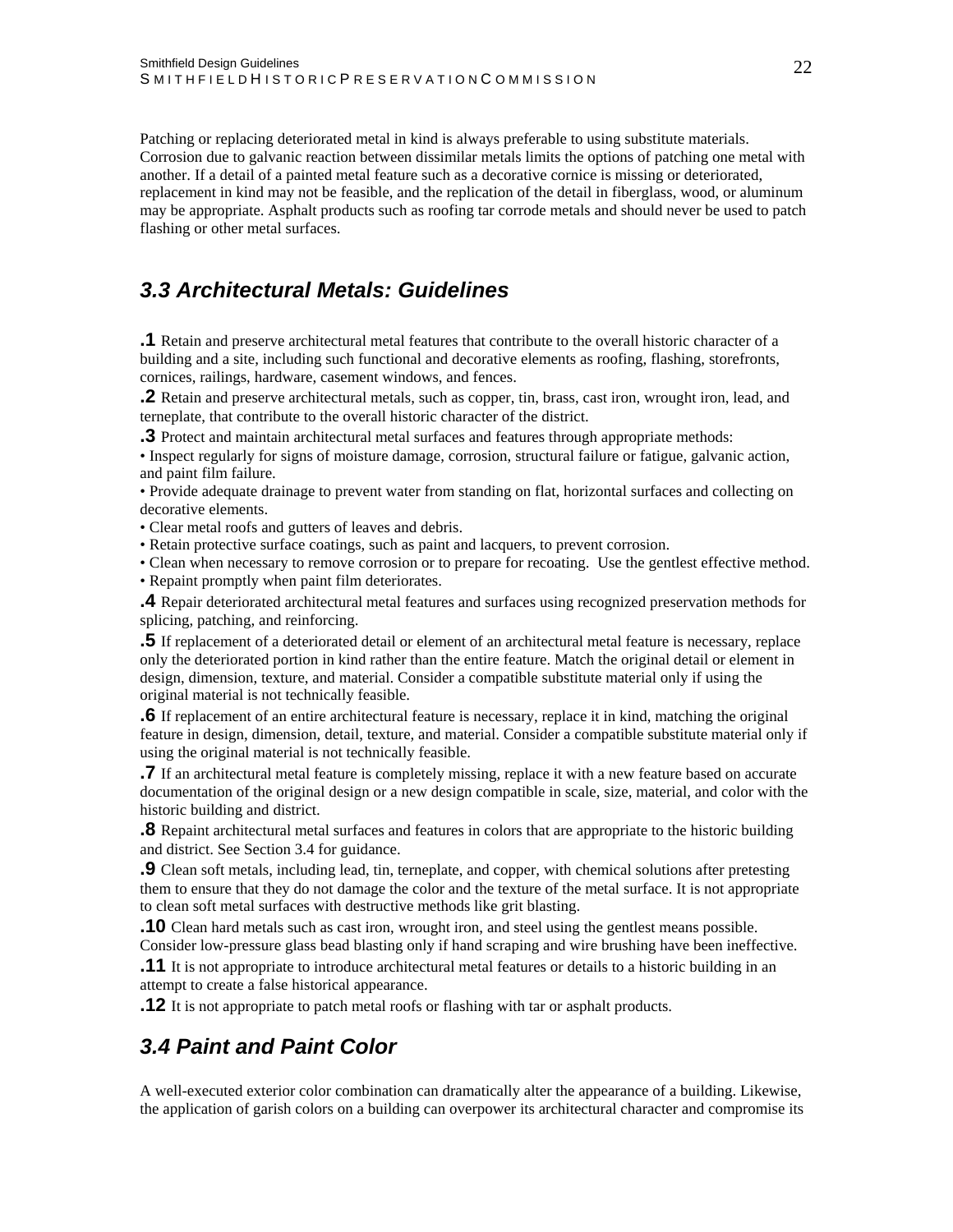<span id="page-23-0"></span>integrity. Although an exterior paint job is not an irreversible change to a building, it is a highly visible and relatively expensive one, so a careful study of the style of the building, the surrounding streetscape, and the region's climatic conditions makes sense.

Historically, house colors were affected by technology, cultural attitudes, and social conditions. Individuals interested in reproducing a building's original color scheme can have paint scrapings analyzed to determine its color history.

Architectural conservators and professional preservationists, such as those on the staff of the North Carolina State Historic Preservation Office, can assist in this process. If a building's original color scheme is unknown or not pleasing to its owner, then considering other color combinations is appropriate. Property owners should take advantage of the many excellent resources now available that describe historic color palettes and appropriate combinations. The commission has many of these in its library for reference.

#### **Things to Consider As You Plan**

Routine cleaning of painted surfaces is an important maintenance step. Often, washing of a previously painted exterior with a garden hose will reveal that the paint film is intact under the surface dirt or mildew. However, power washing can damage intact paint layers and force water into the wall itself.

The success and longevity of any paint job depend primarily on the quality of the surface preparation and the paint. Proper preparation includes removing all loose or peeling paint down to the first sound paint layer. Stripping intact layers of paint is unnecessary and undesirable from both a historical and a practical standpoint. Often, only hand scraping and hand sanding are necessary for removing loose paint. Destructive paint-removal methods, such as sandblasting, water blasting, or using propane or butane torches, are not appropriate for historic buildings because they irreversibly damage historic woodwork, soft metals, and masonry, and they are potential fire hazards. However, if paint is severely deteriorated and gentler methods are not successful, thermal devices such as electric hot-air guns may be used with care on decorative wooden features, and electric heat plates may be used with care on flat wooden surfaces.

Similarly, chemical paint strippers may be used to augment gentler methods, but the surface must then be neutralized to allow the new paint film to bond. Mildew can ruin a new paint job. Eradicate it before repainting by using either a commercial preparation containing 5 percent calcium hypochlorite or a homemade solution consisting of 3 quarts of warm water, 1 quart of chlorine bleach, 2/3 cup of borax, and 1/2 cup of household detergent. Either solution should be applied with care using a soft scrub brush, and thoroughly rinsed off. Keep the solution off your skin. Once wooden surfaces have been cleaned, scraped, and sanded, any exposed surfaces should be primed with a high-quality exterior primer, and all open joints should be recaulked (but not the horizontal lap seam of clapboard siding) before repainting with a compatible paint. Although the color is more uniform and less translucent than the early, less homogeneous oil paints, today's high-quality latex and acrylic semigloss paints provide a similar appearance. Preparation for painting stucco and previously painted brick or stone is similar to that for painting wooden surfaces. The guidelines for architectural metals address the painting of metals.

## *3.4 Paint and Paint Color: Guidelines*

**.1** Preserve and protect original exterior building surfaces and site features that were painted, by maintaining a sound paint film on them.

**.2** Protect and maintain previously painted exterior surfaces in appropriate ways:

• Inspect painted surfaces regularly for signs of discoloration, moisture damage, mildew, and dirt buildup.

• Clean painted surfaces regularly to avoid unnecessary repainting. Use the gentlest means possible.

• Remove deteriorated and peeling paint films down to the first sound paint layer before repainting. Use the gentlest means possible, such as hand scraping and hand sanding. Use electric heat guns and plates with caution and only if gentler methods are ineffective.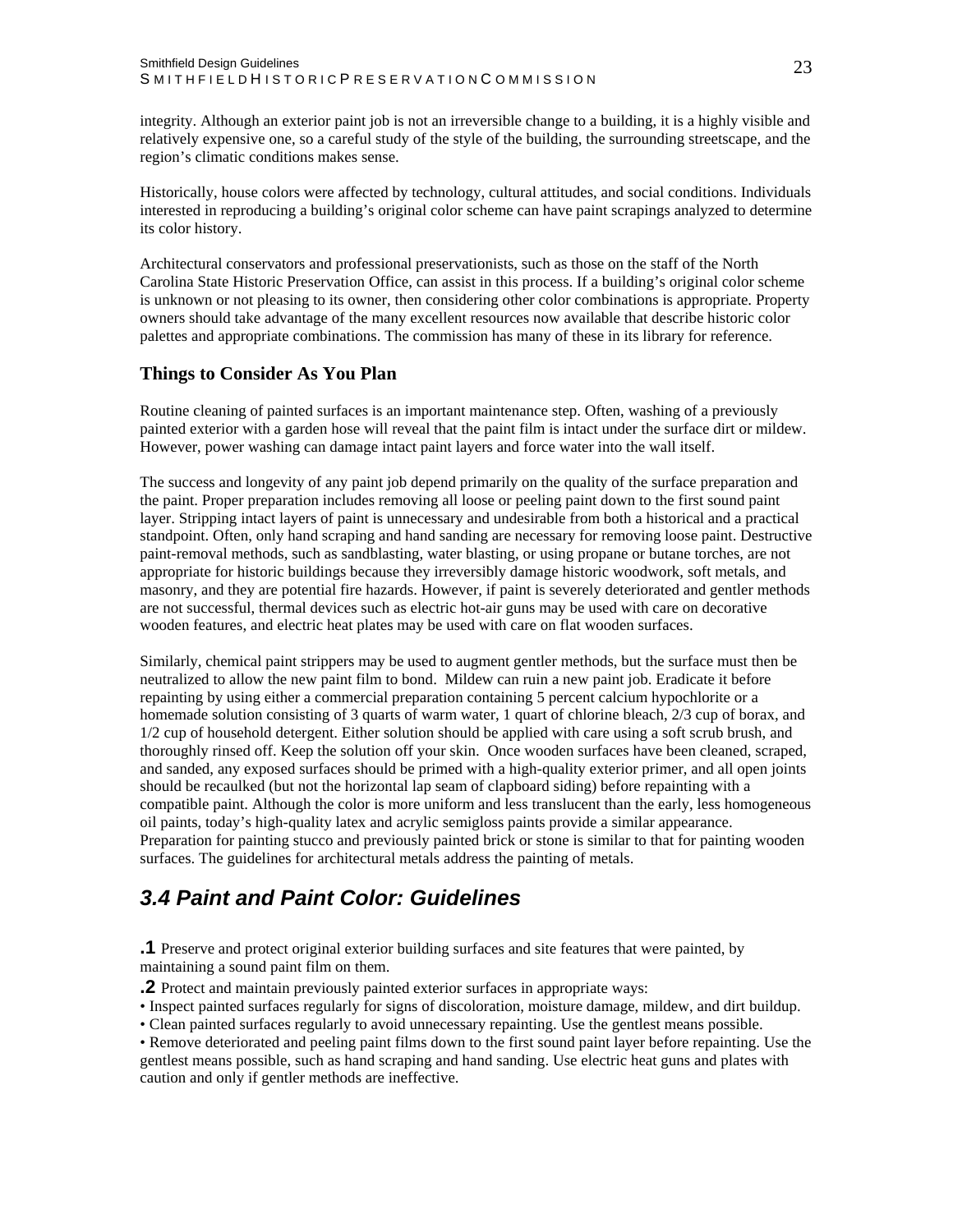<span id="page-24-0"></span>• Ensure that surfaces to be repainted are clean and dry, and that any exposed wood or metal surface has been primed so that new paint will bond properly.

• Repaint previously painted surfaces with compatible paint.

**.3** When repainting, select paint colors appropriate to the historic building and district. Enhance the features of a building through appropriate selection and placement of paint color consistent with its architectural style. In particular, the foundation color is usually darker than the body of the building in order to visually anchor it to the ground.

**.4** It is not appropriate to paint brick, stone, copper, bronze, concrete, or cement block surfaces that were historically unpainted.

**.5** It is not appropriate to strip wooden surfaces that were historically painted down to bare wood and apply clear stains or sealers to create a natural wood appearance.

**.6** It is not appropriate to replace painted wooden siding that is sound with new siding to achieve a uniformly smooth wooden surface.

**.7** It is not appropriate to remove paint films before repainting through destructive methods such as sandblasting, water blasting, power washing, or the use of propane or butane torches.

## *3.5 Roofs*

The roof form and pitch are among the major distinguishing characteristics of historic buildings. Roofs can be flat, pitched, hipped, curved, or arranged in various combinations of these forms. Certain architectural styles are clearly distinguished by roof types: Second Empire–style buildings always display some form of a mansard or curved roof; classical buildings usually feature simple hipped or pitched roofs; and many Gothic Revival and picturesque adaptations display steep-pitched, complex arrangements of roofs and gables. Commercial buildings often exhibit decorative copings along the facade parapet. Roofing materials as well contribute to the character of historic buildings. Depending on the age and the style of the building, the original roofing may have been any of a variety of materials, including wood or metal shingles, slates, clay tiles, and standing-seam metal. Asphalt and asbestos shingles became popular roofing materials in the twentieth century both for new construction and for reroofing of earlier buildings. Historic roofing materials were usually dark in color.

#### **Things to Consider As You Plan**

It is particularly important to retain and preserve historic roofs that create distinctive effects through shapes or color, because to alter or remove them would result in the loss of a significant architectural feature. If a roofing material must be replaced and is not readily available, a property owner should identify a compatible substitute material that closely resembles the original. When a roofing material is clearly distinctive to a building's architectural style, retaining or replacing it in kind is important.

For example, a Mission-style building that features a clay tile roof should not be reroofed with fiberglass shingles. This principle applies to shingle patterns as well; if a mansard roof is decorated with polychromatic slates, their removal would compromise the building's architectural character. Routine care and maintenance of a roof are critical. A leaky roof allows water damage to the structure and detail elements of a building. It is wise to keep a roof free of leaves and other debris and to inspect it regularly for leaks, checking for loose or damaged shingles, slates, or tiles and repairing them immediately. Slate and clay tiles are extremely durable but brittle. They can last more than a century, but their fasteners, flashing, and sheathing may not. However, if they are carefully reset, they may last another lifetime. Metal roofs, if kept painted, can last more than a century as well. By contrast, a good-quality fiberglass shingle roof will last twenty to thirty years. The metal flashing around chimneys and at the juncture of roof planes must be maintained and replaced as necessary. Using terne-coated metal (which requires paint), copper, or rolled aluminum with a factory-applied finish to construct valleys is far more authentic in appearance and longer lasting than weaving asphalt shingles.

Coating valleys or roofing materials with roofing tar should never be done. Gutters, scuppers, and downspouts must be cleaned out often and kept in good repair if they are successfully to carry water off the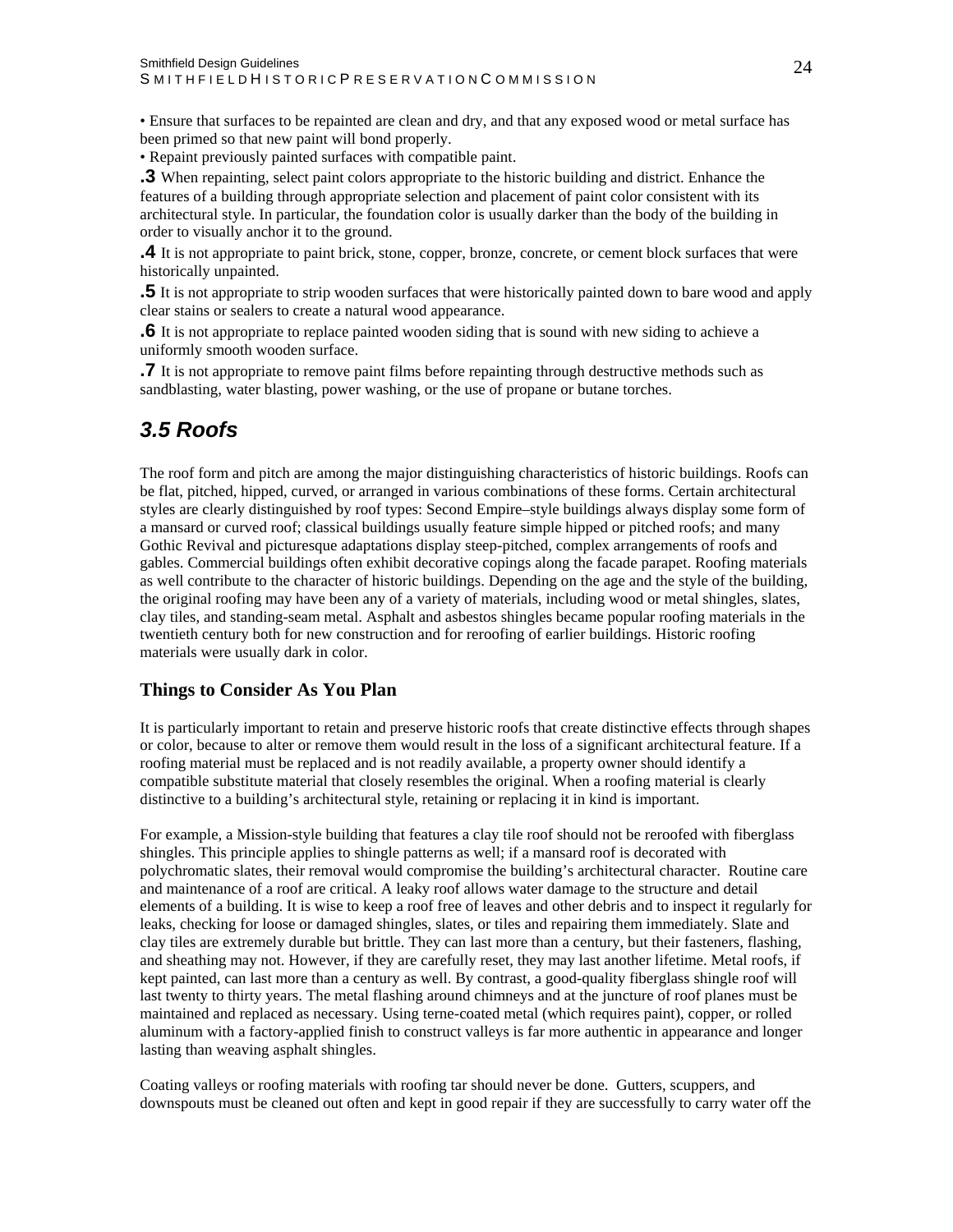<span id="page-25-0"></span>roof. Distinctive built-in gutters that are incorporated into the roof and concealed from view within a boxed cornice are important to retain. However, they must be kept properly functioning to avoid undetected damage to the structure. The distinctive shape of half-round gutters is typical for exposed gutters and preserves cornice crown molding.

Because contemporary roof features such as skylights and solar collectors often compromise the character of a building and damage historic roof features and materials, they are generally discouraged. If they are proposed, it is important to ensure that they will not damage or diminish the historic character of the building or the district.

## *3.5 Roofs: Guidelines*

**.1** Retain and preserve roofs and roof forms that contribute to the overall historic character of a building, including their functional and decorative features, such as roofing materials, cresting, dormers, chimneys, cupolas, and cornices.

**.2** Protect and maintain the metal, wooden, and masonry elements of historic roofs through appropriate methods:

- Inspect regularly for signs of deterioration and moisture penetration.
- Clean gutters and downspouts to ensure proper drainage.
- Replace deteriorated flashing as necessary.
- Reapply appropriate protective coatings to metal roofs as necessary.
- Maintain adequate ventilation of roof sheathing to prevent moisture damage.
- Ensure that roofing materials are adequately anchored to resist wind and water.
- Re-fasten loose (or replace damaged) shingles, slates, or tiles.

**.3** Repair historic roofs and their distinctive features through recognized preservation methods for resetting or reinforcing.

**.4** If replacement of a partially deteriorated roof feature is necessary, replace only the deteriorated portion in kind to match the original feature in design, dimension, detail, color, and material. Consider a compatible substitute material only if using the original material is not technically feasible.

**.5** If full replacement of a deteriorated historic roofing material or feature is necessary, replace it in kind, matching the original in scale, detail, pattern, design, material, and color. Consider a compatible substitute material only if using the original material is not technically feasible.

**.6** If a roof feature is completely missing, replace it with a new feature based on accurate documentation of the original feature or a new design compatible in scale, size, material, and color with the historic building and district.

**.7** It is not appropriate to remove a roof feature that is important in defining the overall historic character of a building, rather than repair or replace it.

**.8** If new gutters and downspouts are needed, install them so that no architectural features are lost or damaged. Select new gutters and downspouts that match trim color, unless they are copper. Retain the shape of traditional half-round gutters and downspouts if replacing them.

**.9** It is not appropriate to replace concealed, built-in gutter systems with exposed gutters.

**.10** It is not appropriate to introduce new roof features such as skylights, dormers, or vents if they will compromise the historic roof design, or damage character-defining roof materials or the character of the historic district.

**.11** It is not appropriate to install ventilators, solar collectors, antennas, skylights, or mechanical equipment in locations that compromise character defining roofs or on roof slopes prominently visible from the street.

**.12** It is not appropriate to install exposed tarpaper rolls as a finished roofing material or roofing tar as a replacement for valley flashing.

**.13** It is not appropriate to patch any roofing or flashing with tar or asphalt products.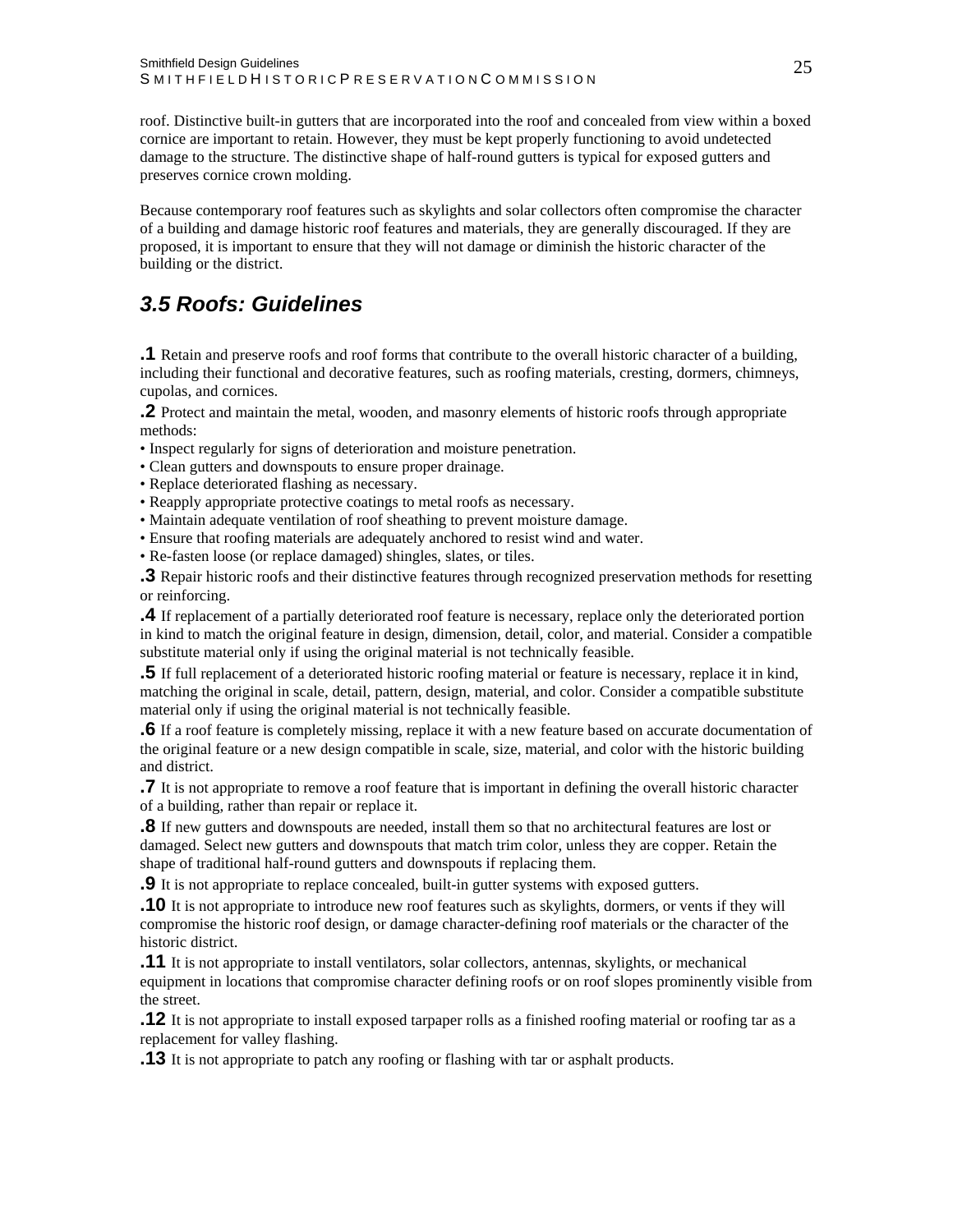## <span id="page-26-0"></span>*3.6 Exterior Walls*

Through their shape, features, materials, details, and finishes, exterior walls contribute to the form and the character of historic buildings. They also provide opportunities for stylistic detailing and ornamentation. Features such as projecting bays, chimneys, towers, and pediments boldly manipulate the shapes of exterior walls. In addition, quoins, cornerboards, cornices, brackets, entablatures, and skirtboards all embellish the connections between wall planes or from exterior walls to other building elements. Variations in exterior wall materials contribute further to the pattern, texture, scale, color, and finish of the building exterior.

Within Smithfield's residential historic districts, exterior walls clad in horizontal, lapped wooden siding are most typical, although walls surfaced with wooden shingles, brick, stone, or stucco are found as well. Combinations of materials, including brick with stone details or lapped siding with wooden shingles, are also found. Exterior walls of brick or stone are more typical of commercial or public buildings in the districts than they are of residences.

The foundations of early Smithfield buildings are generally differentiated from the rest of the wall by a change in material, plane, and/or color. Brick foundations are the most common for residential structures, but foundations of stone or masonry coated with stucco are not unusual. Some masonry pier foundations with infill panels of recessed brick or lattice remain in the districts as well.

#### **Things to Consider As You Plan**

Routine inspection, maintenance, and repair of exterior walls should follow the guidelines for the specific wall materials. The guidelines for paint and paint colors apply to wooden exterior walls and trim and some masonry walls.

Replacement of deteriorated exterior wall materials and details requires careful attention to the scale, texture, pattern, and detail of the original material. The three-dimensionality of wood moldings and trim, the distinctive texture of weatherboards, and the bonding pattern of masonry walls are all important to duplicate when replacement is necessary. Generally, replacement or concealment of exterior wall materials with substitute materials is not appropriate. For example, the application of synthetic sidings or contemporary stucco-like coatings in place of the original materials results in a loss of original fabric, texture, and detail. In addition, such surfaces may conceal moisture damage or other causes of structural deterioration from view.

The loss of a distinctive exterior wall feature such as a projecting chimney or window bay would compromise the character of a historic building. Similarly, the introduction of a new feature, such as a window or door opening, can also compromise the integrity of the original wall. Alterations such as these require a clear understanding of the significant characteristics of the original wall and also the wall's role in creating the building's significance. Using that knowledge, a compatible change that will not diminish the building's architectural character may be developed.

## *3.6 Exterior Walls: Guidelines*

**.1** Retain and preserve exterior walls that contribute to the overall historic form and character of a building, including their functional and decorative features, such as cornices, foundations, bays, quoins, arches, water tables, brackets, entablatures, and storefronts.

**.2** Retain and preserve exterior wall materials that contribute to the overall historic character of a building, including brickwork, stucco, stone, wooden shingles, wooden siding, asbestos siding, and metal, wooden, or masonry trimwork.

**.3** Protect and maintain the material surfaces, details, and features of exterior walls through appropriate methods: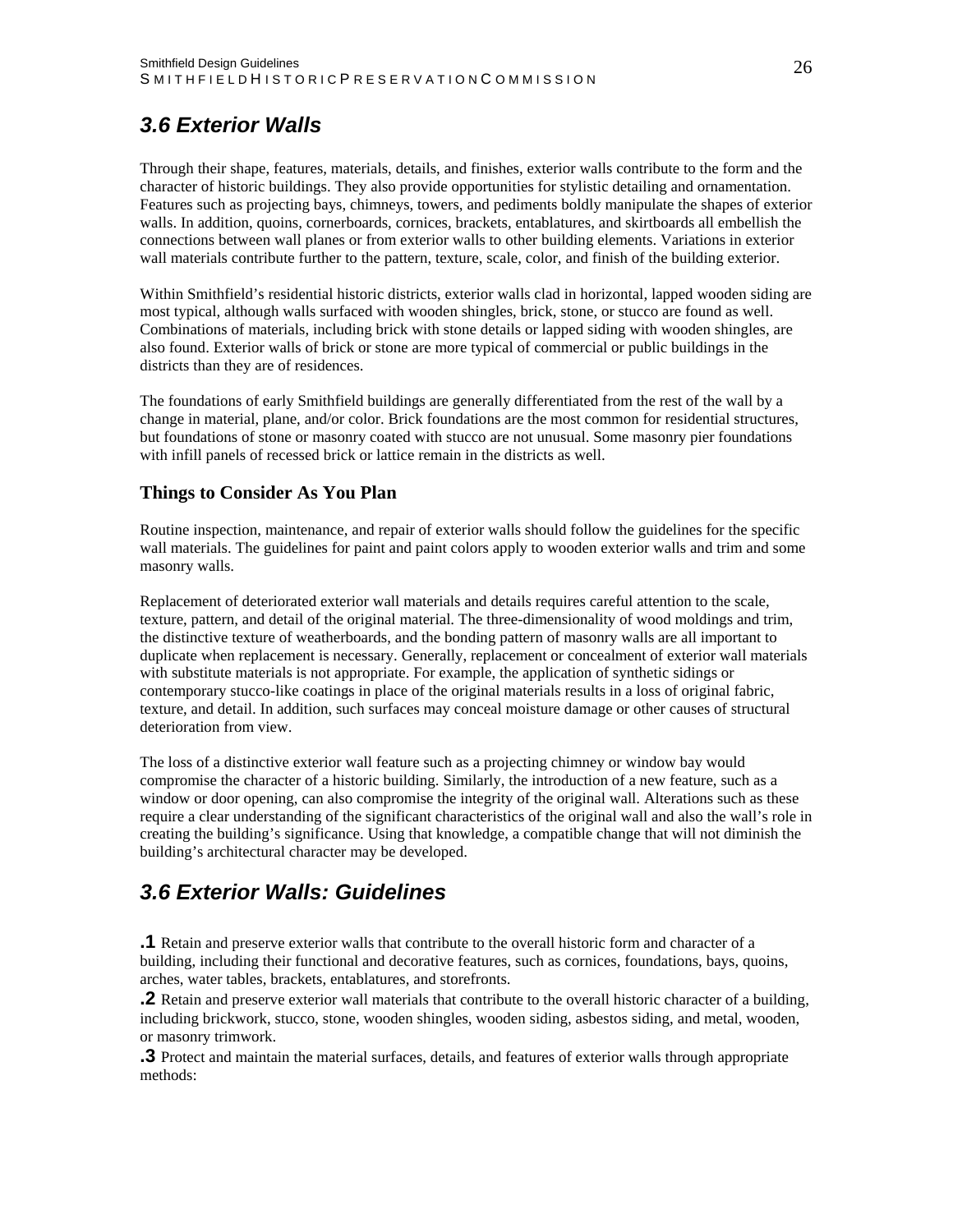<span id="page-27-0"></span>• Inspect regularly for signs of moisture damage, vegetation, fungal or insect infestation, corrosion, and structural damage or settlement.

• Provide adequate drainage to prevent water from standing on flat, horizontal surfaces and collecting on decorative elements or along foundations.

• Clean exterior walls as necessary to remove heavy soiling or to prepare for repainting. Use the gentlest methods possible.

- Retain protective surface coatings, such as paint or stain, to prevent deterioration.
- Reapply protective surface coatings, such as paint or stain, when they are damaged or deteriorated.

**.4** Repair exterior wall surfaces, details, and features using recognized preservation repair methods for the surface material or coating.

**.5** If replacement of a deteriorated detail or element of an exterior wall is necessary, replace only the deteriorated portion in kind rather than the entire feature. Match the original in design, dimension, detail, texture, pattern, color, and material. Consider a compatible substitute material only if using the original material is not technically feasible.

**.6** If replacement of an entire exterior wall or feature is necessary because of deterioration, replace it in kind, matching the original in design, dimension, detail, texture, color, and material. Consider a compatible substitute material only if using the original material is not technically feasible.

**.7** If an exterior wall or feature is completely missing, replace it with a new wall or feature based on accurate documentation of the original or a new design compatible with the historic character of the building and the district.

**.8** It is not appropriate to introduce new features such as window or door openings, bays, vents, balconies, or chimneys to character-defining exterior walls if they will compromise the architectural integrity of the building.

**.9** It is not appropriate to remove or cover any material detail associated with exterior walls, including decorative shingles, panels, brackets, bargeboards, and cornerboards, unless an accurate restoration requires it.

**.10** It is not appropriate to cover historic wall material, including wooden siding, wooden shingles, stucco, brick, and stonework, with coatings or contemporary substitute materials.

**.11** It is not appropriate to introduce features or details to an exterior wall in an attempt to create a false historical appearance.

### *3.7 Windows and Doors*

The various arrangements of windows and doors, the sizes and the proportion of openings, and the decorative elements associated with them are used to achieve architectural stylistic effects on buildings. Although many types of windows are found in early Smithfield buildings, a majority of those found in early houses are wooden double hung windows. Each sash, depending on the style and the age of the house, may be divided, usually by muntins that hold individual panes in place. Doors with a variety of panel configurations as well as a combination of solid panels and glazing are found throughout the historic districts. Decorative stained, beveled, and etched glass is sometimes found, often in entry sidelights and transoms or individual fixed sash.

More so than houses, commercial and institutional buildings often established a hierarchy through the placement, size, and scale of windows and doors. The front facade, particularly its first floor, was usually distinguished from the less significant facades with larger, more decorative windows and doors.

#### **Things to Consider As You Plan**

Improper or insensitive treatment of the windows and the doors of a historic building can seriously detract from its architectural character. Usually, repairing the original windows in an older building is more appropriate (and cost-effective) than replacing them with new ones. Peeling paint, high air infiltration, sticking sash, or broken panes are all repairable conditions and do not necessitate replacement.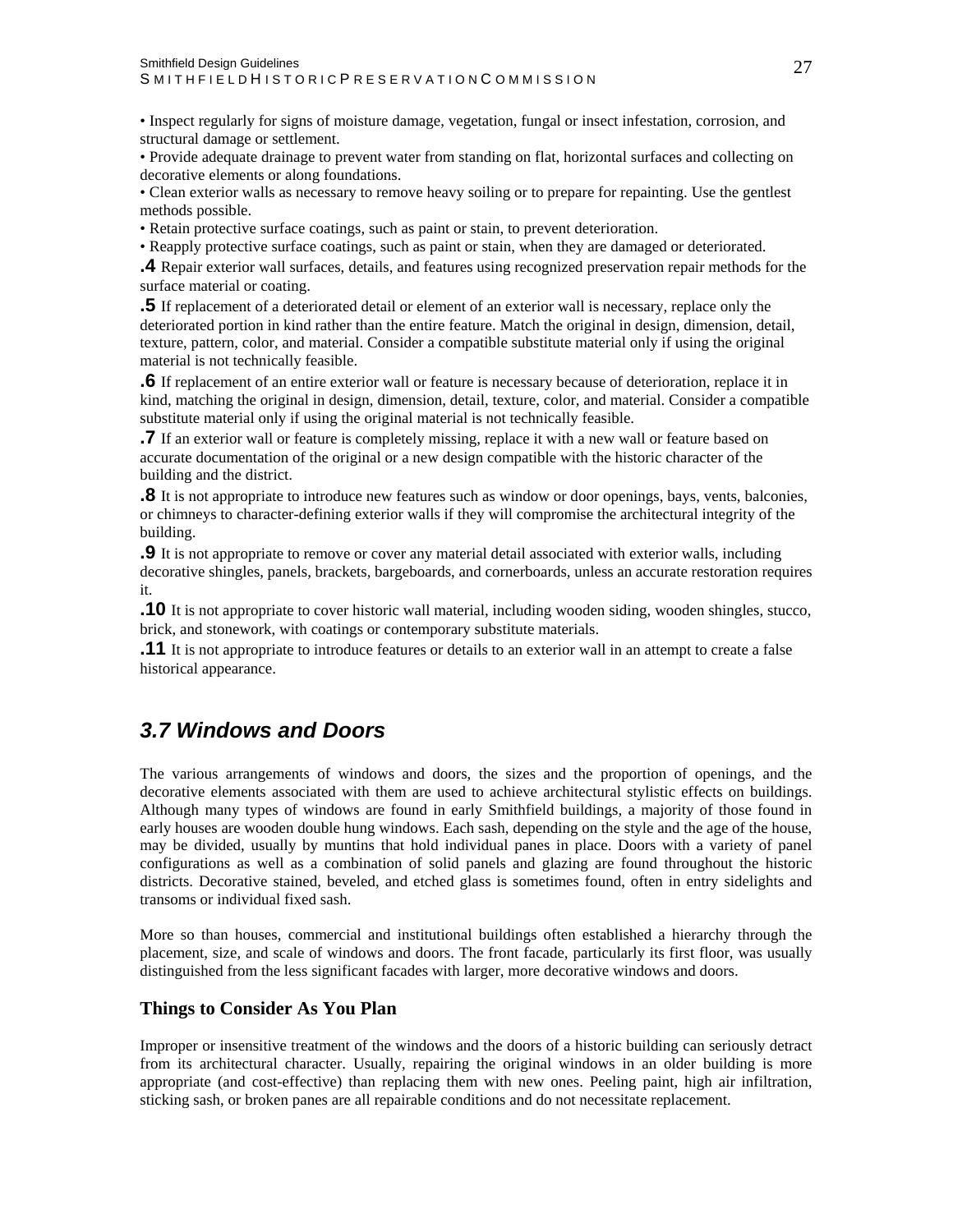<span id="page-28-0"></span>Wooden-framed windows are generally easy and inexpensive to repair. For example, changing a sash cord is relatively simple, and lightly coating a window track with paste wax may allow the sash to slide smoothly. The inherent imperfections in historic glass give it a visual quality not replicated by contemporary glass manufacturing.

Consequently, preserving such glazing on an early Smithfield building is always desirable. If the details of a window or a door, such as casing, muntins, or tracery, are deteriorated and must be replaced, the original character of the building and the window or the door should be a guide. Replacement of an entire window or door should be considered only if repair is not feasible. Replacement units should match the original in dimension, material, configuration, and detail. A compatible substitute material should be considered only if replacement in kind is not technically feasible.

Because the replacement unit should fill the original opening, it may have to be custom-made; today's open-stock windows and doors may not match the dimensions of the existing opening. Fortunately, custommade wooden window sashes to match many original windows can be ordered at most lumberyards.

Wooden framed screen or storm windows and doors painted to match or complement the colors of the existing sash and doors are appropriate choices for most early Smithfield buildings. Information on storm windows and doors is provided in the guidelines on utilities and energy retrofit.

Changing existing window and door openings, closing existing openings, or adding new openings on an early Smithfield building should be very carefully considered and undertaken only for compelling reasons. Changes to original openings in a character-defining facade should never be considered. For less significant facades the pattern of proposed openings should be characteristic of and complementary to the historic building and the historic district context.

Exterior shutters on early Smithfield buildings were functional features sized to fit the openings and hinged to close for security or solar control. Louvered shutters provided for some ventilation and light when closed. Beyond function, they embellished the building exterior and contributed to its architectural character.

Existing shutters on historic buildings should be maintained and repaired or replaced in kind as necessary. It is also appropriate to reintroduce shutters on an early Smithfield building when there is clear evidence of earlier shutters. The new shutters should be operable, as were the earlier shutters. However, introducing shutters on a building that did not have them historically would compromise the building's architectural character and is not appropriate in the historic districts.

Historically, fabric awnings were energy-conservation features that also provided opportunities to introduce color and signage. Although contemporary aluminum awnings are not consistent with the character of Smithfield Historic Districts, fabric awnings that are compatible in scale, form, and color may be appropriate.

## *3.7 Windows and Doors: Guidelines*

**.1** Retain and preserve windows that contribute to the overall historic character of a building, including their functional and decorative features, such as frames, sash, muntins, sills, heads, moldings, surrounds, hardware, shutters, and blinds.

**.2** Retain and preserve doors that contribute to the overall historic character of a building, including their functional and decorative features, such as frames, glazing, panels, sidelights, fanlights, surrounds, thresholds, and hardware.

**.3** Protect and maintain the wood and metal elements of historic windows and doors through appropriate methods:

• Inspect regularly for deterioration, moisture damage, air infiltration, paint failure, and corrosion.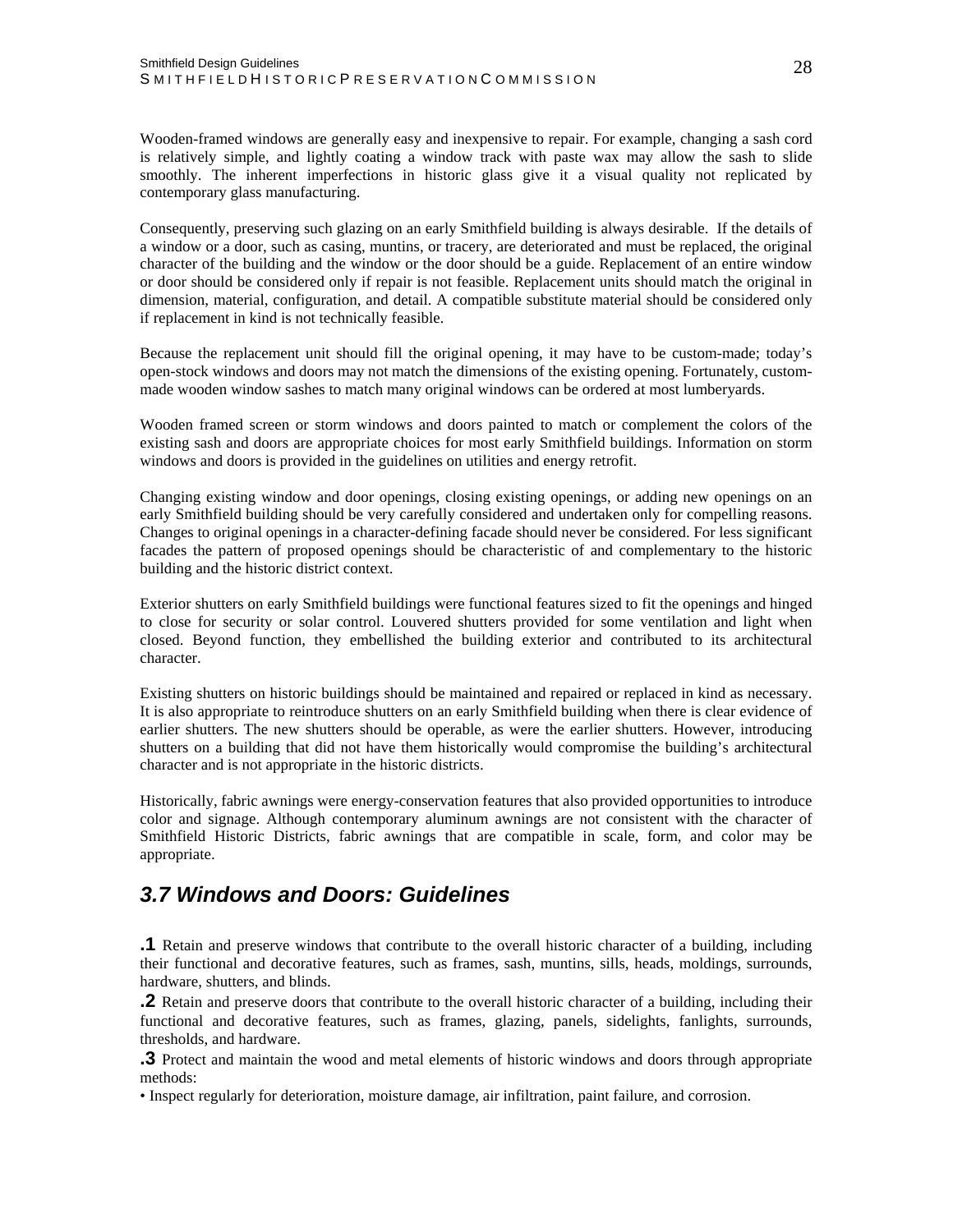<span id="page-29-0"></span>• Clean the surface using the gentlest means possible.

• Limit paint removal and reapply protective coatings as necessary.

• Reglaze sash as necessary to prevent moisture infiltration.

• Weather-strip windows and doors to reduce air infiltration and increase energy efficiency.

**.4** Repair historic windows and doors and their distinctive features through recognized preservation methods for patching, consolidating, splicing, and reinforcing.

**.5** If replacement of a deteriorated window or door feature or detail is necessary, replace only the deteriorated feature in kind rather than the entire unit. Match the original in design, dimension, and material. Consider a compatible substitute material only if using the original material is not technically feasible.

**.6** If replacement of a deteriorated window or door unit is necessary, replace the unit in kind, matching the design and the dimension of the original sash or panels, pane configuration, architectural trim, detailing, and materials. Consider a compatible substitute material only if using the original material is not technically feasible.

**.7** If a window or a door is completely missing, replace it with a new unit based on accurate documentation of the original or a new design compatible with the original opening and the historic character of the building.

**.8** Replace deteriorated or missing wooden shutters with wooden shutters sized to fit the opening and mounted so that they can be operated. It is not appropriate to introduce shutters on a historic building if no evidence of earlier shutters exists.

**.9** If additional windows or doors are necessary for a new use, install them on a rear or non-characterdefining facade of the building, but only if they do not compromise the architectural integrity of the building. Design such units to be compatible with the overall design of the building, but not to duplicate the original.

**.10** If desired, introduce narrow-profile exterior or interior storm windows so that they do not obscure or damage the existing sash and frame. Select exterior storm windows with a painted or baked-enamel finish color that is compatible with the sash color. For double-hung windows, operable storm window dividers should align with the existing meeting rail.

**.11** If desired, introduce full-light storm doors constructed of wood or aluminum that do not obscure or damage the existing door and frame. Select storm doors with a painted, stained, or baked-enamel finish color that is compatible with the color of the existing door. Bare aluminum storm doors are not appropriate.

**.12** If desired and where historically appropriate, install fabric awnings over window, door, storefront, or porch openings with care to ensure that historic features are not damaged or obscured.

**.13** It is not appropriate to remove original doors, windows, shutters, blinds, hardware, and trim from a character-defining facade.

**.14** It is not appropriate to remove any detail material associated with windows and doors, such as stained glass, beveled glass, textured glass, or tracery, unless an accurate restoration requires it.

**.15** It is not appropriate to use snap-in muntins to create a false divided-light appearance.

**.16** It is not appropriate to replace clear glazing with tinted or opaque glazing.

## *3.8 Entrances, Porches, and Balconies*

Entrances and front porches often distinguish the street facades of historic buildings and provide highly visible opportunities for stylistic embellishments. Sleeping porches, balconies, side porches, mudrooms, back porches, and rear entries offer additional outdoor access and living space. In Smithfield, most porches are constructed and detailed in wood and include a variety of functional yet decorative features such as columns, pilasters, rails, latticework, balustrades, soffits, steps, brackets, beaded board ceilings, and tongue-and-groove flooring.

Entrances themselves draw attention to a front doorway with such features as sidelights, transoms, pilasters, architraves, and pediments.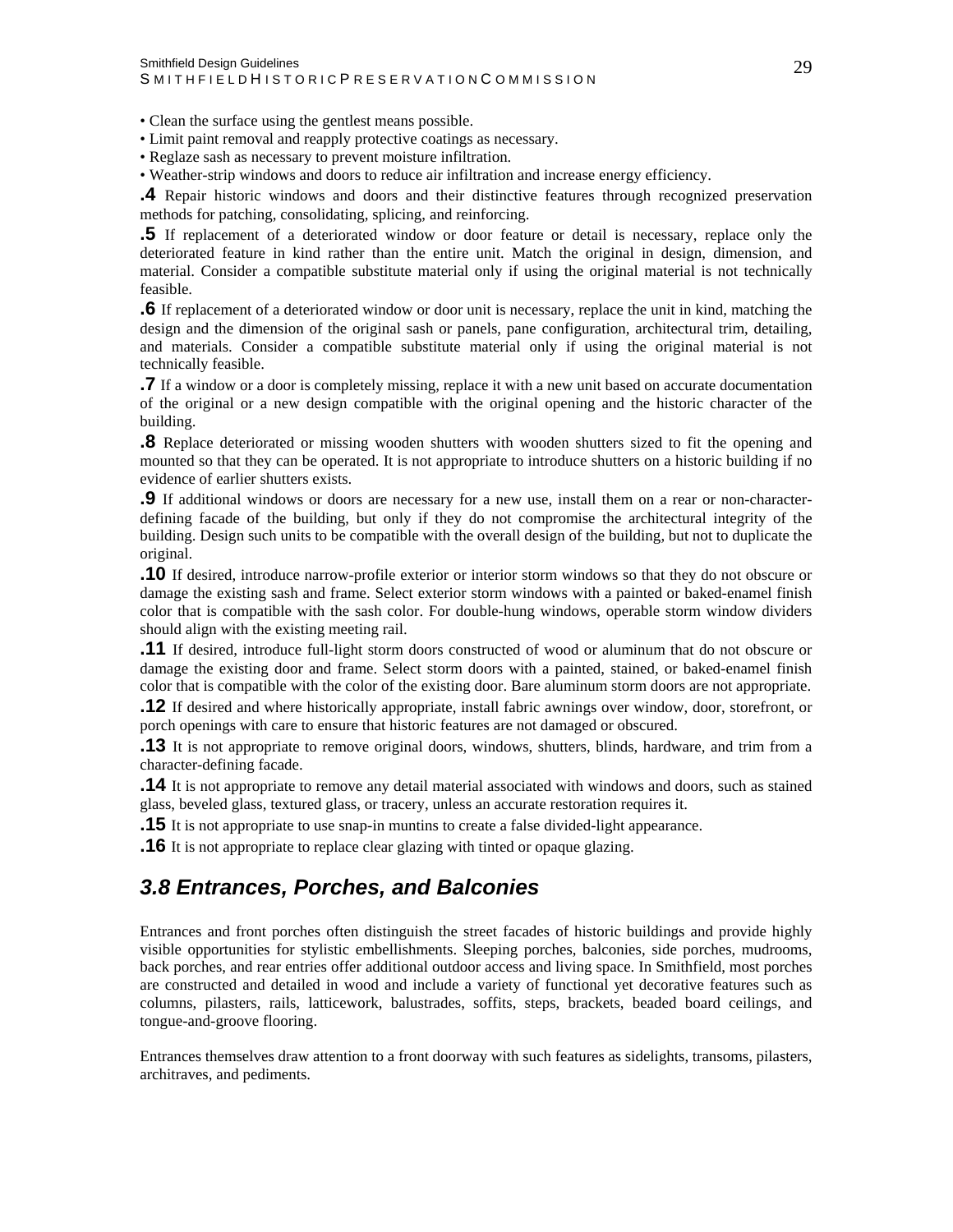<span id="page-30-0"></span>One-story front porches that extend across the full facade supported on masonry piers are common on Smithfield's early residences. Some front porches wrap around side facades as well. Recessed entries within a street-level storefront are typical for historic commercial buildings, whereas elaborate porticos or two-story porches often grace historic institutional structures. The prominent, character-defining role of front entrances, porches, and balconies for most historic buildings makes their preservation of primary importance.

#### **Things to Consider As You Plan**

Entrances, porches, and balconies often weather rapidly from exposure to the elements and require regular inspection for signs of deterioration due to moisture damage, fungal or insect infestation, or structural settlement. Keeping gutters and downspouts maintained and ensuring that all flooring slopes away from the building for proper drainage will help protect entrances and porches from moisture damage.

Routine maintenance of wooden features includes caulking joints to prevent water or air penetration and repainting as necessary to maintain a sound, protective paint film. The repair of traditional entrance and porch materials, such as wood, masonry, and architectural metals, is addressed in the pertinent guidelines. The removal or improper replacement of entrance or porch elements can compromise the architectural integrity of a historic building. Introducing architectural trim or stylistic details to an entrance or a porch in an attempt to create a false historical appearance is not considered appropriate. Original features, elements, and details should always be preserved unless they are damaged or deteriorated beyond repair.

When entrance, porch, or balcony features and details are deteriorated and require replacement, it is important to match the original features and details in design, dimension, detail, texture, material, and color. Similarly, should an entire entrance or porch be deteriorated or damaged beyond repair, the property owner should match the original entrance or porch. The design of a new entrance, porch, or balcony for one that is lost should be an accurate reproduction of the original or a design that is compatible with the historic character of the building and its site. Compatibility of a new design should be reviewed in terms of proportion, height, roof shape, material, scale, texture, detail, and color.

The introduction of a new entrance, porch, or balcony on a secondary facade may be appropriate if it does not diminish the building's architectural character and the design is compatible with the building and the site.

Occasionally, the enclosure of a side or rear porch will be considered to accommodate a change in use or a need for space. Although the enclosure of a front entrance, porch, or balcony is not considered appropriate given their prominence, the sensitively designed enclosure of a side or rear porch may be appropriate if the building's architectural integrity is not compromised and the character of the porch is retained.

## *3.8 Entrances, Porches, and Balconies: Guidelines*

**.1** Retain and preserve entrances, porches, and balconies that contribute to the overall historic character of a building, including such functional and decorative elements as columns, pilasters, piers, entablatures, balustrades, sidelights, fanlights, transoms, steps, railings, floors, and ceilings.

**2.** Protect and maintain the wood, masonry, and metal elements of entrances, porches, and balconies through appropriate surface treatments:

• Inspect regularly for signs of moisture damage, rust, structural damage or settlement, and fungal or insect infestation.

• Provide adequate drainage to prevent water from standing on flat, horizontal surfaces and collecting on decorative elements or along foundations.

• Clean soiled surfaces using the gentlest means possible.

• Recaulk wooden joints properly to prevent moisture penetration and air infiltration.

• Retain protective surface coatings, such as paint or stain, to prevent damage from ultraviolet light or moisture.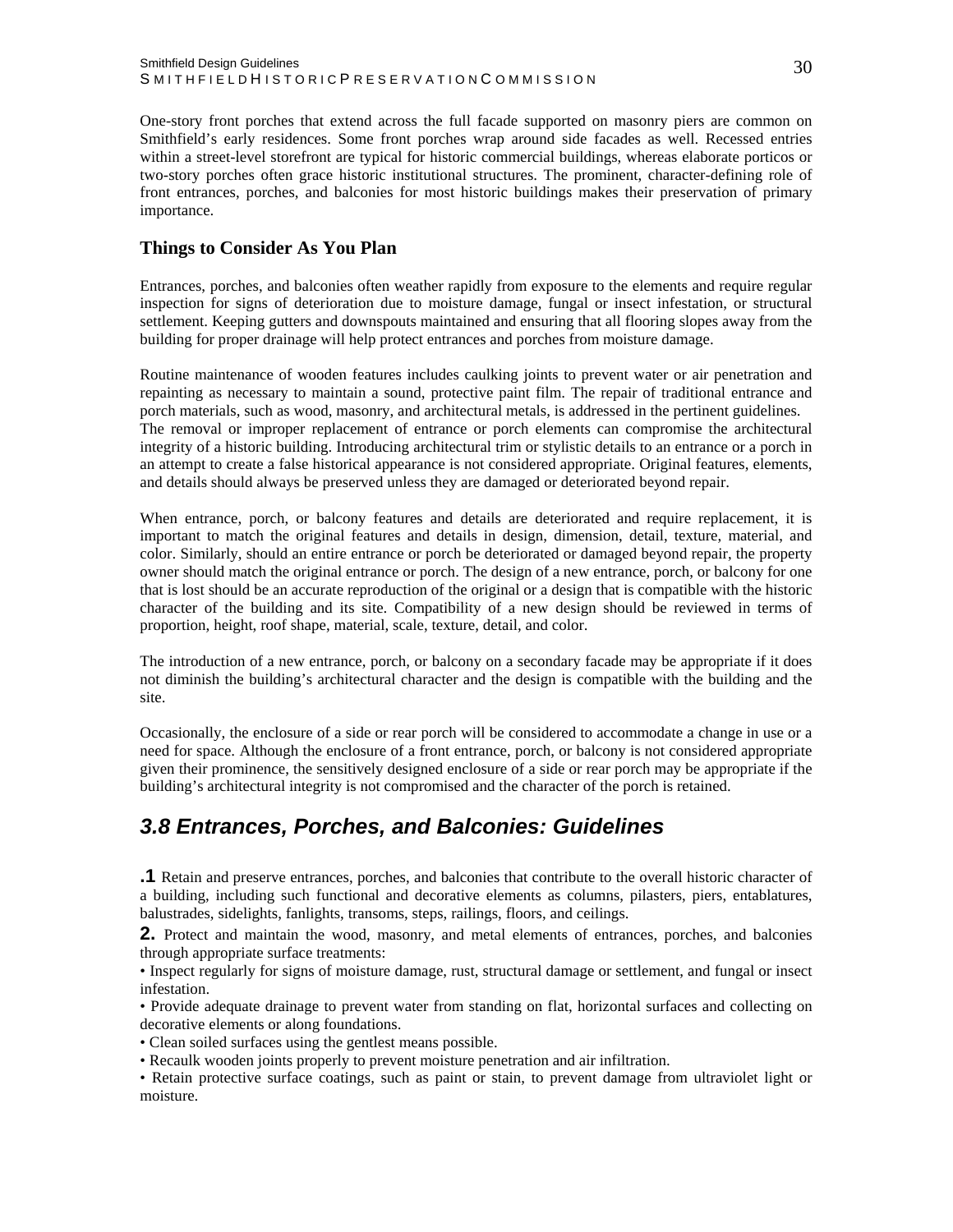<span id="page-31-0"></span>• Reapply protective coatings, such as paint or stain, when they are damaged or deteriorated.

**.3** Repair historic entrances, porches, and balconies and their distinctive features and materials using recognized preservation methods for patching, consolidating, splicing, and reinforcing.

**.4** If replacement of a deteriorated detail or element of an entrance, porch, or balcony feature is necessary, replace only the deteriorated detail or element in kind rather than the entire feature. Match the original in design, dimension, and material. Consider a compatible substitute material only if using the original material is not technically feasible.

**.5** If replacement of an entire entrance, porch, or balcony feature is necessary because of deterioration, replace it in kind, matching the original in design, dimension, detail, texture, and material. Consider a compatible substitute material only if using the original material is not technically feasible.

**.6** If a feature or an entire entrance, porch, or balcony is missing, replace it with a new feature based on accurate documentation of the original or a new design compatible with the historic character of the building and the district.

**.7** Consider the enclosure of a historic porch to accommodate a new use only if the enclosure can be designed to preserve the historic character of the porch and the building. It is not appropriate to enclose a front porch or a front balcony.

**.8** It is not appropriate to remove any detail material associated with entrances and porches, such as graining, spindle work, beveled glass, or beaded board, unless an accurate restoration requires it.

**.9** It is not appropriate to remove an original entrance or porch or to add a new entrance or porch on a primary facade.

**.10** It is not appropriate to introduce features or details to a historic entrance

## *3.9 Storefronts*

For many historic commercial buildings the storefront is the most prominent architectural feature. Although a storefront is often stylistically and visually tied to the street facade, it is usually differentiated from the upper facade by large display windows flanking the main entry and by a change in materials. Typical functional and decorative features of a storefront include display windows, doors, transoms, signs, awnings, columns, pilasters, entablatures, and bulkhead panels. Storefronts with recessed entrances also incorporate an exterior ceiling area and an extension of the sidewalk often surfaced by decorative floor tiles.

Most historic commercial buildings in downtown Smithfield are two to three stories in height, and their street facades are vertical in proportion. Typically, storefront display windows rest on low wooden recessed panels or on bulkheads constructed of masonry or faced in ceramic tile. Some storefronts use recessed entries to draw the pedestrian into the store and maximize the display window area. In the Downtown district, street-level storefronts punctuate the brick facades and create a streetscape rhythm of inset openings and projecting awnings. Glazed transoms provide opportunities to pull diffused daylight deep into the building.

#### **Things to Consider As You Plan**

Storefronts require the same sort of regular inspections and routine maintenance that other window and door components do. Repair or replacement of deteriorated storefront features and materials requires careful attention to retaining or matching the original design in detail, dimension, material, and color. The loss of distinctive storefront features can seriously compromise the architectural integrity of the entire historic building. Similarly, the substitution of inappropriate contemporary materials, such as vinyl or aluminum panels, for traditional storefront materials, such as wood or tile, diminishes the storefront's contribution to the building's architectural character.

Because the storefront is such a prominent feature for most commercial buildings, it was frequently modified or altered by business owners in an effort to make a new or more modern visual statement. When later modifications conceal original storefront features, such as transoms, bulkheads, or display windows,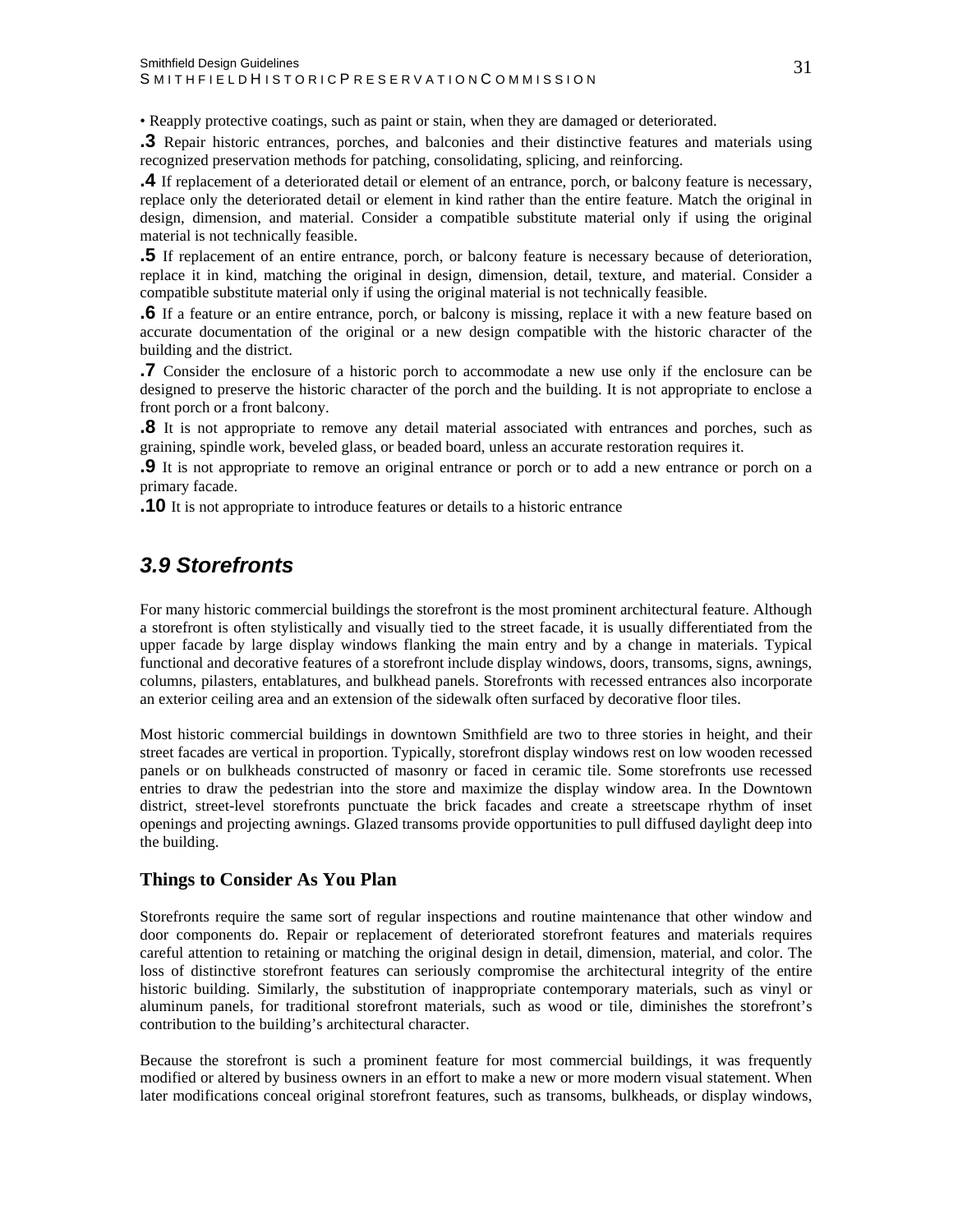<span id="page-32-0"></span>their removal should be considered. For example, the removal of later signage may reveal the original textured glass transom still intact. Any changes that have reduced the size of an original storefront opening in the building facade or filled in the opening completely are inappropriate, and their removal should also be considered.

If an inappropriate storefront has completely replaced the original storefront, a new storefront based on accurate documentation of the original is preferred. If accurate documentation is not available, then a new design compatible with the building in scale, size, material, and color is appropriate. Compatible, contemporary signage can often be successfully incorporated on a new or existing storefront, in traditional signage locations, including the mid-cornice, the awning, the display windows, or the tiles of the recessed entry.

## *3.9 Storefronts: Guidelines*

**.1** Retain and preserve storefronts that contribute to the overall historic character of a building, including such functional and decorative features as transoms, display windows, doors, entablatures, pilasters, recessed entries, and signs.

**.2** Protect and maintain historic storefront features and materials through appropriate methods:

• Inspect regularly for signs of moisture damage, rust, fungal or insect infestation, cracked glass, and structural damage or settlement.

• Provide adequate drainage to prevent water from standing on flat, horizontal surfaces and collecting on decorative elements.

• Clean painted surfaces regularly using the gentlest means possible, and repaint only when the paint film is damaged or deteriorated.

• Retain protective surface coatings, such as paint or stain, to prevent damage to storefront materials from moisture or ultraviolet light.

**.3** Repair historic storefront features using recognized preservation methods for patching, consolidating, splicing, and reinforcing.

**.4** If replacement of a deteriorated detail or element of a storefront feature is necessary, replace only the deteriorated detail or element in kind rather than the entire feature. Match the original detail or element in design, dimension, color, and material. Consider a compatible substitute material only if using the original material is not technically feasible.

**.5** If replacement of an entire storefront feature is necessary, replace it in kind, matching the original feature in design, dimension, detail, texture, color, and material. Consider a compatible substitute material only if using the original material is not technically feasible.

**.6** If a storefront feature or an entire storefront is missing, replace it with a new feature or storefront based on accurate documentation. If accurate documentation is not available, then utilize a new design compatible with the building in scale, size, material, and color.

**.7** Repaint storefront features in colors that are appropriate to the building and the district.

**.8** If desired, introduce new signage that is compatible with the storefront in material, scale, and color. It is not appropriate to install signage that damages, obscures, or diminishes the character-defining features of the storefront. See Section 2.8 for further guidance.

**.9** If desired and historically appropriate, introduce fabric awnings that are compatible with the storefront in scale, form, and color. It is not appropriate to install awnings that damage or compromise the storefront's character-defining features.

**.10** It is not appropriate to clean storefronts with destructive methods such as sandblasting, power washing, and using propane or butane torches. Clean using gentle methods such as low-pressure washing with detergents and natural bristle brushes. Chemical strippers can be used only if gentler methods are ineffective.

**.11** It is appropriate to remove objects and later renovations to reveal original storefront openings obscured by the changes.

**.12** It is not appropriate to strip wooden storefront surfaces that were historically painted down to bare wood and apply clear stains or sealers to create a natural wood appearance.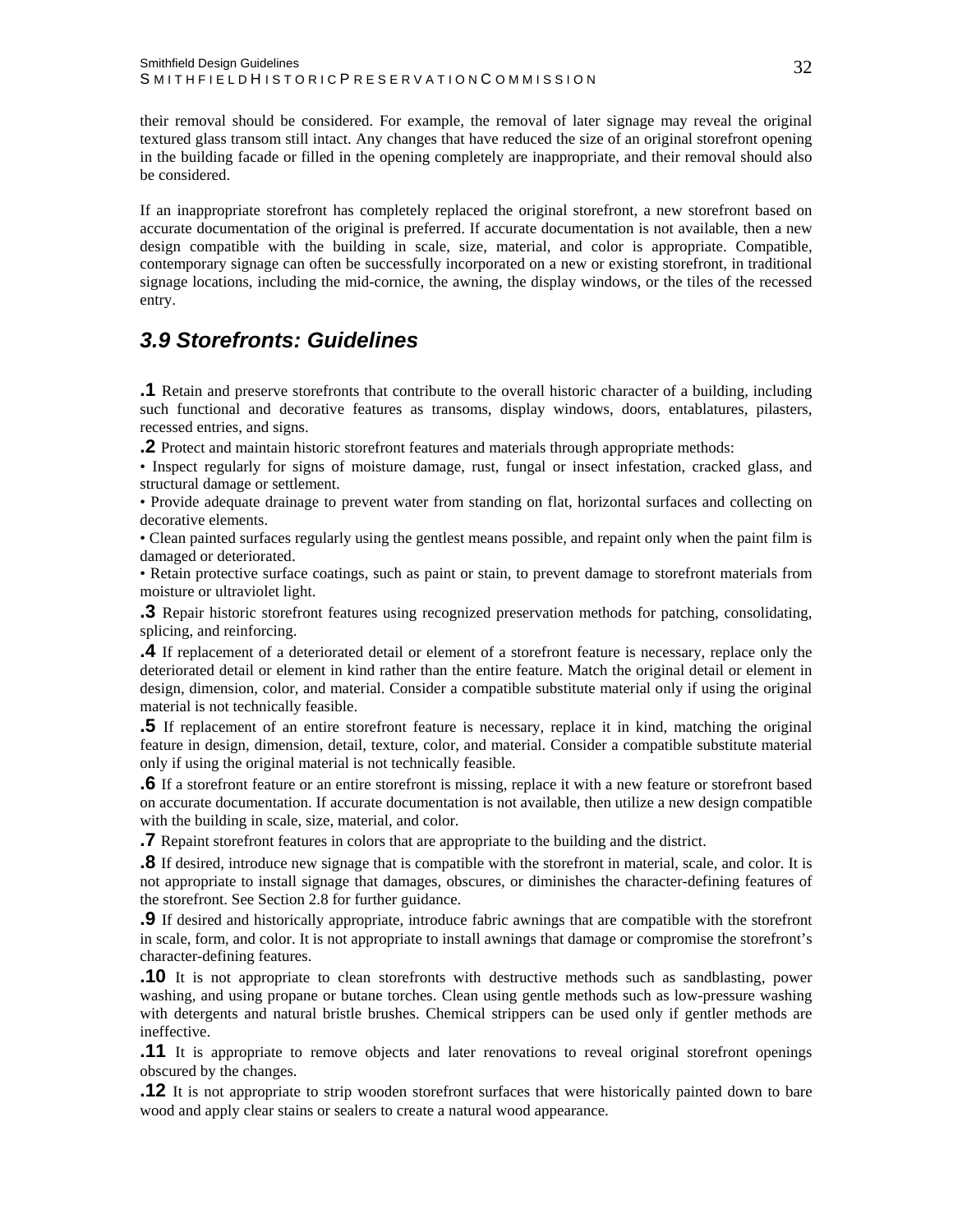<span id="page-33-0"></span>**.13** It is not appropriate to replace or cover wooden storefront and entry elements with contemporary substitute materials such as aluminum or vinyl.

**.14** It is not appropriate to introduce storefront features or details to a historic building in an attempt to create a false historical appearance.

## *3.10 Utilities and Energy Retrofit*

Energy conservation, replacement or upgrading of inadequate utility service, and introduction or upgrading of mechanical systems are typical concerns of property owners today. In the historic districts it is important to ensure that such concerns are addressed in ways that do not damage or diminish the historic character of the building, the site, or the district.

In Smithfield Historic Districts a variety of energy-conserving site and building features illustrate the sensibility of an earlier era to climate and energy efficiency.

Thoughtfully located shade trees buffer residences and sidewalks from the hot summer sun. Projecting porches provide shaded outdoor space and lessen the impact of harsh sunlight on the building's interior. Operable windows, shutters, and awnings allow occupants to control the introduction of sunlight and breezes within the building. Commercial buildings often capture daylight through storefront transoms, lightwells, and skylights. An understanding of how such historic features enhance energy efficiency is critical to maximizing the energy efficiency of historic buildings.

#### **Things to Consider As You Plan**

In considering energy retrofit options, the property owner should be sure that the inherent energyconserving features of the building are being used and maintained.

Consideration should also be given to the replacement of lost shade trees or the introduction of other carefully located new shade trees. Beyond those steps, typical retrofit measures include introduction of storm windows, storm doors, additional weather-stripping, insulation, and more energy-efficient mechanical systems. All retrofit measures must be reviewed with their impact on the historic character of the building and the district in mind.

Following any necessary repair of windows to ensure their weather tightness, additional efficiency may be realized with the introduction of exterior storm windows.

Relatively unobtrusive, narrow-profile exterior storm windows that do not obscure the window itself, that are carefully installed to prevent damage to the sill or the frame, and that are finished in a painted or a baked-enamel color compatible with the sash color are fairly common in the historic districts. To retain the opportunity to open the windows, the property owner should remember to select operable storm units that align with the meeting rails of the window. Before bare aluminum storm sash is painted, it should always be primed with a zinc chromate primer to ensure that the finish paint will bond. If a property owner chooses interior storm windows, they should be tension-mounted with airtight gaskets. On both exterior and interior storm windows, the ventilating holes must be kept open to prevent condensation from damaging the window or the sill. Selection and installation of new screen or storm doors should follow the guidelines for exterior storm windows.

New mechanical or communication systems that include outside units or equipment, such as condensers, ventilators, solar collectors, satellite dishes, and large antennas, should be located and installed so that they do not damage or diminish the historic character of the building, site, or district. An inconspicuously located outdoor unit can often be further screened by plantings or fences.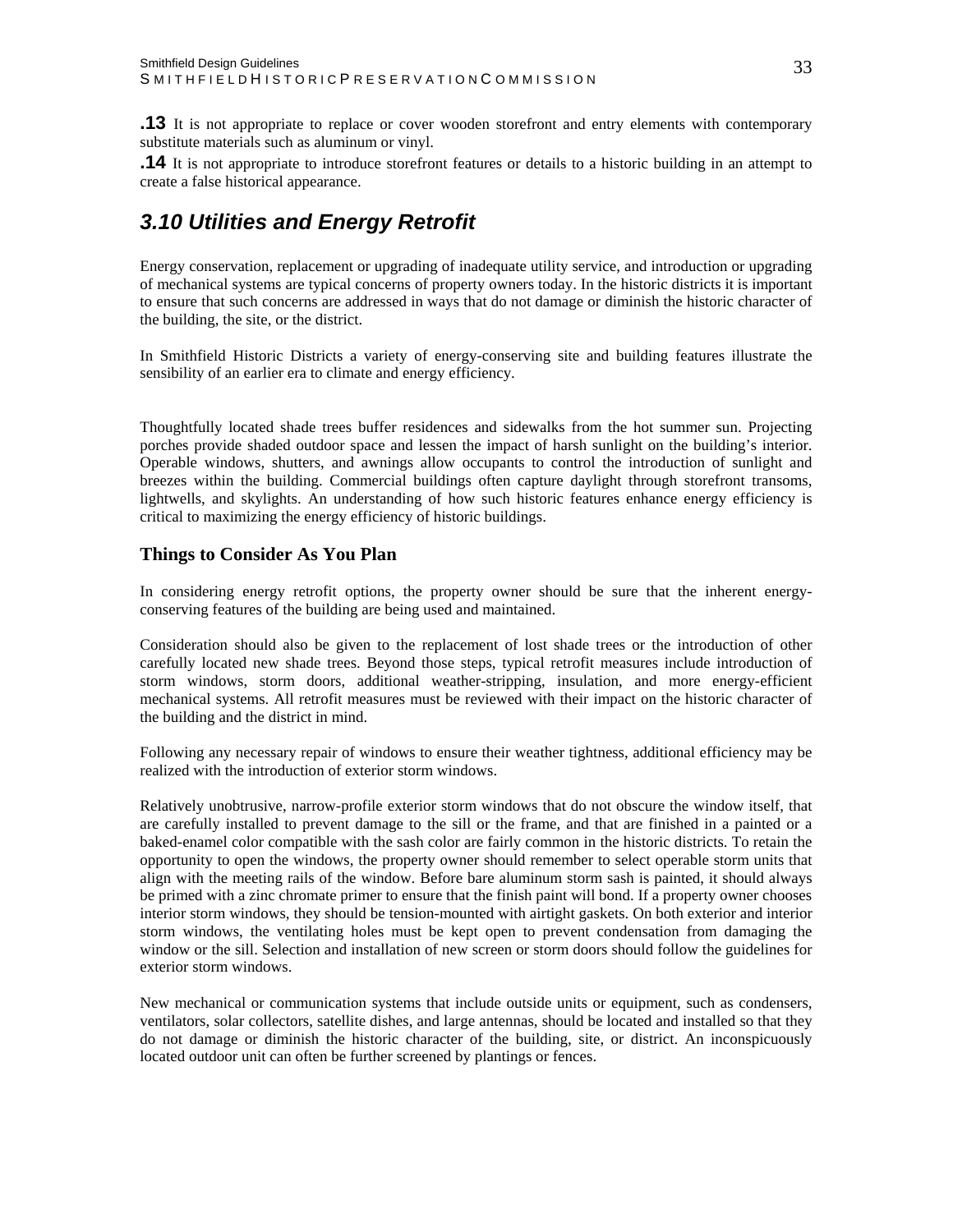<span id="page-34-0"></span>Although utility lines and poles have long been a part of the districts, attention should also be given to consolidating old and new utility and communication lines where possible to avoid overpowering the landscape with additional overhead wires.

If a new or upgraded power supply will necessitate an additional pole and overhead wires, the use of underground cables may be preferable to prevent visual intrusion.

## *3.10 Utilities and Energy Retrofit: Guidelines*

**.1** Retain and preserve the inherent energy-conserving features of historic buildings and their sites, including shade trees, porches, awnings, and operable windows, transoms, shutters, and blinds.

**.2** Increase the thermal efficiency of historic buildings by observing appropriate traditional practices, such as weather-stripping and caulking, and by introducing energy-efficient features, such as awnings, operable shutters, and storm windows and doors, where appropriate.

**.3** If a new mechanical system is needed, install it so that it causes the least amount of alteration to the building's exterior facades, historic building fabric, and site features.

**.4** If desired, introduce narrow-profile exterior or interior storm windows so that they do not obscure or damage the existing sash and frame. Select exterior storm windows with a painted or baked-enamel finish color that is compatible with the sash color. For double-hung windows, operable storm window dividers should align with the existing meeting rails.

**.5** If desired, introduce full-light storm doors constructed of wood or aluminum that do not obscure or damage the existing door and frame. Select storm doors with a painted, stained, or baked-enamel finish color that is compatible with the color of the existing door. Bare aluminum storm doors and storm windows are not appropriate.

**.6** Replace deteriorated or missing wooden blinds and shutters with matching new units sized to fit the opening and mounted so that they can be operated.

**.7** If desired and where historically appropriate, install fabric awnings over window, door, storefront, or porch openings with care to ensure that historic features are not damaged or obscured.

**.8** Locate new mechanical equipment and utilities, including heating and air-conditioning units, meters, exposed pipes, and fuel tanks, in the most inconspicuous area, usually along a building's rear facade. Screen them from view.

**.9** In general, the introduction of underground utility lines to reduce the intrusion of additional overhead lines and poles is encouraged. However, in trenching, take care to avoid archaeological resources and the roots of trees.

**.10** Where possible, locate portable window air-conditioning units on rear facades or inconspicuous side facades.

**.11** It is not appropriate to install ventilators, solar collectors, antennas, satellite dishes, or mechanical equipment in locations that compromise character defining roofs, or on roof slopes that are prominently visible from the street.

**.12** It is not appropriate to introduce contemporary communication equipment that is inconsistent with the historic character of the districts, including large-scale antennas and satellite dishes, in locations visible from the street.

## *3.11 Accessibility, Health, and Safety Considerations*

A need for public access to, a change in use of, or a substantial rehabilitation of a historic building may necessitate compliance with current standards for life safety and accessibility. Both the North Carolina State Building Code and the federal Americans with Disabilities Act of 1990 include some flexibility in compliance when a historic building is involved.

#### **Things to Consider As You Plan**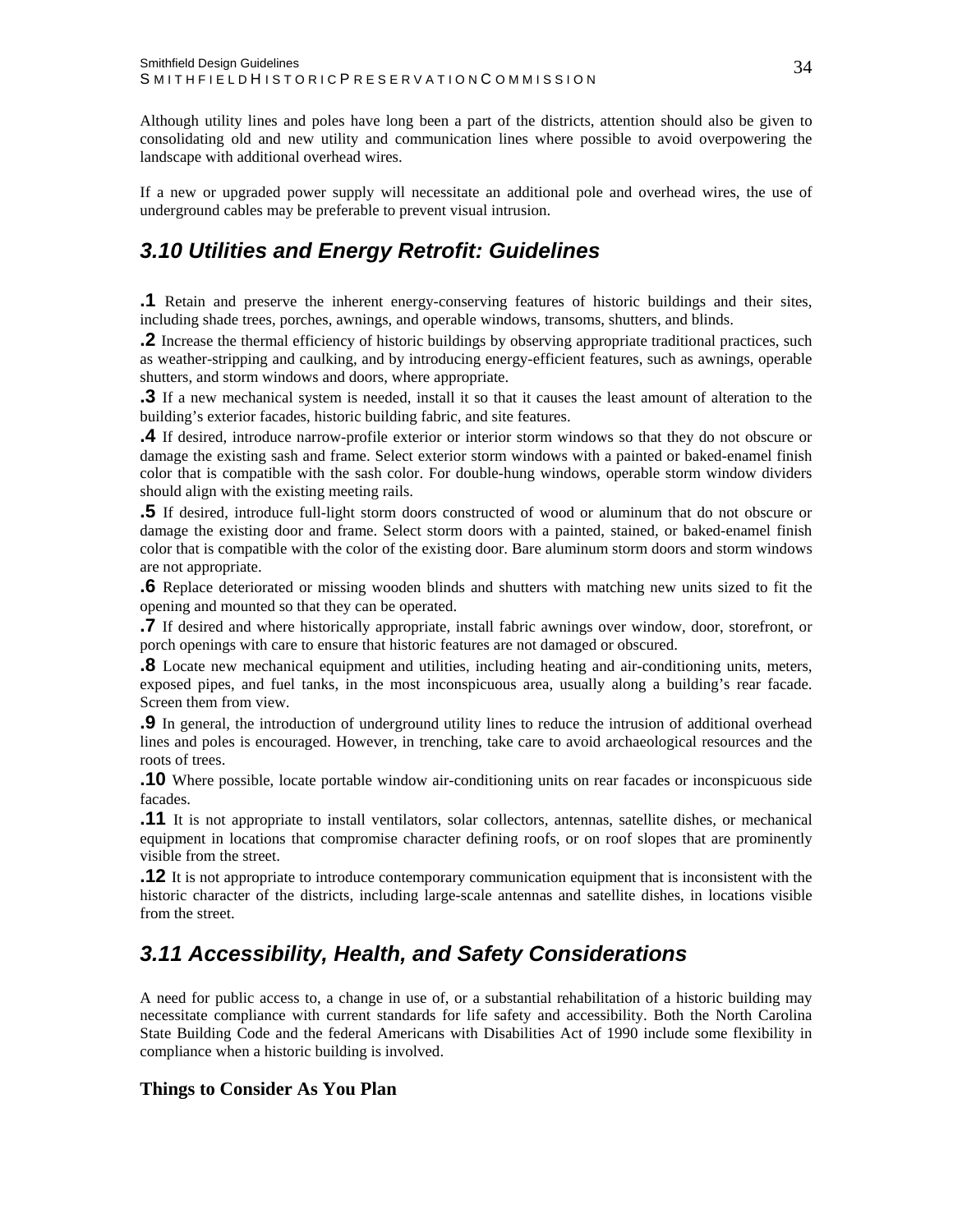<span id="page-35-0"></span>When changes to a building are necessary, the property owner must give careful consideration to how the changes can be incorporated without compromising the integrity of the historic building, its characterdefining features, or its site.

The commission staff should be consulted early in the planning stages for assistance on such projects.

Because of the characteristic raised foundation of many early Smithfield buildings, accessibility for persons with disabilities often requires the introduction of a ramp or a lift to the first-floor level. Safety codes may also dictate additional exits and/or a fire stair. The introduction of railings, handrails, or other safety features may be needed as well. Complying with such requirements in ways that are sensitive to the historic character of the building and the site demands creative design solutions developed with input from local code officials, representatives of local disability groups, and historic preservation specialists. Whether the modifications are large or small, however, with respect to the long-term preservation of the historic building, temporary or reversible alternatives are preferable to permanent or irreversible ones.

## *3.11 Accessibility, Health, and Safety Considerations: Guidelines*

**.1** In considering changes to a historic building, review accessibility and life safety code implications to determine if the proposed change is compatible with the building's historic character and setting or will compromise them.

**.2** Meet accessibility and life-safety building code requirements in such a way that the historic site and its character-defining features are preserved.

**.3** Meet accessibility and life-safety building code requirements in such a way that the historic building's character-defining facades, features, and finishes are preserved.

**.4** Determine appropriate solutions to accessibility with input from historic preservation specialists and local disability groups.

**.5** If needed, introduce new or additional means of access that are reversible and that do not compromise the original design of a historic entrance or porch.

**.6** Work with code officials in exploring alternative methods of equal or superior effectiveness in meeting safety code requirements while preserving significant historic features.

**.7** Locate fire doors, exterior fire stairs, or elevator additions on rear or noncharacter-defining facades. Design such elements to be compatible in character, materials, scale, proportion, and finish with the historic building.

## **Section 4 Decks**

## *4.1 Decks*

The outdoor deck is a contemporary exterior feature frequently introduced in the residential historic districts. Essentially an uncovered, private version of a back porch, the deck can be compared functionally with a more traditional patio or terrace. To maintain a building's historic character, deck additions are generally located unobtrusively on the rear elevation. Decks are usually built on posts to align with the first-floor level of a residence and can consequently stand considerably above the ground. Like any addition to a historic building, a deck should be compatible with but differentiated from the building and constructed to be structurally independent so that it could be removed in the future without damage to the building. A deck should never be so large that it overpowers the building or the site. Insetting a deck at least 6 inches from a building corner also helps to diminish its impact and differentiate it from the existing building.

#### **Things to Consider As You Plan**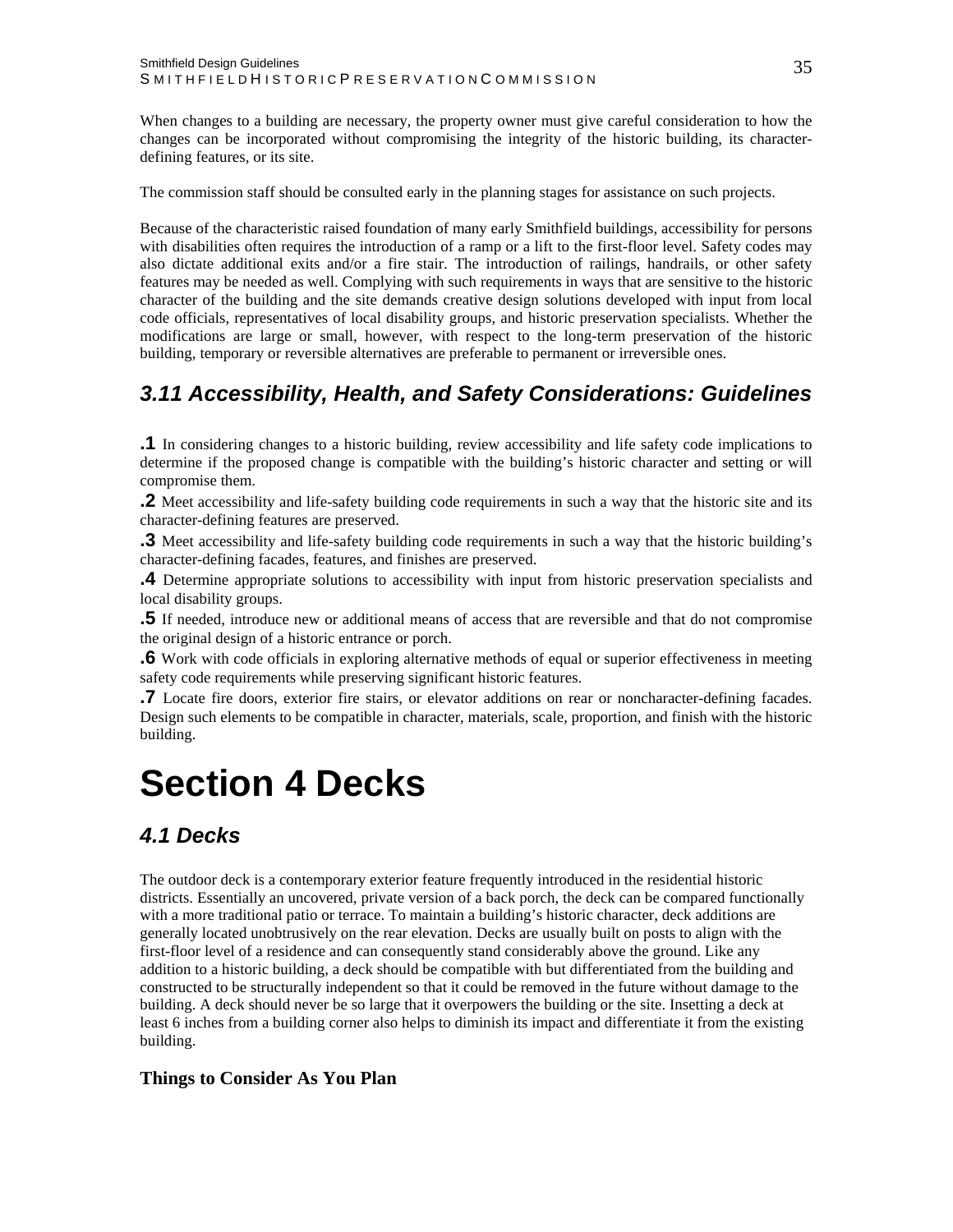<span id="page-36-0"></span>In locating a deck, property owners should always consider the proposed location's impact on the historic structure, the site, and the district. Locations that are visible from the street or that would damage or diminish significant architectural elements or significant site features, such as mature trees, should not be considered.

Because decks are exposed to the elements, decay-resistant woods, such as cypress or redwood, or pressure-treated lumber should be used. Decks may be painted or stained to protect them from water and sunlight and to make them more compatible with the colors of the historic structure. Some pressure-treated wood may require six to twelve months of weathering before primer and paint will bond well to it. Opaque stains are a good option for exposed decks since they do not peel; stains are not an applied film like paint, but rather are a protective treatment that is absorbed into the wood surface. Galvanized nails and fasteners should be used in deck construction to avoid rust stains. If a deck is elevated more than 30 inches above grade, the State Building Code requires a railing or a balustrade for safety.

To relate a deck visually to a historic building, the structural framing should be screened with traditional materials such as skirtboards, lattice, masonry panels, or dense evergreen plantings. Because a deck is a contemporary feature, detailing it to duplicate the architectural detailing of the historic building is usually unwise. Instead, simple balustrades and other elements that reflect the materials and the proportions of the building and the district are appropriate.

## *4.1 Decks: Guidelines*

**.1** Locate and construct decks so that the historic fabric of the structure and its character-defining features and details are not damaged or obscured. Install decks so that they are structurally self-supporting and may be removed in the future without damage to the historic structure.

**.2** Introduce decks in inconspicuous locations, usually on the building's rear elevation and inset from the rear corners, where they are not visible from the street.

**.3** Design and detail decks and associated railings and steps to reflect the materials, scale, and proportions of the building.

**.4** In rare occasions where it is appropriate to site a deck in a location visible to the public right-of-way (i.e. the side of a building), it should be treated in a more formally architectural way. Careful attention should be paid to details and finishes, including painting or staining the deck's rails and structural support elements in colors compatible with the colors of the building.

**.5** Align decks generally with the height of the building's first-floor level. Visually tie the deck to the building by screening with compatible foundation materials such as skirtboards, lattice, masonry panels, and dense evergreen foundation plantings.

**.6** It is not appropriate to introduce a deck if doing so will require removal of a significant building element or site feature such as a porch or a mature tree.

**.7** It is not appropriate to introduce a deck if the deck will detract from the overall historic character of the building or the site.

**.8** It is not appropriate to construct a deck that significantly changes the proportion of built area to open space for a specific property.

## *4.2 Additions to Historic Buildings*

Over the life of a building, its form may evolve as additional space is needed or new functions are accommodated. Many buildings in Smithfield Historic Districts reflect their history through the series of previous alterations and additions that they exhibit. Consequently, such changes are significant to the history of the building and the district. New additions within the historic districts are appropriate as long as they do not destroy historic features, materials, and spatial relationships that are significant to the original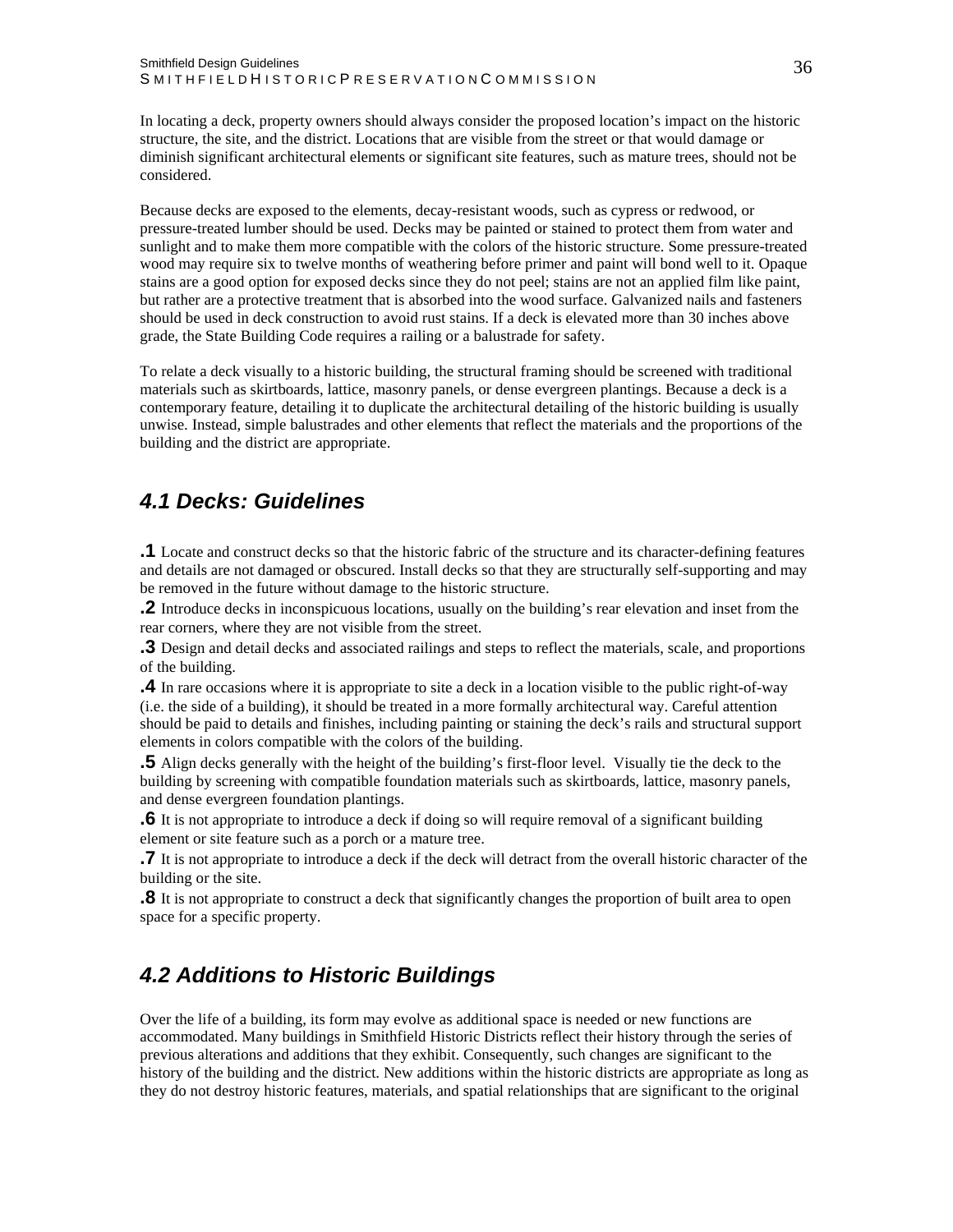<span id="page-37-0"></span>building and site. Further, new additions should be differentiated from the original building and constructed so that they can be removed in the future without damage to the building.

#### **Things to Consider As You Plan**

New additions should never compromise the integrity of the original structure or site either directly through destruction of historic features and materials or indirectly through their location, size, height, or scale. The impact of an addition on the original building can be significantly diminished by locating it on the least character-defining elevation and by keeping it deferential in volume. It should never overpower the original building through height or size. The form, design, relationship of openings, scale, and selection of materials, details, colors, and features of proposed new additions should be reviewed in terms of compatibility with the original building.

Although designed to be compatible with the original building, an addition should be discernible from it. For example, it can be differentiated from the original building through a break in roofline, cornice height, wall plane, materials, siding profile, or window type.

The impact of an addition on the building site must be considered as well. The addition should be designed and located so that significant site features, including mature trees, are not lost. The size of the addition should not overpower the site or dramatically alter its historic character.

## *4.2 Additions to Historic Buildings: Guidelines*

**.1** Construct new additions so that there is the least possible loss of historic fabric and so that the character-defining features of the historic building are not destroyed, damaged, or obscured.

**.2** Design new additions so that the overall character of the site, site topography, character-defining site features, trees, and significant district vistas and views are retained.

**.3** Survey in advance and limit any disturbance to the site's terrain during construction to minimize the possibility of destroying unknown archaeological resources.

**.4** Protect large trees and other significant site features from immediate damage during construction and from delayed damage due to construction activities, such as loss of root area or compaction of the soil by equipment. It is especially critical to avoid compaction of the soil within the drip line of trees.

**.5** Locate a new addition on an inconspicuous elevation of the historic building, usually the rear one.

**.6** Limit the size and the scale of an addition in relationship to the historic building so that it does not diminish or visually overpower the building.

**.7** Design an addition to be compatible with the historic building in mass, materials, color, and relationship of solids to voids in the exterior walls, yet make the addition discernible from the original.

**.8** It is not appropriate to construct an addition if it will detract from the overall historic character of the principal building and the site, or if it will require the removal of a significant building element or site feature.

**.9** It is not appropriate to construct an addition that significantly changes the proportion of built mass to open space on the individual site.

## *4.3 New Construction*

New construction within a historic district can enhance the existing district character if the proposed design and its siting reflect an understanding of and a compatibility with the distinctive character of the district setting and buildings. In fact, the introduction of a compatible but contemporary new construction project can add depth and contribute interest to the district.

#### **Things to Consider As You Plan**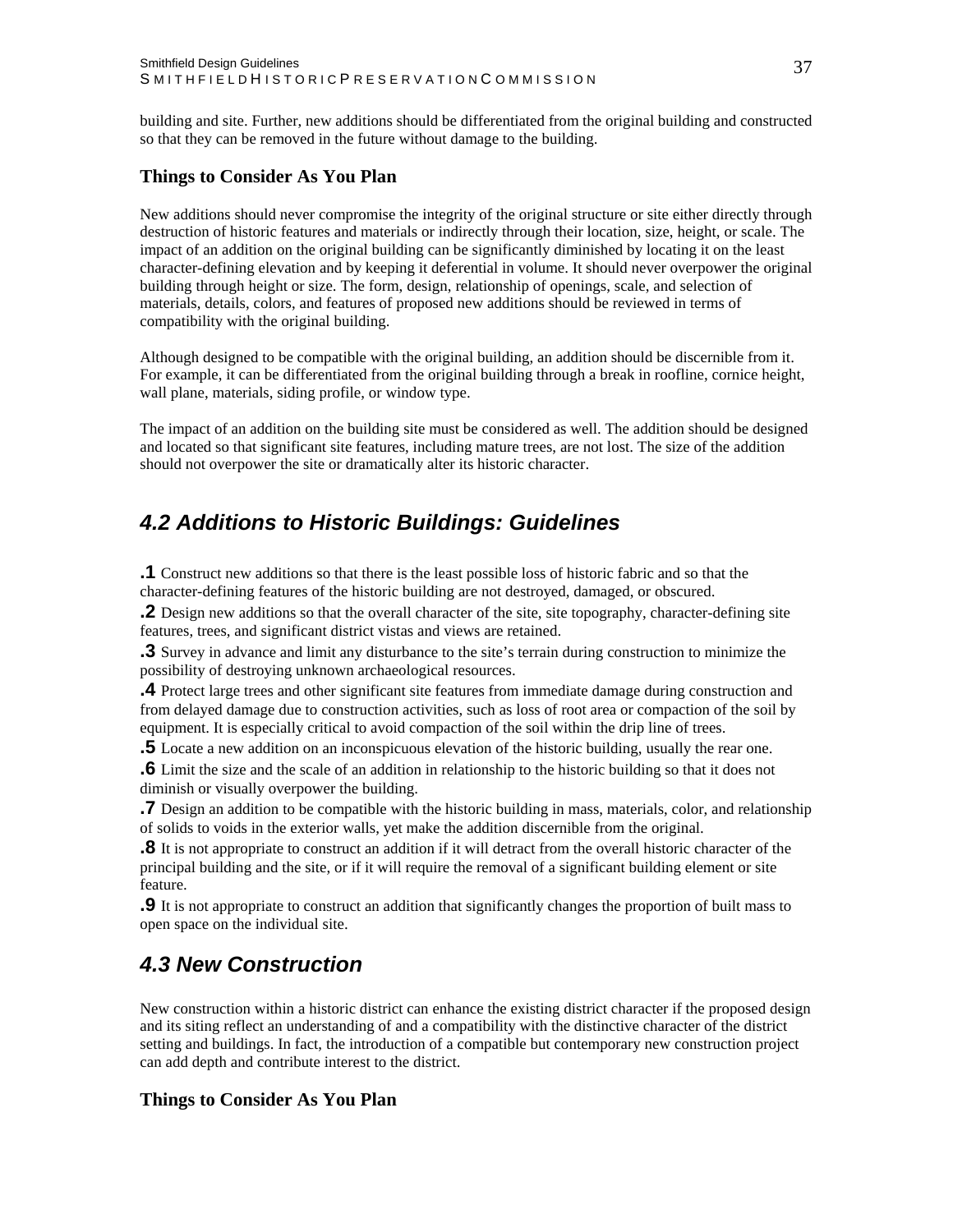<span id="page-38-0"></span>The compatibility of new site development with the district setting depends on its compatibility with characteristic district features as well as the retention of the specific site's topography and characterdefining site features. The descriptions and guidelines included in Section 2, Site and Setting, should be useful in determining the compatibility of proposed site development within a historic district.

The guidelines for various site features, including driveways, fences, lighting, garages, and plantings, apply to both existing site features and proposed development. Because buildings within the historic districts generally display a clear consistency in setback, orientation, spacing, and distance between adjacent buildings, the compatibility of proposed new construction siting should be reviewed in those terms as well. The success of new construction within a historic district does not depend on direct duplication of existing building forms, features, materials, and details. Rather, it relies on understanding what the distinctive architectural character of the district is. Infill buildings must be compatible with that character.

Contemporary design generated from such understanding can enrich the architectural continuity of a historic district.

In considering the overall compatibility of a proposed structure, its height, form, massing, proportion, size, scale, and roof shape should first be reviewed. A careful analysis of buildings surrounding the site can be valuable in determining how consistent and, consequently, how significant each of these criteria is. The overall proportion of the building's front elevation is especially important to consider because it will have the most impact on the streetscape. For example, if the street facades of most nearby buildings are vertical in proportion, taller than they are wide, then maintaining the vertical orientation of the building façade will result in a more compatible design.

A similar study of materials, building features, and details typical of existing buildings along the streetscape, block, or square will provide a vocabulary to draw on in designing a compatible building. Beyond the obvious study of prominent building elements such as porches and storefronts, particular attention should be given to the spacing, placement, scale, orientation, and size of window and door openings as well as the design of the doors and the windows themselves.

Compatibility at the building skin level is also critical. Certainly the selection of appropriate exterior materials and finishes depends on an understanding of the compatibility of proposed materials and finishes in composition, scale, module, pattern, texture, color, and sheen. Section 3, Changes to the Building

Exterior - also provides pertinent information on traditional materials, features, and details found in the historic districts.

## *4.3 New Construction: Guidelines*

**.1** Site new construction to be compatible with surrounding buildings that contribute to the overall character of the historic district in terms of setback, orientation, spacing, and distance from adjacent buildings.

**.2** Design new construction so that the overall character of the site, site topography, character-defining site features, trees, and significant district vistas and views are retained.

**.3** Evaluate in advance and limit any disturbance to the site's terrain during construction to minimize the possibility of destroying unknown archaeological resources.

**.4** Protect large trees and other significant site features from immediate damage during construction and from delayed damage due to construction activities, such as loss of root area or compaction of the soil by equipment. It is especially critical to avoid compaction of the soil within the drip line of trees.

**.5** Conform to the design guidelines found in Section 2 regarding site and setting in developing a proposed site plan.

**.6** Design new buildings to be compatible with surrounding buildings that contribute to the overall character of the historic district in terms of height, form, size, scale, massing, proportion, and roof shape.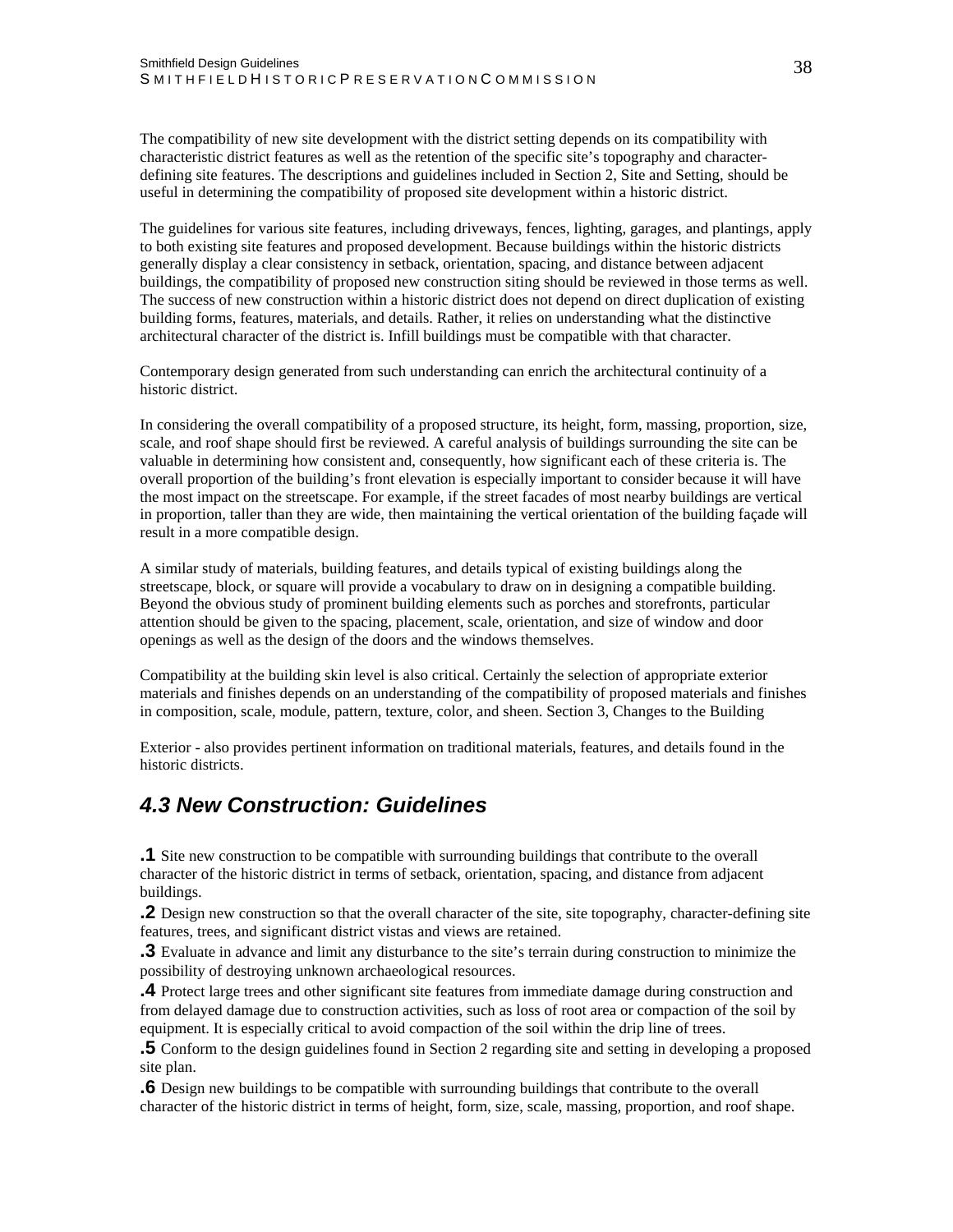<span id="page-39-0"></span>**.7** Design the proportion of the proposed new building's front facade to be compatible with the front facade proportion of surrounding historic buildings.

**.8** Design the spacing, placement, scale, orientation, proportion, and size of window and door openings in proposed new construction to be compatible with the surrounding buildings that contribute to the special character of the historic district.

**.9** Select windows and doors for proposed new buildings that are compatible in material, subdivision, proportion, pattern, and detail with the windows and doors of surrounding buildings that contribute to the special character of the historic district.

**.10** Select materials and finishes for proposed new buildings that are compatible with historic materials and finishes found in the surrounding buildings that contribute to the special character of the historic district in terms of composition, scale, module, pattern, detail, texture, finish, color, and sheen.

**.11** Design new buildings so that they are compatible with but discernible from historic buildings in the district.

## **Section 5 Relocation & Demolition**

## *5.1 Relocation*

Moving early Smithfield buildings or historic structures is usually undertaken to save them from demolition or to fulfill the objectives of a revitalization plan.

Often these two objectives complement each other; a significant building threatened with demolition or surrounded by an environment not compatible with an adaptive use to which it could be put, can be relocated into a compatible environment.

This activity can result in multiple benefits: saving the building, enhancing the environment, and increasing the real estate value of the building. However, relocation can also result in a loss of integrity of setting and environment, thus compromising the significance of the historic structure itself. Therefore, the decision must be weighed carefully.

#### **Things to Consider As You Plan**

Because moving structures is complicated, time-consuming, and expensive, it should not be undertaken until every aspect of the project has been considered and evaluated. The property owner and the commission must give full consideration to the architectural and environmental aspects of the situation before addressing the practical problems of moving a structure. The following questions provide a framework for evaluating the architectural and environmental context for such a decision:

- Is the structure threatened with demolition?
- Is relocation the only alternative to demolition?
- Is the structure significant enough architecturally or historically to warrant moving it?
- Is the property sound enough structurally to survive a move and be adapted to its new site?

• If the structure is currently sited in a historic district, what is proposed for the site once the structure is removed?

• Will the move adversely affect the overall character of the historic district or of remaining historic structures?

- Will the move damage significant district site features, such as a tree canopy, en route or on the site?
- If the proposed site for a relocated structure is in a historic district, does the structure fit into the era of the district; is its style, architectural quality, size, and scale compatible with the district?

• If the proposed site for a relocated structure is not in a historic district, what covenants, if any, will be established to preserve the distinctive character of the relocated structure?

• Is there an appropriate and practical new use for the structure on its new site?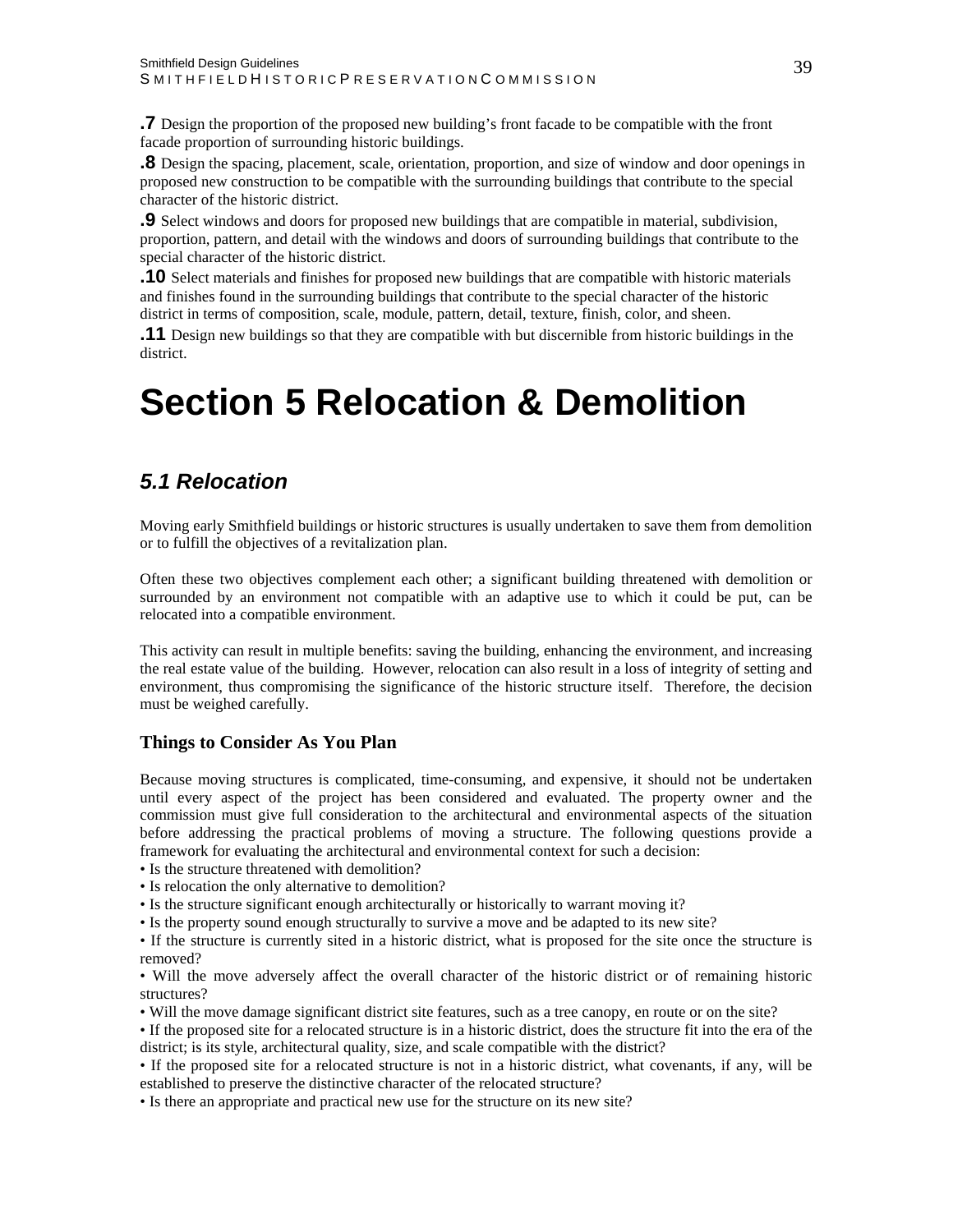<span id="page-40-0"></span>The SHPC must issue a certificate of appropriateness for the move before any other necessary permits can be obtained. The commission will make every effort to help the property owner through the process.

## *5.1 Relocation: Guidelines*

**.1** Before moving a historic structure, document its original setting and context. Use photographs, site plans, or other graphic or written statements to record the existing site conditions.

**.2** Enlist contractors experienced in moving historic buildings to do the following:

• Determine the structural condition of the property before the move.

• Coordinate the move with the utility companies and appropriate City departments.

• Protect the structure from vandalism or weather damage before, during, and after the move.

• Minimize structural damage during the move.

**.3** Relocate a structure within the historic district only if it is determined to be architecturally compatible with the adjacent buildings according to the guidelines for new construction.

**.4** Relocate a structure on a site within a historic district according to new construction guidelines for siting, orientation, plantings, and other pertinent aspects of site and setting.

**.5** Ensure that the relocation of a structure will not diminish or damage existing historic district buildings or the overall character of the district. Pay particular attention to the tree canopy along the route of the move.

**.6** Provide the SHPC with site plan information for proposed site features and plantings of the new setting, including information on accessory buildings, driveways, site lighting, and parking areas.

**.7** If the original site of the structure to be relocated is within a historic district, before the move, submit to the commission a site plan for proposed site features and plantings of the original site after the relocation.

**.8** Protect significant site features of the original site, the new site, and the route of the move during the relocation.

## *5.2 Demolition*

Demolition of significant buildings, structures, sites, objects, or trees within Smithfield Historic Districts is discouraged. Given the irreversible nature of demolition, full deliberation of all alternatives before action is essential. State enabling legislation and city ordinances provide that an application for a certificate of appropriateness authorizing demolition of a building, structure, or site may not be denied (unless the State Historic Preservation Officer has made a determination that the property has statewide significance). However, the commission for up to 365 days may delay the authorization date of such a certificate from the date of approval. The purpose of this delay period is to give the commission adequate time to explore every alternative to the destruction of the historic resource. Because the commission and the City Council take the loss of resources in the historic districts and proposed historic districts very seriously, use of the delay time is extremely important in reviewing all possibilities for saving a threatened structure.

A property owner's failure to maintain a historic property properly can result in its eventual demolition due to the loss of its structural integrity. Such irresponsible treatment of historic structures conflicts directly with the goals of the City in establishing the historic districts. Consequently, demolition by neglect may result in enforcement action by the Inspections Department. This article specifies standards under which deterioration may be evaluated to determine if a structure is undergoing demolition by neglect. If so, enforcement may be initiated to require the repair of the property.

#### **Things to Consider As You Plan**

In considering a request for a certificate of appropriateness to demolish a structure within a historic district, the commission will weigh the impact of the proposed demolition on the overall character of the historic district as well as adjacent historic buildings. In addition, the commission will consider whether any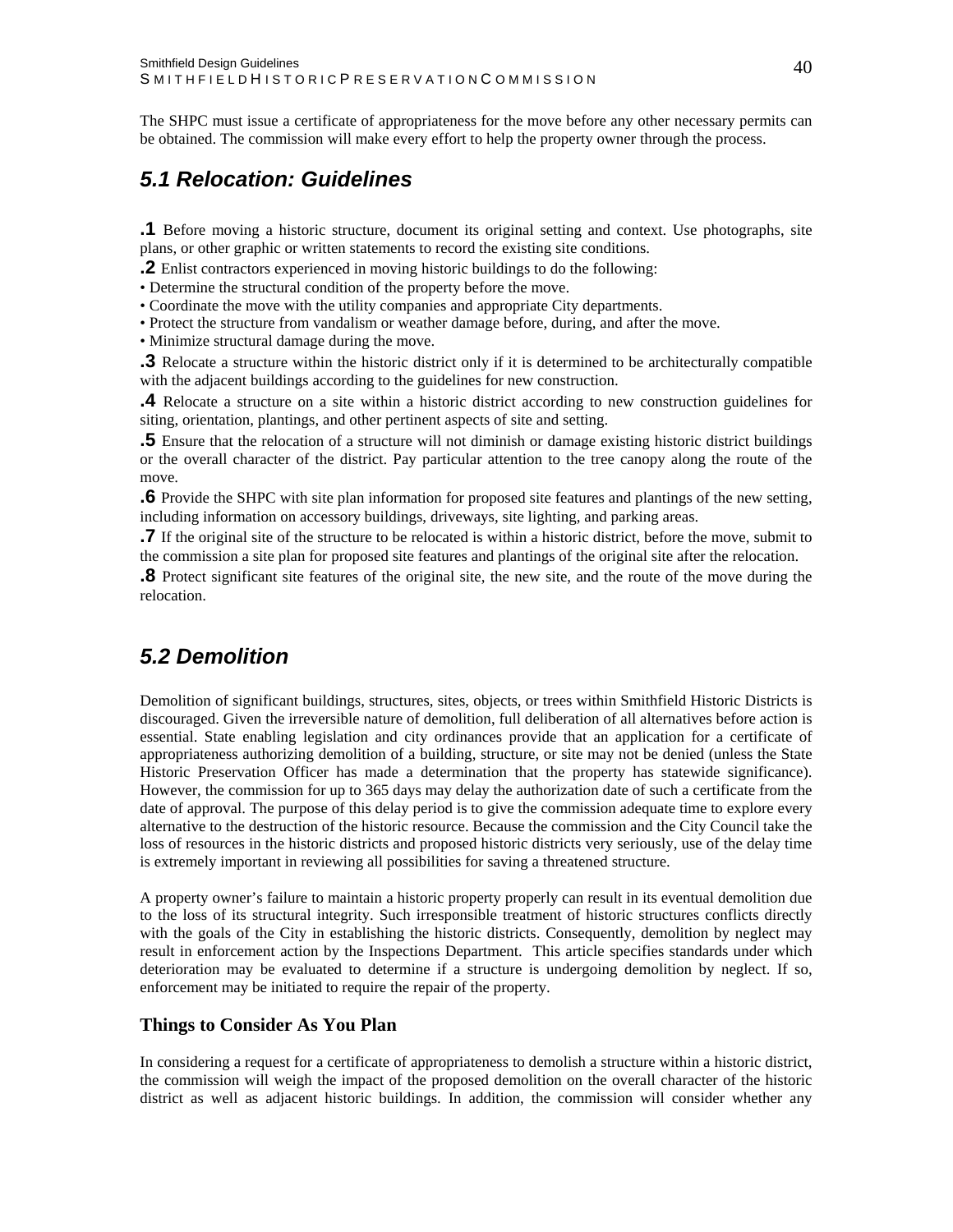<span id="page-41-0"></span>specific use for the site has been proposed to mediate the loss of the historic structure. A site plan illustrating any proposed development or introduction of plantings following demolition should be developed and submitted to the commission at the time the request for a certificate of appropriateness is made.

Before authorized demolition of a property, the owner is responsible for recording a significant structure through documents such as photographs and measured drawings as specified and approved by the SHPC.

The documents shall be kept in the commission's files.

## *5.2 Demolition: Guidelines*

**.1** Before demolition, work with the SHPC to pursue all alternatives to demolition.

**.2** Before demolition, record significant structures through photographs and/or measured drawings as specified by the SHPC.

**.3** Before demolition, work with the SHPC and other interested parties to salvage usable architectural materials and features.

**.4** Before demolition, submit a site plan to the commission illustrating proposed site development or plantings to follow demolition.

**.5** During demolition, ensure the safety of any adjacent properties and historic resources. Also, during and after demolition, protect trees on the site from damage due to compaction of the soil by equipment or materials.

**.6** After demolition, clear the site promptly and thoroughly.

**.7** After demolition plant or develop the site promptly as approved in the proposed site plan.

## **Section 6 Resources**

## *6.1 Resources for Technical Information*

## **Local Resources**

Smithfield Historic Properties Commission c/o Town of Smithfield PO Box 761 Smithfield NC 27577 For information on Smithfield Historic Districts, certificates of appropriateness, and technical assistance, contact the SHPC staff, 919/394-2116. Mark Helmer - [Mark.Helmer@ci.smithfield.nc.us](mailto:Mark.Helmer@ci.smithfield.nc.us) 

## **State Resources**

State Historic Preservation Office North Carolina Division of Archives and History 4617 Mail Service Center Raleigh, NC 27699-4617 http://www.hpo.dcr.state.nc.us For information on historic structures and the National Register, contact the Survey and Planning Branch, 919/733-6545. For information on preservation tax credits and technical restoration assistance, contact the Restoration Branch, 919/733-6547.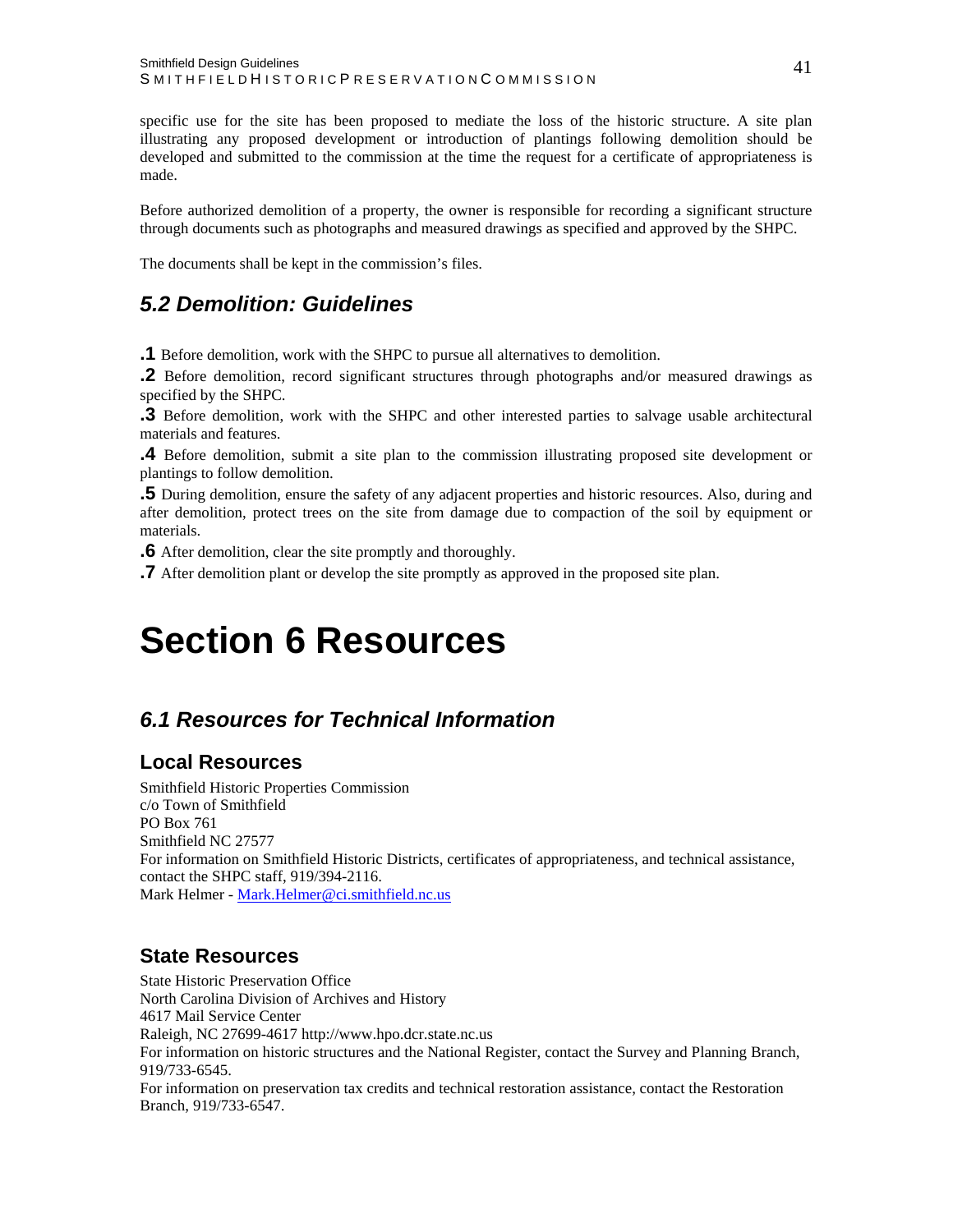<span id="page-42-0"></span>Office of State Archaeology North Carolina Division of Archives and History 4619 Mail Service Center Raleigh, NC 27699-4619 http://www.arch.dcr.state.nc.us/fosa.htm For information on archaeological sites, resource protection, and volunteer opportunities, contact the Office of State Archaeology, 919/733-7342.

### **National Resources**

U.S. Department of the Interior National Park Service 1849 C Street, NW Washington, DC 20240 Office of the Director: 202/208-4621 Office of Communications: 202/208-6843 Cultural Resource Stewardship and Partnerships: 202/208-7625 Heritage Preservation Services: http://www2.cr.nps.gov Southeast Regional Office of the National Park Service 100 Alabama St., SW NPS/Atlanta Federal Center Atlanta, GA 30303 Regional Director's Office: 404/562-3100

## *6.2 Architectural Terms*

ALKYD RESIN PAINT—A common modern paint using alkyd (one group of thermoplastic synthetic resins) as the vehicle for the pigment; often confused with oil paint.

ALUMINUM SIDING—Sheets of exterior architectural covering, usually with a colored finish, fabricated of aluminum to approximate the appearance of wooden siding. Aluminum siding was developed in the early 1940s and became increasingly common in the 1950s and the 1960s.

ARCH—A structure formed of wedge-shaped stones, bricks, or other objects laid so as to maintain one another firmly in position. A rounded arch generally represents classical or Romanesque influence whereas a pointed arch denotes Gothic influence.

ARCHITRAVE—The lowest part of a classical entablature, symbolizing a beam laid across capitals of columns, or as more commonly used in connection with houses, the molded trim around a door or window opening.

ASBESTOS SIDING—Dense, rigid board containing a high proportion of asbestos fibers bonded with portland cement; resistant to fire, flame, or weathering and having a low resistance to heat flow. It is usually applied as large overlapping shingles. Asbestos siding was applied to many buildings in the 1950s. ASHLAR—A squared building stone.

ASPHALT SHINGLE—A shingle manufactured from saturated roofing felts (rag, asbestos, or fiberglass) coated with asphalt and finished with mineral granules on the side exposed to weather.

ASPHALT SIDING—Siding manufactured from saturated construction felts (rag, asbestos, or fiberglass) coated with asphalt and finished with mineral granules on the side exposed to weather. It sometimes displays designs seeking to imitate brick or stone. Asphalt siding was applied to many buildings in the 1950s.

ATTIC VENTILATOR—In houses, a screened or louvered opening, sometimes in decorative shapes, located on gables or soffits. Victorian styles sometimes feature sheet soffits or metal ventilators mounted on the roof ridge above the attic.

AWNING—A rooflike covering of canvas, often adjustable, over a window, a door, etc., to provide protection against sun, rain, and wind. Aluminum awnings were developed in the 1950s.

BALUSTRADE—A low barrier formed of balusters, or uprights, supporting a railing.

BAND, BAND COURSE, BANDMOLD, BELT—Flat trim running horizontally in the wall to denote a division in the wall plane or a change in level.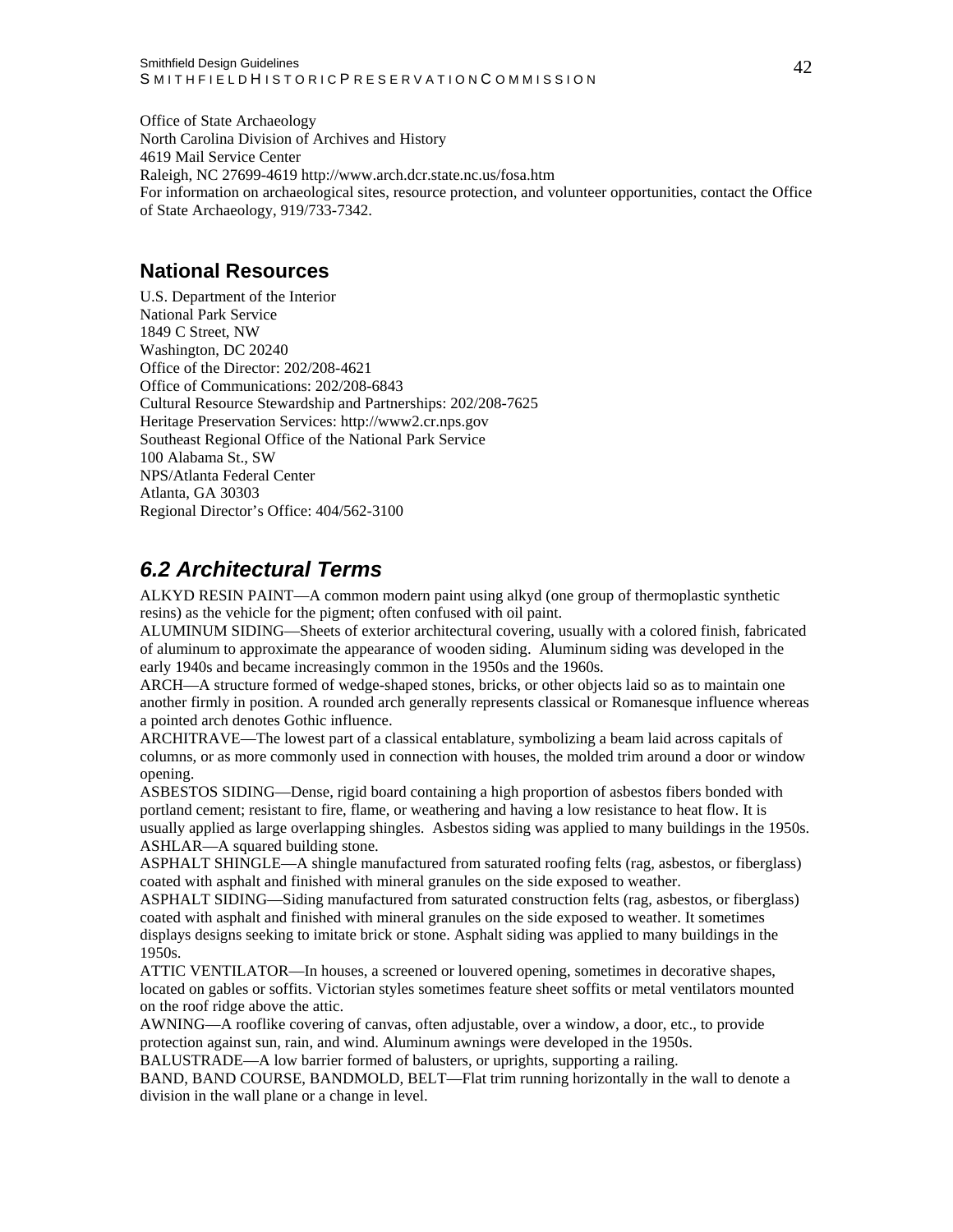BARGEBOARD (ALSO VERGEBOARD)—A wooden member, usually decorative, suspended from and following the slope of a gable roof. Bargeboards are used on buildings inspired by Gothic forms.

BAY—Within a structure a regularly repeated spatial element usually defined in plan by beams and their supports, or in elevation by repetition of windows and doors in the building facade.

BEVELED GLASS—Glass panes whose edges are ground and polished at a slight angle so that patterns are created when panes are set adjacent to one another.

BLINDS—External or internal louvered wooden shutters on windows or doors that exclude direct sunlight but admit light when the louvers are raised.

BOARD-AND-BATTEN—Closely applied vertical boards, the joints of which are covered by vertical narrow wooden strips; usually found on Gothic Revival–style buildings.

BOND—The laying of bricks or stones regularly in a wall according to a recognized pattern for strength. Masonry bond is essential to brickwork when wire reinforcement is not used.

BRACKET—A symbolic cantilever, usually of a fanciful form, used under the cornice in place of the usual mutile or modillion. Brackets were used extensively in Victorian architecture and gave rise to a style known as Bracketed Victorian.

BULKHEAD—The area below the display windows on the front facade of a commercial storefront.

CAPITAL—The top or head of a column. In classical architecture there exist orders of columns: Doric, Ionic, Corinthian, Tuscan, and Composite.

CASEMENT WINDOW—A window that swings open along its entire length, usually on hinges fixed to the sides of the opening into which it is fitted.

CASING—The exposed trim molding, framing, or lining around a door or a window; may be either flat or molded.

CAST IRON—Iron that has been shaped by being melted and cast in a mold.

CAULKING—A resilient mastic compound, often having a silicone, bituminous, or rubber base; used to seal cracks, fill joints, prevent leakage, and/or provide waterproofing.

CHALKING—The formation of a powder surface condition from the disintegration of a binder or an elastomer in a paint coating; caused by weathering or an otherwise destructive environment. CHAMFER—A beveled edge or corner.

CHECKING—Small cracks in a film of paint or varnish that do not completely penetrate to the previous coat; the cracks are in a pattern roughly similar to a checkerboard.

CLAPBOARD—Horizontal wooden boards, tapered at the upper end and laid so as to cover a portion of a similar board underneath and to be covered by a similar one above. The exposed face of clapboard is usually less than 6 inches wide. This was a common outer face of nineteenth and early twentieth century buildings.

CLASSICAL—A loose term to describe the architecture of ancient Greece and Rome and later European offshoots, the Renaissance, Baroque, and Rococo styles. In the United States, classical embraced Georgian, Federal, Greek Revival, and Renaissance Revival (or Neoclassical).

CLERESTORY—Windows located relatively high up in a wall that often tends to form a continuous band. This was a feature of many Gothic cathedrals and was later adapted to many of the Revival styles found here.

COLONIAL ARCHITECTURE—Architecture transplanted from the motherlands to overseas colonies, such as Portuguese Colonial architecture in Brazil, Dutch Colonial architecture in New York, and above all, English Georgian architecture of the eighteenth century in the North American colonies.

COLUMN—A vertical shaft or pillar that supports or appears to support a load.

COMPOSITION BOARD—A building board, usually intended to resemble clapboard, fabricated from wood or paper fabric under pressure and at an elevated temperature, usually with a binder.

COPING—The cap or the top course of a masonry wall. CORBEL—A projection (or building out) from a masonry wall, sometimes to support a load and

sometimes for decorative effect.

CORNER BLOCK—A block placed at a corner of the casing around a wooden door or window frame, usually treated ornamentally.

CORNER BOARD—One of the narrow vertical boards at the corner of a traditional wooden frame building, into which the clapboards butt.

CORNICE—The top part of an entablature, usually molded and projecting; originally intended to carry the eaves of a roof beyond the outer surface.

CRESTING—Decorative iron tracery or jigsaw work placed at the ridge of a roof.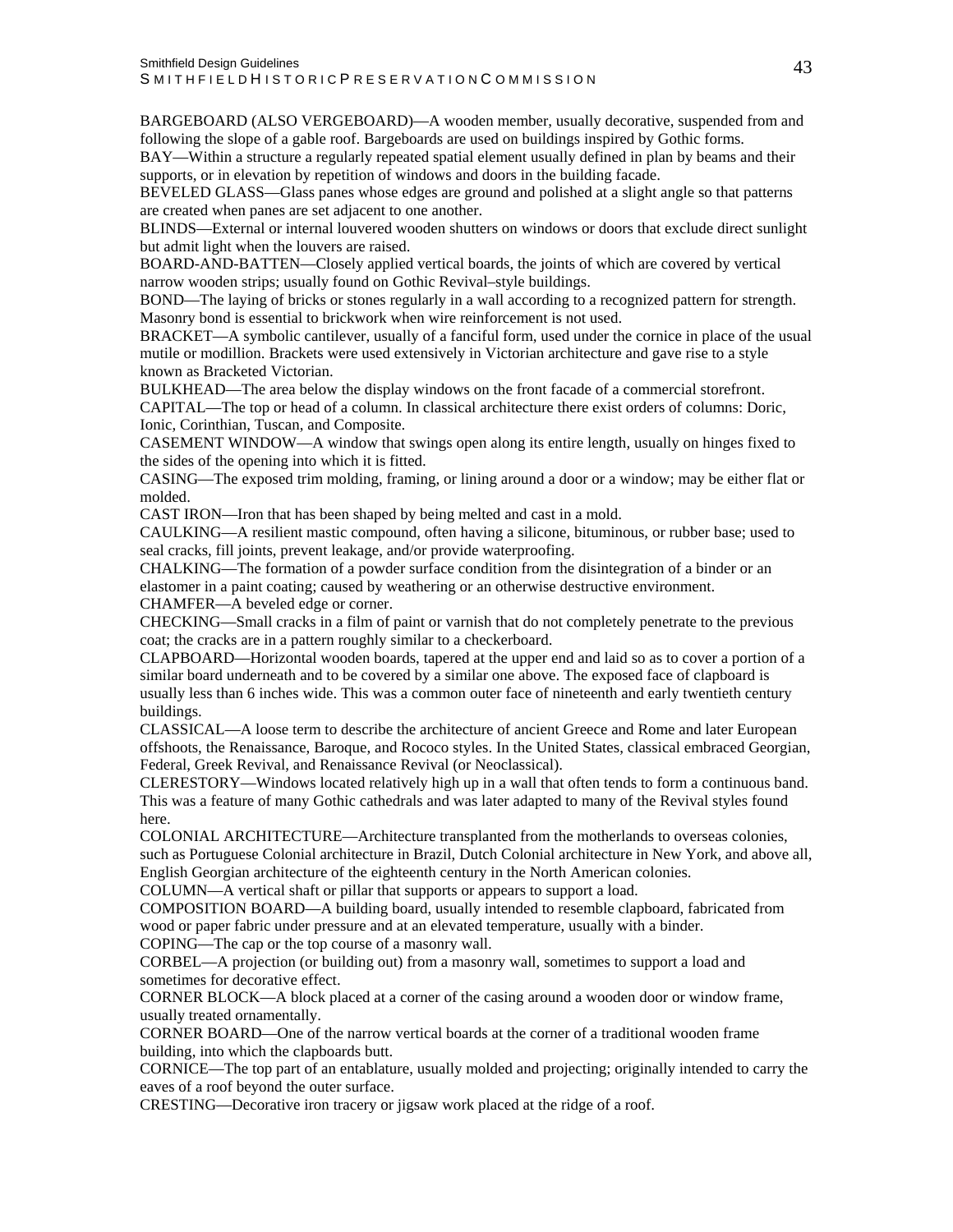CUPOLA—A small vault on top of a roof; sometimes spherical in shape, sometimes square with a mansard or conical roof.

DECK—An uncovered porch, usually at the rear of a building; popular in modern residential design. DENTIL—A repetitive cubical element at the base of a classical cornice. Dentils resemble teeth.

DORMER—A structure containing a window (or windows) that projects through a pitched roof.

DOUBLE-HUNG WINDOW—A window with two sashes that open and close by sliding up and down in a cased frame.

DOWNSPOUT—A vertical pipe, often of sheet metal, used to conduct water from a roof drain or gutter to the ground or a cistern.

DRESSED—Descriptive of stone, brick, or lumber that has been prepared, shaped, or finished by cutting, planning, rubbing, or sanding one or more of its faces.

EAVE—The part of a sloping roof that projects beyond a wall.

ELEVATION—A drawing showing the vertical elements of a building, either exterior or interior, as a direct projection to a vertical plane.

ENTABLATURE—A horizontal member divided into triple sections consisting of, from bottom to top, an architrave (symbolizing a beam), a frieze, usually ornamented, and a cornice.

ESCUTCHEON—A protective plate, sometimes decorated, surrounding the keyhole of a door, a light switch, or a similar device.

ETCHED GLASS—Glass whose surface has been cut away with a strong acid or by abrasive action into a decorative pattern.

FACADE—The exterior face of a building.

FANLIGHT—An arched over door light whose form and tracery suggest an open fan.

FASCIA—A flat board with a vertical face that forms the trim along the edge of a flat roof, or along the horizontal, or eave side of a pitched roof. The rain gutter is often mounted on it.

FENESTRATION—The windows and doors and their openings in a building.

FINIAL—A formal ornament at the top of a canopy, gable, pinnacle, streetlight, etc.

FLASHING—A thin impervious material placed in construction to prevent water penetration, to provide water drainage, or both, especially between a roof and a wall.

FLUSH SIDING—Wooden siding that lies on a single plane; commonly applied horizontally except when applied vertically to accent an architectural feature.

FLUTING—A system of vertical grooves (flutes) in the shaft of an Ionic, Corinthian, or Composite column. Doric columns have portions of the cylindrical surface of the columns separating the flutes. FOUNDATION—The supporting portion of a structure below the first-floor construction, or below grade, including footings.

FRENCH WINDOW—A long window reaching to floor level and opening in two leaves like a pair of doors.

FRETWORK—A geometrically meandering strap pattern; a type of ornament consisting of a narrow fillet or band that is folded, crossed, and interlaced.

FRIEZE—The intermediate member of a classical entablature, usually ornamented; also a horizontal decorative panel. A frieze is a feature of the Greek Revival style, but may be found in other types of architecture.

GABLE—The vertical triangular piece of a wall at the end of a ridged roof, from the level of the eaves to the summit.

GALVANIZE—To coat steel or iron with zinc, as, for example, by immersing it in a bath of molten zinc. GAMBREL ROOF—A gable roof more or less symmetrical, having four inclined surfaces, the pair meeting at the ridge having a shallower pitch.

GERMAN SIDING—Wooden siding with a concave upper edge that fits into a corresponding rabbet in the siding above.

GINGERBREAD—Thin, curvilinear ornamentation produced with machine-powered saws.

GLUE-CHIP GLASS—A patterned glass with a surface resembling frost crystals; common in turn-of-thecentury houses and bungalows.

GUTTER—A shallow channel of metal or wood set immediately below or built in along the eaves of a building to catch and carry off rainwater.

HEADER—A brick laid across the thickness of a wall to bond together different withes of a wall; the exposed end of a brick.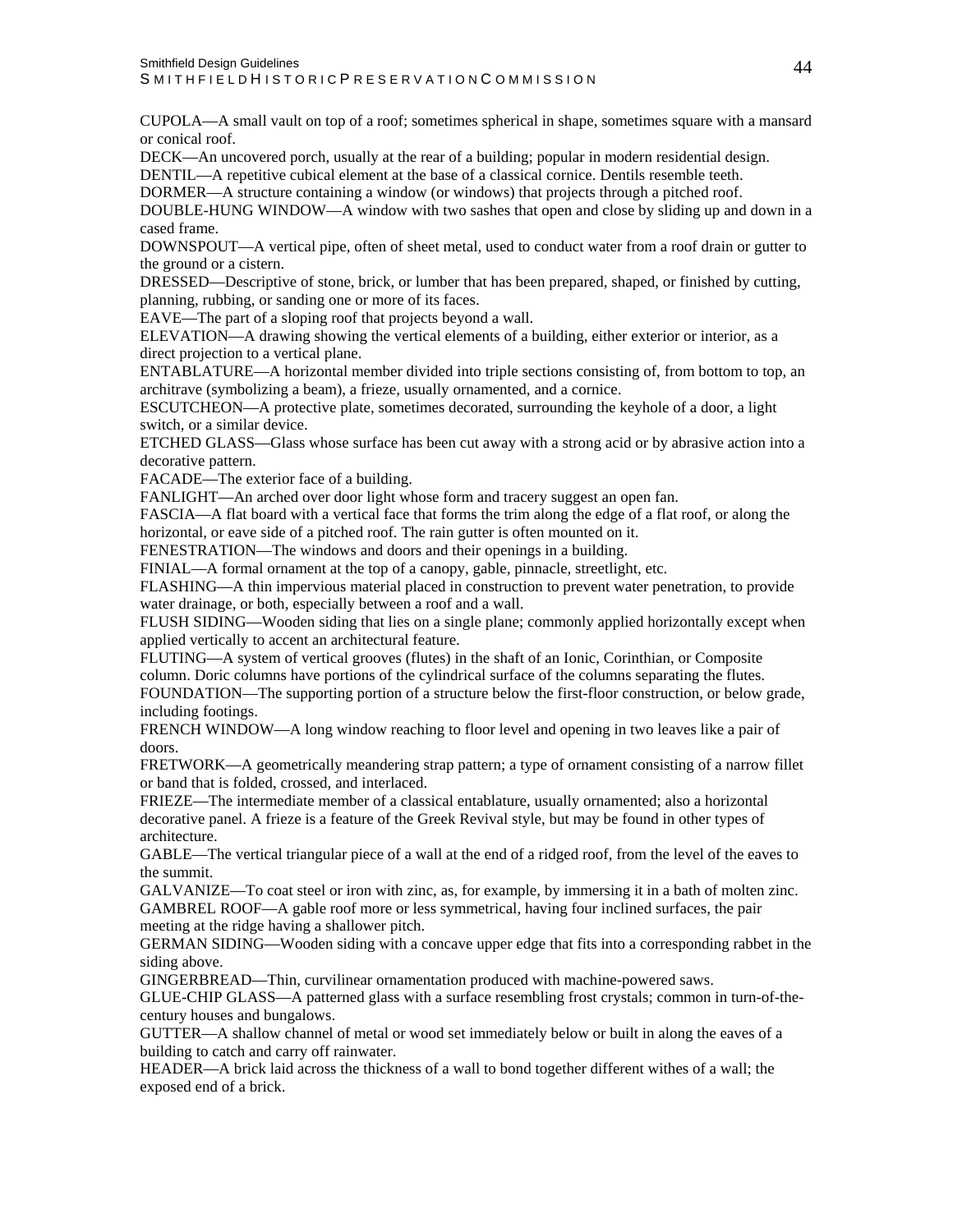HIPPED ROOF—A roof without gables, each of whose sides, generally four, lies in a single plane and joins the others at an apex or ridge.

JAMB—The vertical sides of an opening, usually for a door or a window.

JERKIN HEAD ROOF—A roof whose end has been formed into a shape midway between a gable and a hip, resulting in a truncated or "clipped" appearance; sometimes called clipped gable.

LATEX PAINT—A paint having a latex binder (an emulsion of finely dispersed particles of natural or synthetic rubber or plastic materials in water).

LATTICE—A network, often diagonal, of interlocking lath or other thin strips used as screening, especially in the base of a porch.

LIGHT—A pane of glass.

Lintel—A horizontal member spanning an opening and supporting construction above; a beam.

LUNETTE—A semicircular opening.

MANSARD ROOF—A modification of the hipped roof in which each side has two planes, the upper being shallower. This roof is characteristic of the Second Empire style.

MILDEW—A fungus that grows and feeds on paint, cotton and linen fabrics, etc. that are exposed to moisture; causes discoloration and decomposition of the surface.

MOLDING—A decorative band having a constant profile or having a pattern in low relief, generally used in cornices or as trim around openings.

MORTAR—A mixture of portland cement, lime, putty, and sand in various proportions, used for laying bricks or stones. Until the use of hard portland cement became general, the softer lime-clay or lime-sand mortars and masonry cement were common.

MULLION—A vertical member dividing a window area and forming part of the window frame.

MUNTIN—A molding forming part of the frame of a window sash and holding one side of a pane. NEWEL POST—A vertical member or post, usually at the start of a stair or at any place a stair changes direction. Usually large and ornate, it is the principal support for the handrail.

OGEE—A double curve formed by the combination of a convex and concave line, similar to an s-shape. OIL PAINT—A paint in which a drying oil, usually linseed oil, is the vehicle for the pigment; rarely used as house paint since the mid-twentieth century when it was commonly replaced by alkyd resin paints.

PANEL—A thin, flat piece of wood framed by stiles and rails as in a door or fitted into grooves of thicker material with molded edges for decorative wall treatment.

PANTILE—A roofing tile that has the shape of an S laid on its side.

PARAPET—A low wall along a roof, directly above an outer wall.

PATIO—An open, outdoor living space adjacent to a building, usually surfaced with stone, tiles, or concrete and at ground level.

PEDIMENT—A triangular gable bounded on all sides by a continuous cornice. This form is characteristic of classical architecture.

PILASTER—A flat or half-round decorative member applied at a wall suggesting a column; sometimes called engaged column.

PORTE COCHERE—A roofed passageway large enough for wheeled vehicles to pass through.

PORTICO—A small entrance porch or covered walk consisting of a roof supported by open columns.

PORTLAND CEMENT—A very hard and strong hydraulic cement (one that hardens under water) made by heating slurry of clay and limestone in a kiln.

PRIMER—A paint applied as a first coat that serves the function of sealing and filling on wood, plaster, and masonry.

QUARTER ROUND—A small molding that has the cross-section of a quarter circle.

QUOIN—In masonry, a hard stone or brick used, with similar ones, to reinforce an external corner or edge of a wall or the like; often distinguished decoratively from adjacent masonry.

RAKE—Trim members that run parallel to a roof slope and form the finish between the wall and a gable roof extension.

RECESSED LIGHT—A light that has been placed into a surface so that its face is flush with the surface of a ceiling or a wall.

REHABILITATION—The act or the process of making possible a compatible use for a property through repair, alterations, and additions while preserving the portions or the features that convey the property's historical, cultural, or architectural values.

REPOINTING—Raking out deteriorated mortar joints and filling into them a surface mortar to repair the joint.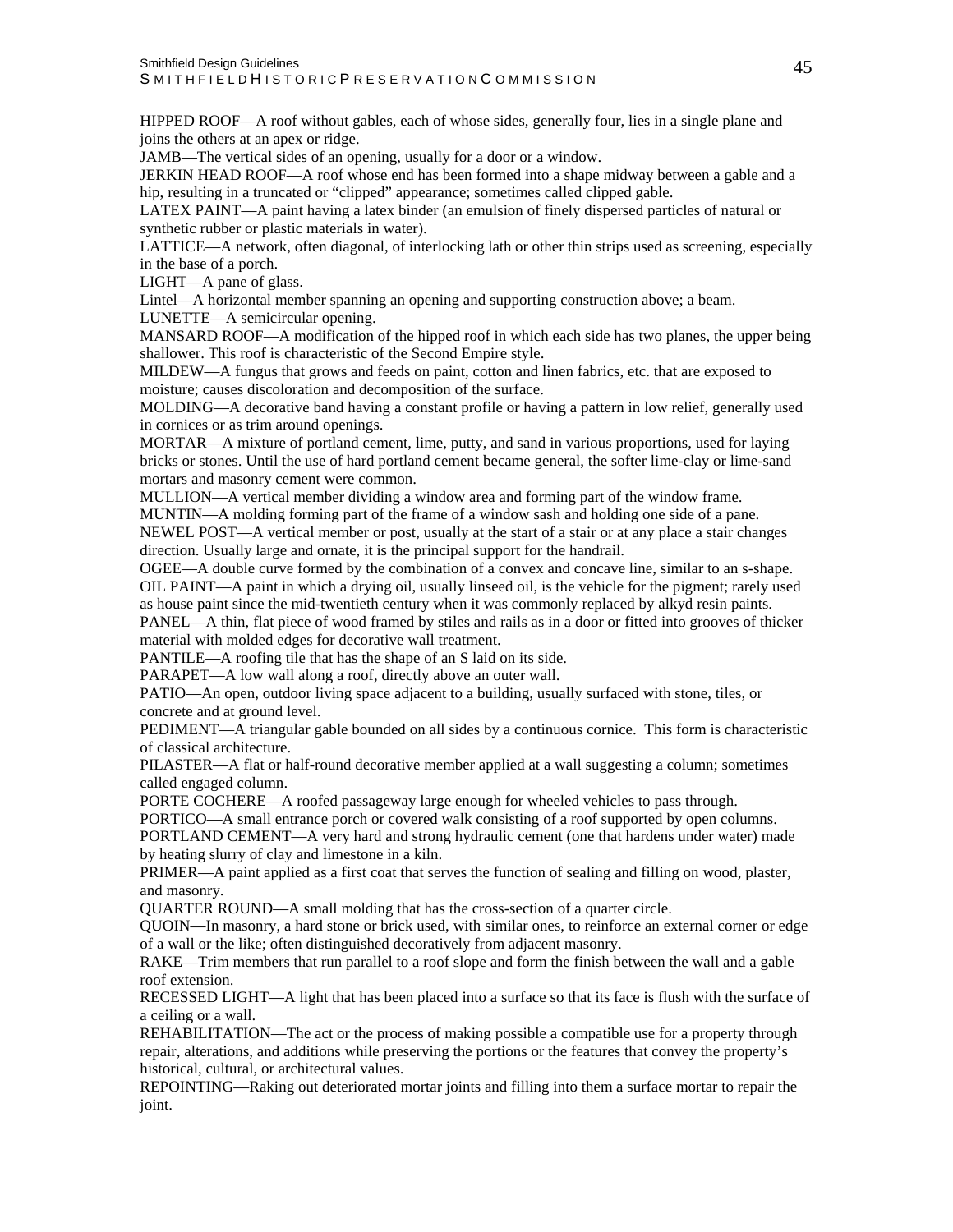RESTORATION—The act or the process of accurately depicting the form, features, and character of a property as it appeared at a particular period of time by means of the removal of features from other periods in its history and the reconstruction of missing features from the restoration period. RISER—The vertical portion of a stair, connecting two steps.

ROOFING TILE—A tile for roofing, usually of burnt clay; available in many configurations and types, such as plain tiles, single-lap tiles, and interlocking tiles.

RUSTICATED STONE—Masonry or wood in which each principal face is rough or highly patterned with a tooled margin.

SANDBLASTING—An extremely abrasive method of cleaning brick, masonry, or wood that involves directing high-powered jets of sand against a surface. Sanding, flattening down, rubbing—Smoothing a surface with abrasive paper or cloth, either by hand or by machine.

SASH—The moving part of a window.

SAWNWORK—Ornamentation in cutout planking, formed with a bandsaw. Popular in the 1880s and the 1890s, this decorative detailing is flat.

SHEET METAL—A flat, rolled-metal product, rectangular in cross-section and form; when used as roofing material, usually terne- or zinc-plated.

SHINGLE—A roofing unit of wood, asphalt, slate, tile, or other material cut to stock lengths, widths, and thickness; used as an exterior covering on roofs and applied in an overlapping fashion.

SHUTTERS—Small wooden louvered or solid panels hinged on the exterior of windows, and sometimes doors, to be operable.

SIDELIGHT—A narrow window area beside an outside door, generally seen in Greek Revival style. SILL—The lowest horizontal member in a wall opening.

SOFFIT—The exposed undersurface of any overhead component of a building, such as an arch, balcony, beam, cornice, lintel, or vault. Stepped gable—A gable concealing the end of a roof with a stepped parapet. STRETCHER—A brick or a stone laid with its length parallel to the length of the wall.

STUCCO—An exterior finish, usually textured, composed of portland cement, lime, and sand mixed with water. Older-type stucco may be mixed from softer masonry cement rather than portland cement.

SURROUND—The molded trim around a door or window opening. Tarpaper—A roofing material manufactured by saturating a dry felt with asphalt and then coating it with a harder asphalt mixed with a fine material.

TERNEPLATE—Sheet metal coated with terne metal, which is an alloy of lead containing up to 20 percent tin.

TERRA-COTTA—Hard unglazed fired clay, used for ornamental work and roof and floor tile; also fabricated with a decorative glaze and used as a surface finish for buildings in the Art Deco style.

TEXTURED SIDING—Wood cut in various flat patterns, such as half-rounds or scallops, and applied to portions of facades to create a picturesque or romantic look. This treatment was generally used in Queen Anne–style buildings. Surface textures are often found in diamond, scallop, staggered butt, or composite patterns.

TONGUE AND GROOVE—A joinery system in which boards are milled with a tongue on one side and a groove on the other so that they can be tightly joined with a flush surface alignment.

TRABEATED ENTRANCE—A standard classical entrance featuring an overdoor light and sidelights. TRACERY—An ornamental division of an opening, especially a large window, usually made with wood. Tracery is found in buildings of Gothic influence.

TRANSOM, OR OVERDOOR LIGHT—A glazed panel above a door or a storefront, sometimes hinged to be opened for ventilation at ceiling level.

TREAD—The horizontal surface of a step.

TRIM—The finish material on a building, such as moldings applied around openings or at the floors and the ceilings of rooms.

TURRET—A small tower, usually corbelled from a corner. Veranda, verandah—A covered porch or balcony extending along the outside of a building, planned for summer leisure.

VINYL SIDING—Sheets of thermal plastic compound made from chloride or vinyl acetates, as well as some plastics made from styrene and other chemicals, usually fabricated to resemble clapboard.

WATERBLASTING—A cleaning method similar to sandblasting except that water is used as the abrasive. As in sandblasting, high-pressure water jets can damage wood and masonry surfaces.

WATER TABLE—A belt course differentiating the foundation of a masonry building from its exterior walls.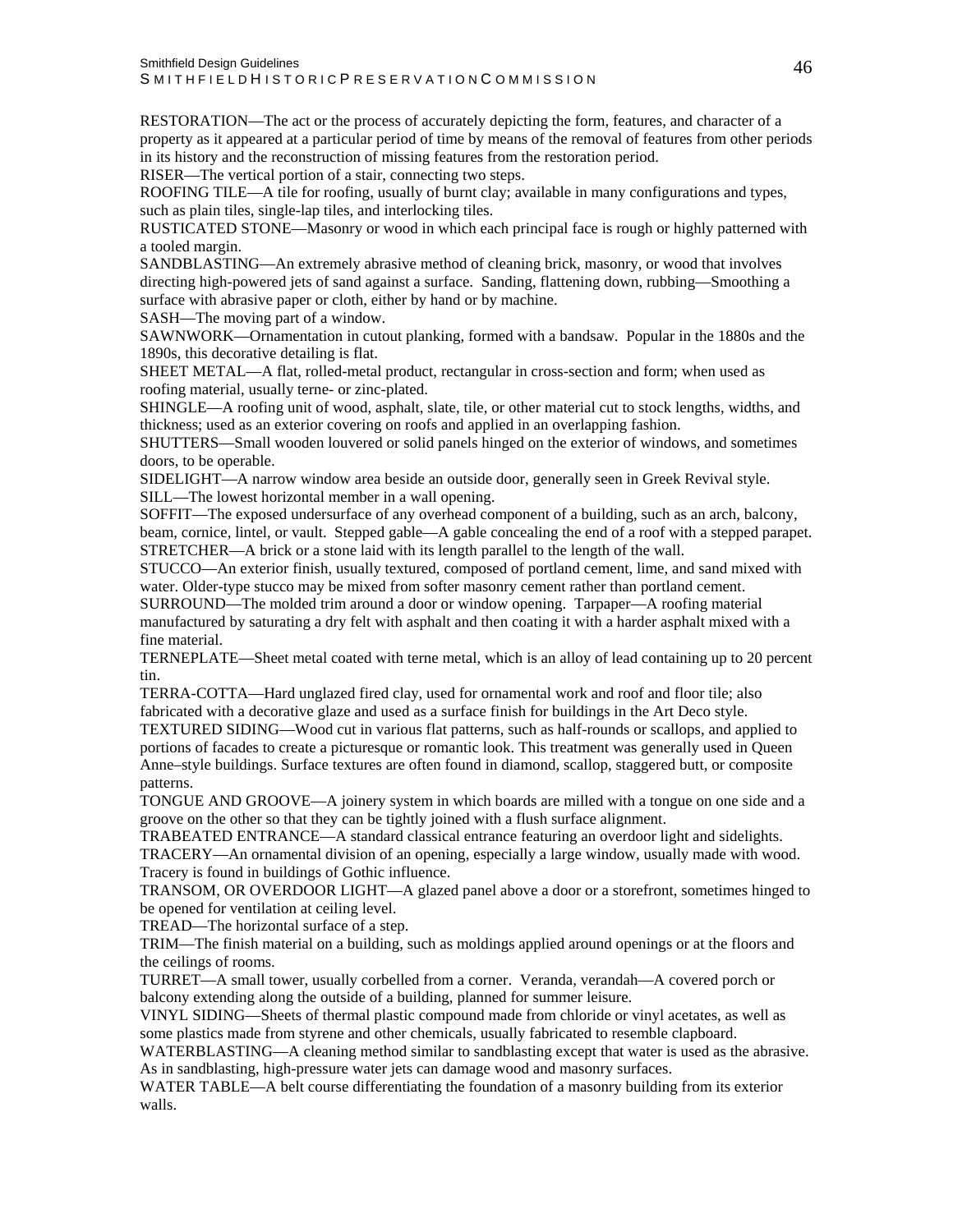<span id="page-47-0"></span>WEATHERBOARDING—Wooden clapboard siding. WROUGHT IRON—Iron that is rolled or hammered into shape, never melted.

## *6.3 Historic Districts as defined by the NATIONAL REGISTER OF HISTORIC PLACES*

#### *Smithfield's Historic Districts South*

**The following material comes from: NATIONAL REGISTER OF HISTORIC PLACES Brooklyn Historic District - Johnston County, North Carolina Description: Brooklyn Historic District Johnston County, North Carolina**

The following description of the district comes from the United States Department of the Interior, National Park Service

The Brooklyn Historic District is located two blocks south of the town center of Smithfield (Smithfield Historic District, NR 1993) in Johnston County. Roughly square in shape, the district spans approximately thirty acres and is composed of all or portions of twenty-three blockfaces. The densely-developed, well preserved residential district contains ninety-two principal buildings built primarily between 1870 and 1950, set in a pleasant grid of streets with a mature shade trees and sidewalks. Earliest houses in the district exhibit some vernacular design, but the majority epitomizes nationally popular architectural styles. One historic school, the Smithfield High School, and one commercial building, the Smithfield Steam Laundry, stand in the district.

The district is bounded by the Spring Branch Creek on the north, the rear property lines along each side of the South Fifth Street on the east, the north side of Lee Street on the south, and rear property lines of houses on the west side of South Third Street on the west. The blockfaces included in the district are the north and south sides of the 300 to 400 blocks of E. Davis Street, the property at 217 E. Davis Street, the east and west sides of the 300 to 500 blocks of S. Fifth Street, the east side of the 300 block of S. Fifth Street, the east and west asides of the 300 to 500 blocks of S. Forth Street, the north side to the 300 to 400 blocks of Lee Street, the east side of the 300 to 500 blocks of S. Third Street, the west side of the 400 to 500 blocks of S. Third Street, and the north and south sides of the 300 to 400 blocks of Woodall Street, and the property at 501 Woodall Street.

#### *Smithfield's Historic Districts North*

**The following material comes from: NATIONAL REGISTER OF HISTORIC PLACES North Smithfield Historic District - Johnston County, North Carolina Description: North Smithfield Historic District Johnston County, North Carolina** 

The following description of the district comes from the United States Department of the Interior, National Park Service

The North Smithfield Historic District borders the north side of the Business district of the town of Smith in Johnston County, a portion of which forms the Smithfield District (NE 1993). The irregularly shaped district spans approximately 50 acres and is composed of all or portions of twenty-blockfaces. The intact